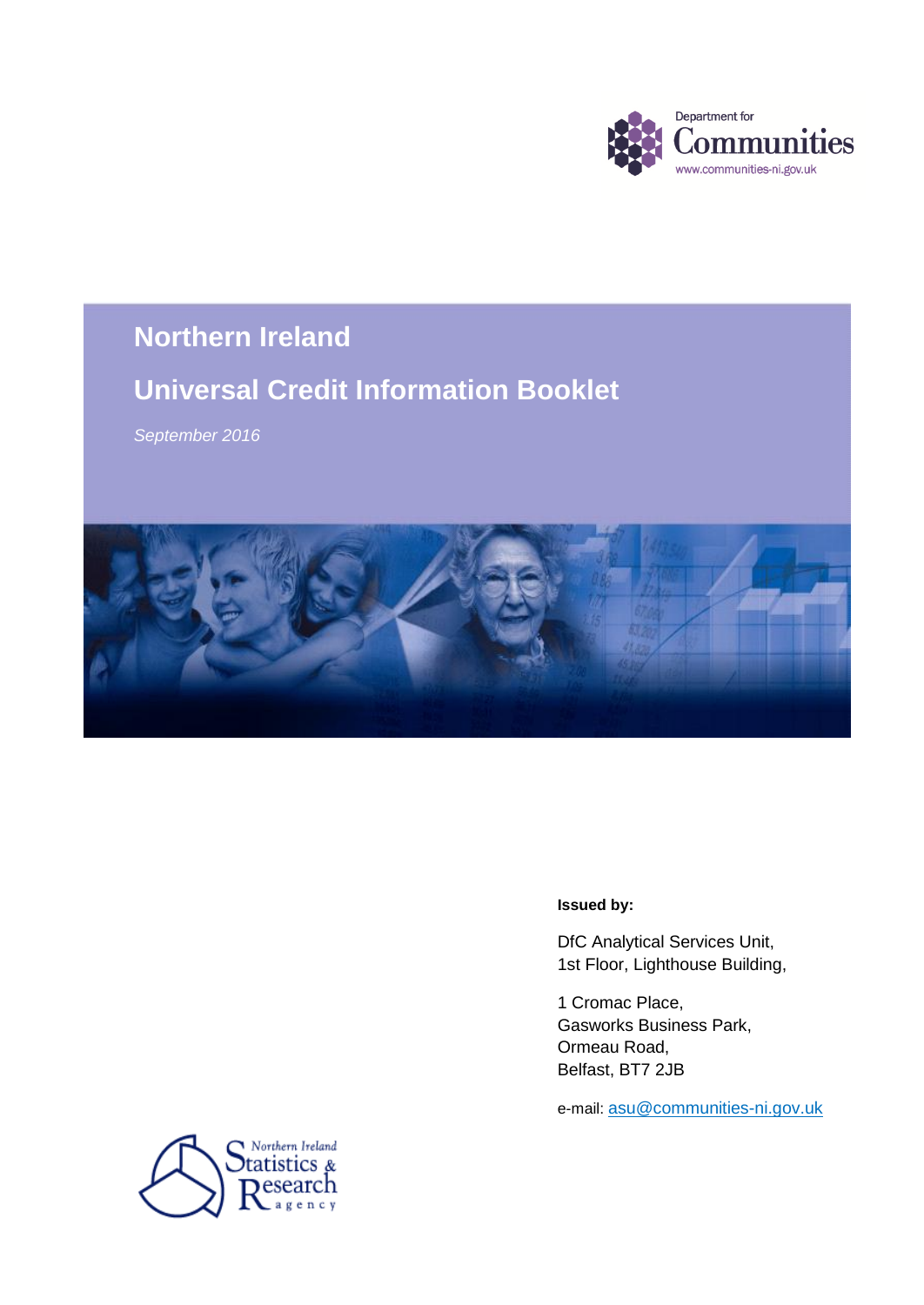# **Contents**

| Section 2 - The Impact of Universal Credit on Caseloads and Entitlements in Northern Ireland  15 |  |
|--------------------------------------------------------------------------------------------------|--|
|                                                                                                  |  |
|                                                                                                  |  |
|                                                                                                  |  |
|                                                                                                  |  |
|                                                                                                  |  |
|                                                                                                  |  |
|                                                                                                  |  |
|                                                                                                  |  |
|                                                                                                  |  |
|                                                                                                  |  |
|                                                                                                  |  |
|                                                                                                  |  |
|                                                                                                  |  |
|                                                                                                  |  |
|                                                                                                  |  |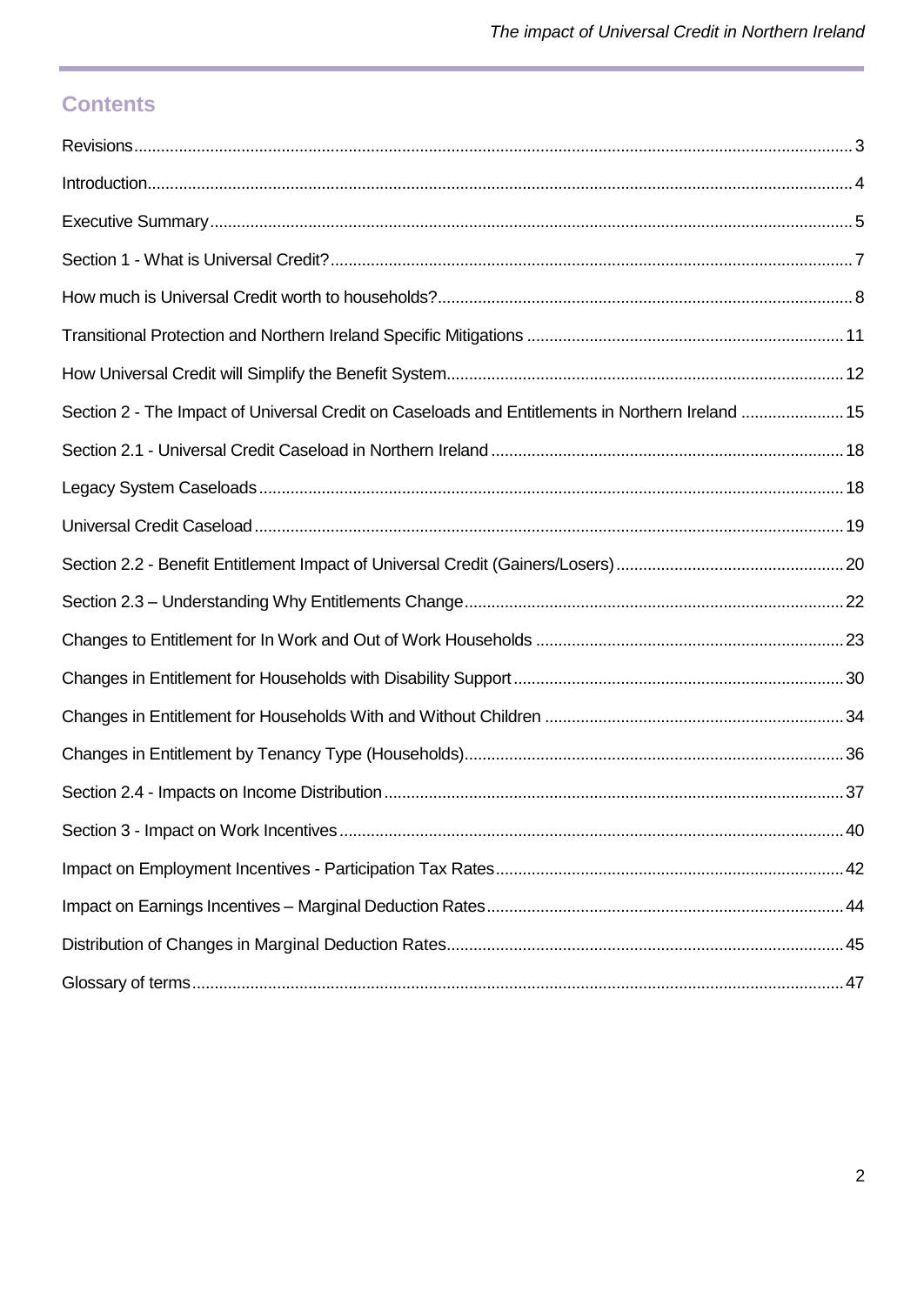# <span id="page-2-0"></span>**Revisions**

This document was first published in February 2013. As more information and analysis became available revisions have been made to the document.

The last Universal Credit Information Booklet was released in November 2014. Since then there have been several key policy changes which were announced during the Summer Budget 2015 and Autumn Statement 2015. The main changes that have impacted upon the figures include:

- A reduction in the Universal Credit Work Allowances;
- The removal of the family element in Universal Credit for new claims;
- Limiting of the Per Child Element of Universal Credit to two children for new claims after April 2017 and births after April 2017 for existing claims;
- An end to automatic entitlement to Universal Credit housing support for out-of-work 18-21 year-olds;
- Universal Credit parent conditionality from when the youngest child turns three (previously it applied from when the youngest child turned five);
- Changing Support for Mortgage Interest into a loan;
- A new National Living Wage for workers aged 25 and above, which will reach 60% of median earnings by 2020;
- The Minimum Income Floor will be based on the National Living Wage for Self Employed Claimants effective in Great Britain from April 2016;
- Income Tax Personal Allowance increased to £11,500 in 2017-18;

Further detail on the impact of these reforms can be found at the below link:

<https://www.communities-ni.gov.uk/publications/impact-summer-budget-2015>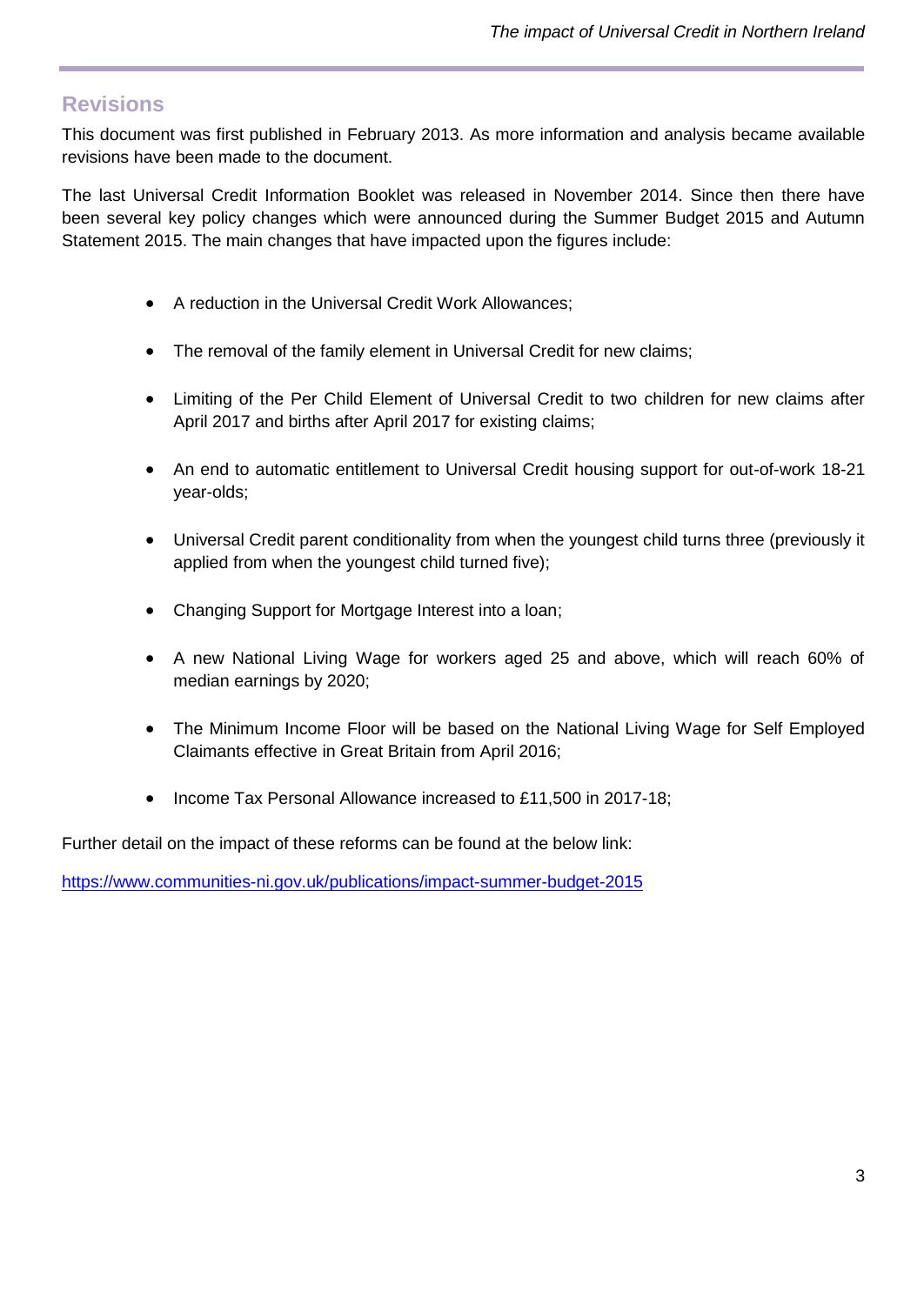# <span id="page-3-0"></span>**Introduction**

- 1. Universal Credit has not yet launched in Northern Ireland.
- 2. The Fresh Start Agreement<sup>1</sup> set out that Welfare Reform legislation in Northern Ireland would be progressed through the Westminster Government. Following this legislative passage the introduction of Universal Credit will be dependent on the delivery of a robust computer system to administer the benefit.
- 3. The migration of cases to Universal Credit will not happen overnight. Indeed there will be a transition period that will last a number of years during which claims will still exist on the Legacy Benefits that Universal Credit will eventually replace while Universal Credit is rolled out.
- 4. This booklet provides an update on the latest anticipated impacts of Universal Credit in Northern Ireland. A glossary of key terms can be found at the back of the booklet.
- 5. It should be noted that the impacts detailed in this booklet reflect the latest position following on from the 2016 Budget Statement.
- **6. At Autumn Statement 2015 the abandonment of some Tax Credit measures announced in Summer Budget 2015 was confirmed. Plans to increase the Tax Credit taper rate and reduce the income threshold in Tax Credits have been reversed while the reduction in Work Allowances under Universal Credit has remained in place. The net effect is that Universal Credit becomes less generous than the current system of Tax Credits for many cases. This should be kept in mind when considering the analysis.**

The [Fresh Start Agreement](https://www.gov.uk/government/news/a-fresh-start-for-northern-ireland) was released on 17<sup>th</sup> November 2015 and was the end result of a ten week period of intensive cross party talks. The Fresh Start Agreement provides the political agreement by which the Welfare Reform Measures originally outlined in the Northern Ireland Welfare Reform Bill 2012, including Universal Credit will be implemented.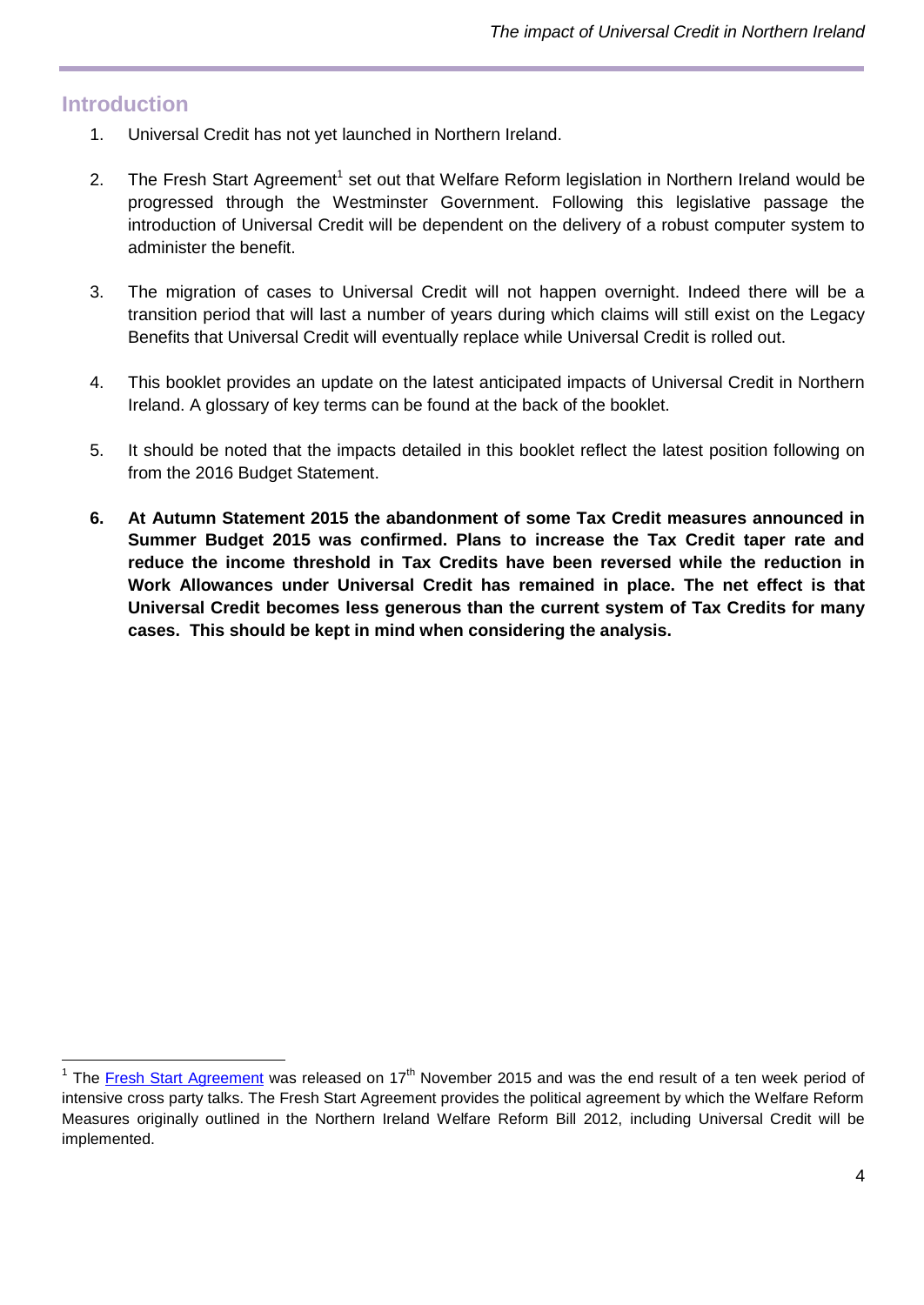# <span id="page-4-0"></span>**Executive Summary**

- Universal Credit will provide a new single system of means-tested support for working age people who are in or out of work. Support for housing costs, children and childcare costs will be integrated into the new benefit. It will also provide additions for disabled people and carers.
- Currently, claims to out of work benefits and Tax Credits are made at an individual level; conversely Universal Credit will be paid at a household level. There will be approximately 312,000 households in the benefit pool under Universal Credit.
- The Policy Simulation Model (PSM) was developed by the Department for Work and Pensions to model the impact of Universal Credit and a bespoke version of the model for Northern Ireland has been used for the analysis in this booklet. It draws on data from the 2013/14 Family Resources Survey with economic and policy assumptions consistent with Budget 2016. The modelling of Universal Credit assumes improved take-up due to the claim process being simplified, and claimants automatically receiving all benefits they are entitled to.
- In Northern Ireland it is estimated that there will be: **114,000 households entitled to an average of £26 more per week; 126,000 households entitled to an average of £39 less per week; and 72,000 households with no change to their entitlement**. This equates to an overall decrease in entitlements of approximately £105,000,000 per annum (2018/19 prices). This does not take into account the cost of Transitional Protection or potential savings due to reductions in Fraud and Error.
- A number of factors help drive the gain in benefit income of the 114,000 households identified. The take up of benefits is expected to be improved under Universal Credit when compared to the current system of benefits, due to Universal Credit being a simpler, integrated benefit. Additional childcare support and rule changes such as allowing in work under 25's to claim can result in new or increased entitlements. The restructuring of disability support under Universal Credit can also lead to increases in entitlement.
- Under Universal Credit, it is estimated that **20,000 households will have a new or increased level of benefit uptake**. Primarily this is due to changes in entitlement, increases in take-up, and the integrated nature of the Universal Credit system. Currently under 25's who are in work are not able to claim Working Tax Credit. However these cases will be able to claim Universal Credit. Also some households do not claim their full range of entitlement to benefits (for example they may fail to claim Housing Benefit or Child Tax Credit to which they are entitled). Under the integrated Universal Credit system, households will be assessed for all the elements as part of one payment, and therefore receive the full support they are entitled to.
- **More governmental support for childcare shall be provided under Universal Credit.** Current Tax Credit rules state that help with childcare costs is only available to parents who work more than 16 hours per week. Universal Credit will remove this requirement and provide support to parents regardless of how many hours they work. It was announced at Budget 2014 that the level of childcare support under Universal Credit would be increased from 70% to 85%. This change is reflected in this booklet and affects 20,000 households increasing the incremental cost of Universal Credit by £13m.
- Similarly, a number of factors help drive the estimated reduction in entitlement of the 126,000 households identified. Restructuring of disability support under Universal Credit leads to both increases and decreases in entitlement as the level of support paid through Universal Credit does not always match the support paid through income related Disability Premiums in the current system. Additionally, lone parents aged less than 25 years old see a change in Standard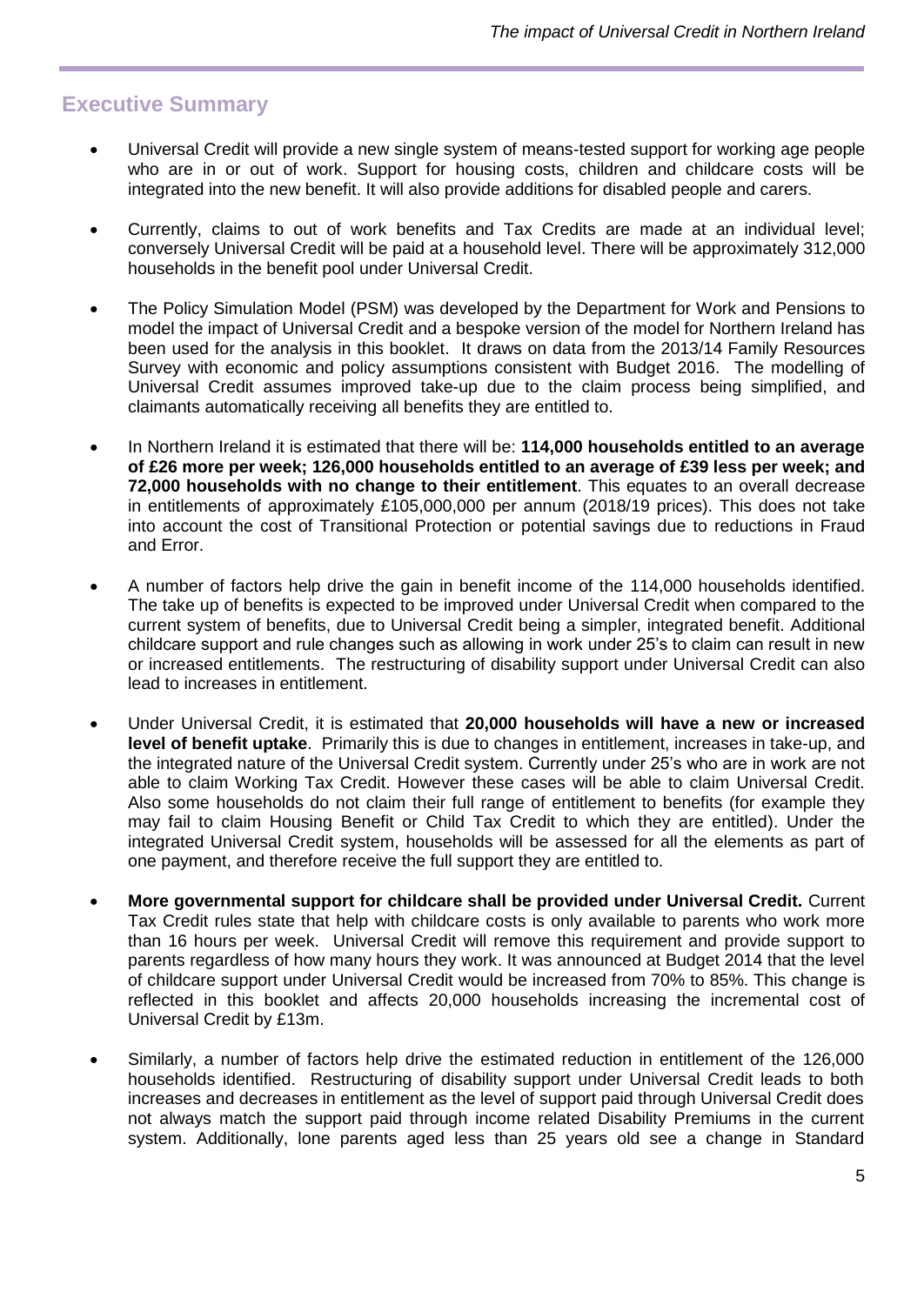Allowance under Universal Credit. They will no longer be entitled to the over 25 benefit rate as in the current system; instead they shall receive the same rate as a person under 25 without any children. This results in an approximate £15 loss for affected households per week. Prior to Summer Budget 2015 the Universal Credit Work Allowances were tailored depending on the family type of the household. The allowances are now being simplified and made less generous. When comparing the changes in Work Allowances announced at Summer Budget 2015 to the previous Universal Credit Work Allowances, **an estimated 105,000 households will see a reduction in entitlement.** The changes in Work Allowances are estimated to reduce the cost of Universal Credit by £98m.

- Universal Credit does not extend as far up the income distribution as Tax Credits. In addition to this a capital rule will also be implemented within Universal Credit which does not apply to Tax Credit cases currently. Every additional £250 of capital between £6,000 and £16,000 will lead to a reduction of £1 in the Universal Credit award, and cases with capital greater than £16,000 will not be entitled to Universal Credit. As a result, claimants on Tax Credits, in particular cases on the high end of the Tax Credit taper system and cases with capital can see a reduction in entitlement under Universal Credit.
- Improving incentives to work is a primary driver of Universal Credit. Under the current system, Marginal Deduction Rates can vary considerably and can be as high as 100% for people moving into work and then vary considerably depending on the combination of benefits claimed. A Marginal Deduction rate of 100% means the claimant loses £1.00 of benefit for every additional £1.00 that they earn. Work incentives under Universal Credit are different. There is a consistent withdrawal rate of 65% quaranteeing that income will increase for every additional £1 earned. This makes it easier to calculate if a household will be better off in work than on out of work support. It is estimated that 68,000 cases see a 10% median increase in Marginal Deduction Rate under Universal Credit which is a slight decrease in the incentive to increase hours worked when compared to the current system of benefits. However it is estimated that some 49,000 individuals will see a median reduction of 36% in Marginal Deduction Rate - this reflects the virtual elimination of the highest Marginal Deduction Rates as a result of the introduction of Universal Credit.
- There is a commitment to ensure that **no one will experience a reduction in the benefit** they are receiving **as a result of a direct (managed) move to Universal Credit**, where circumstances remain the same, **as these cases will be eligible for Transitional Protection**. Should a claimant have a change of circumstances that leads to their Universal Credit being re-assessed, they can lose their Transitional Protection.
- The majority of those who will be financially impacted by Welfare Reform in Northern Ireland will receive a time-limited mitigation payment to help them adjust to a reduced entitlement. The report produced by the working group chaired by Professor Eileen Evason detailing the mitigation schemes is available via the following link:

[https://www.ofmdfmni.gov.uk/sites/default/files/publications/ofmdfm/welfare-reform-mitigations](https://www.ofmdfmni.gov.uk/sites/default/files/publications/ofmdfm/welfare-reform-mitigations-working-group-report.pdf)[working-group-report.pdf](https://www.ofmdfmni.gov.uk/sites/default/files/publications/ofmdfm/welfare-reform-mitigations-working-group-report.pdf)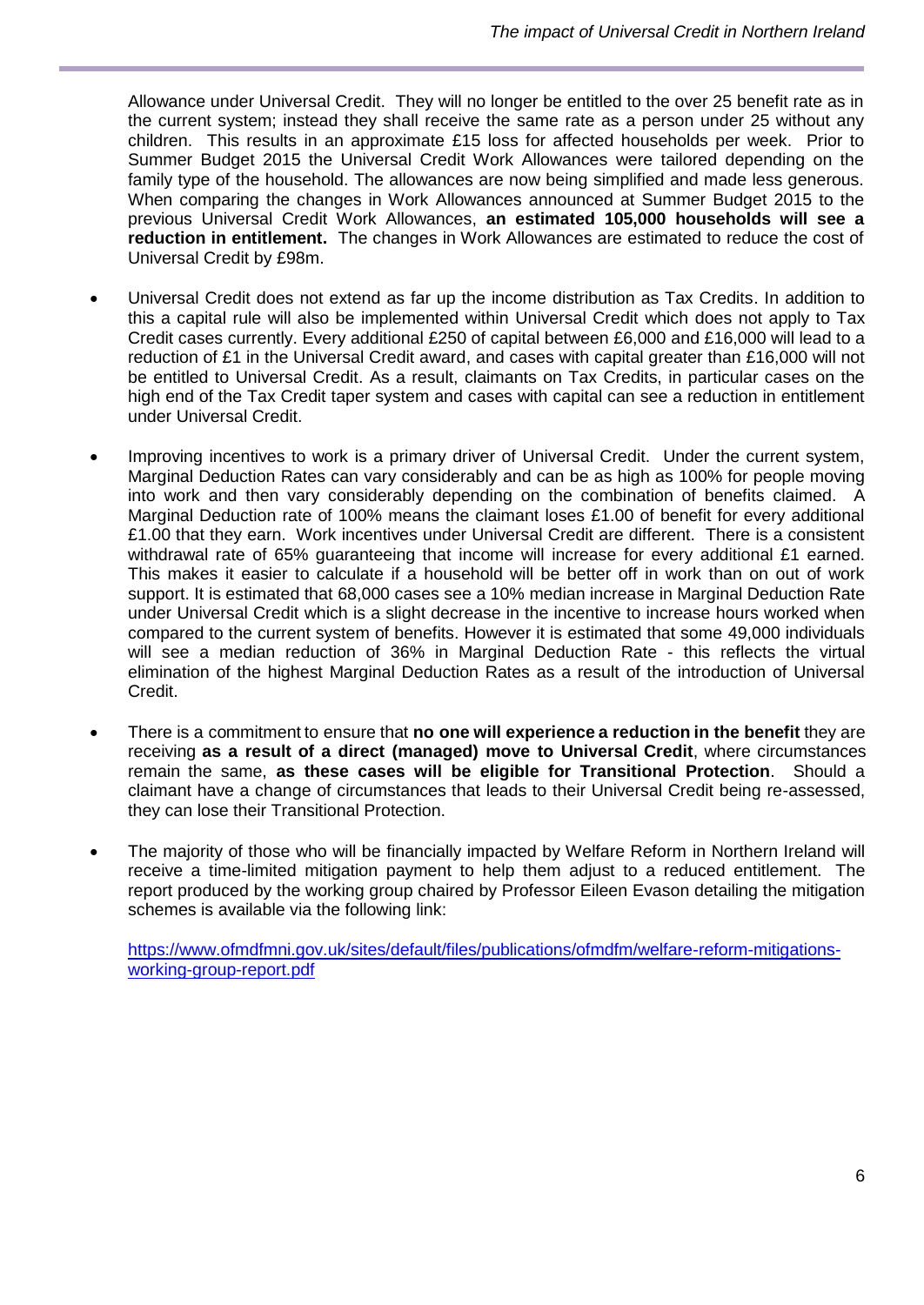# <span id="page-6-0"></span>**Section 1 - What is Universal Credit?**

- 7. Universal Credit is a radical new approach to welfare:
	- It will bring together different forms of income-related support and provide a simple, integrated benefit for people in or out of work.
	- It will consist of a basic personal amount (similar to the current Jobseeker's Allowance) with additional amounts for disability, caring responsibilities, housing costs and children.
	- As earnings rise, Universal Credit will be withdrawn at a constant rate of 65 pence for each pound of net earnings. Higher earnings disregards will reinforce work incentives for selected groups.
	- Universal Credit will attempt to provide a financial incentive backed up by a strong system of conditionality, with unemployed people who can work being required to take all reasonable steps to find and move into employment.
	- Strengthened conditionality will in turn be supported by a new system of financial sanctions. The new sanctions will provide greater incentives for people to meet their responsibilities.
- 8. The existing benefits Universal Credit will replace are:
	- Income Support (IS)
	- Income Based Jobseeker's Allowance (JSA)
	- Income-Related Employment and Support Allowance (ESA)
	- Housing Benefit (HB)
	- Working Tax Credit (WTC)
	- Child Tax Credit (CTC).

Housing Benefit for Rates and Support for Rate Relief will remain outside the scope of Universal Credit. Contributory benefits such as Contributory Jobseeker's Allowance and Contributory Employment and Support Allowance will also remain outside of Universal Credit.

- 9. The policy rationale is to remove the financial and administrative barriers to work inherent in the current welfare system. The goal of the reform is to ensure that work always pays and to encourage more people to see work as the best route out of poverty.
- 10. Northern Ireland has secured changes to the way Universal Credit can be paid to protect the most vulnerable in our society and reflect its unique circumstances. The differences between implementation of Universal Credit in Northern Ireland and Great Britain are:
	- Housing cost element of Universal Credit paid direct to landlords rather than the claimant;
	- Payment of Universal Credit may be split between two parties in the household; and
	- Payment of Universal Credit may be payable twice each month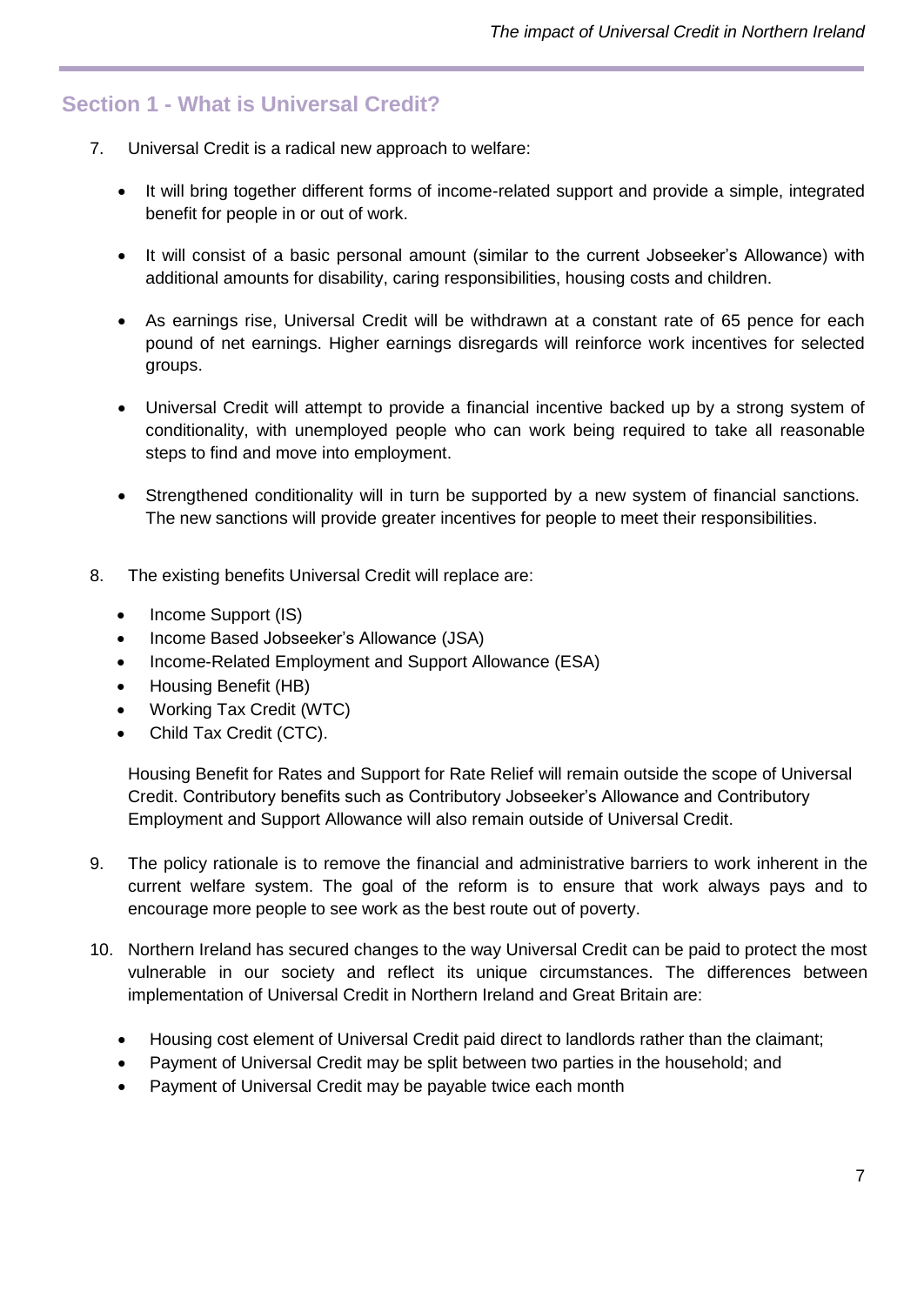#### <span id="page-7-0"></span>**How much is Universal Credit worth to households?**

11. The amount of Universal Credit awarded will depend on the income and circumstances of all the household members. The following steps show how the Universal Credit award is calculated, using illustrative 2018/19 rates.

#### **Step 1 – Calculate Maximum Universal Credit Award**

Firstly the household's Maximum Universal Credit award is calculated. This is made up of a basic allowance and any additional elements that apply.

#### **Standard Allowance**

The standard allowance is paid for each adult member of the Benefit Unit. The level this standard allowance is set at is equivalent to the rates payable through out-of-work benefits that Universal Credit will replace, such as Jobseeker's Allowance.

The rates of the standard allowance are:

- Single claimant aged under 25: £250.90 per month / £57.90 per week;
- Single claimant aged 25 or over: £316.77 per month / £73.10 per week;
- Joint claimants both aged under 25: £394.12 per month / £90.95 per week;
- Joint claimants where one or both partners are 25 or over: £497.68 per month / £114.85 per week.

#### **Additional Elements**

Extra amounts are then added to the standard allowance if the household qualifies for any of the following elements:

• Child Element – Payable to cover costs of having children First Child: £276.03 per month / £63.70 per week Second/Subsequent children: £230.53 per month / £53.20 per week

*It should be noted from April 2017 in Great Britain, new claims to Universal Credit will have the Child Element limited to two children and the first child will be paid at the same rate as the second child.*

 Childcare Element – Payable to assist with additional costs of childcare as parents move in to work In Great Britain from April 2016 the childcare element increased from 70% to 85% of the costs of childcare. The maximum amounts also increased to £646.35 per month / £149.16 per week for one child and £1,108.04 per month / £255.70 per week for two or more children.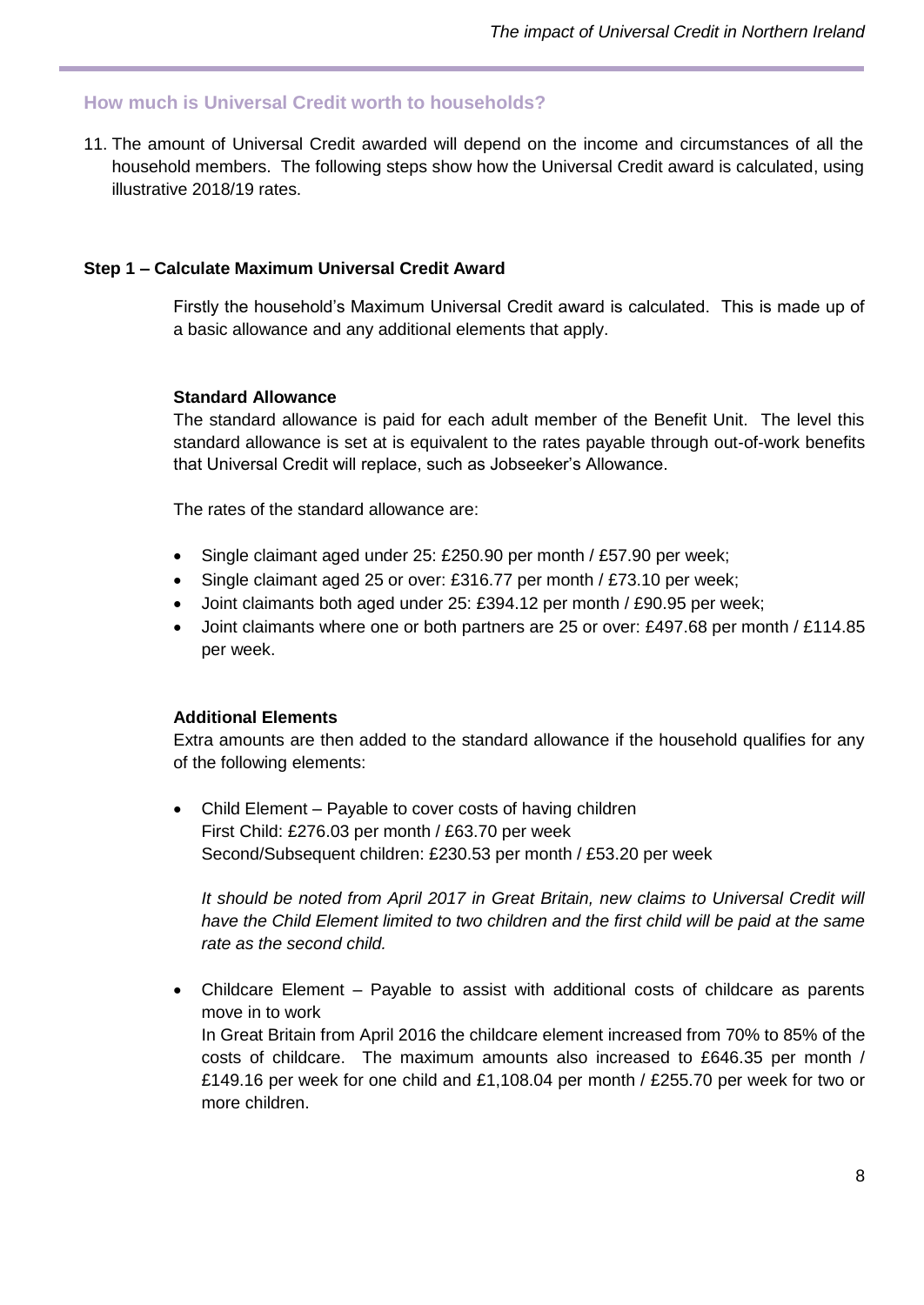Disability Elements – There are two disability elements which are dependent on the outcome of a Work Capability Assessment. The Limited Capability for Work addition is equivalent to the Employment and Support Allowance Work Related Activity Component while the Limited Capability for Work and Work Related Activity addition is equivalent to the Employment and Support Allowance Support Component, although it is paid at a higher rate.

### **Limited Capability for Work (LCW): £125.88 per month / £29.05 per week. Limited Capability for Work and Work Related Activity: £323.61 per month / £74.68 per week.**

*It should be noted that under current plans from April 2017, new claims to Universal Credit will not receive any additional money in the form of a Limited Capability for Work addition. These cases will be paid the same monetary rate as unemployed cases but as they are in the Limited Capability for Work group they will have different conditionality requirements under Universal Credit.*

Carer Element – Payable to carers that meet certain qualifying conditions.

Carer Element: £154.27 per month / £35.60 per week.

 Housing Element – An appropriate amount will be added to the Universal Credit award to help with the cost of housing. This amount will be similar to the support currently provided through Housing Benefit.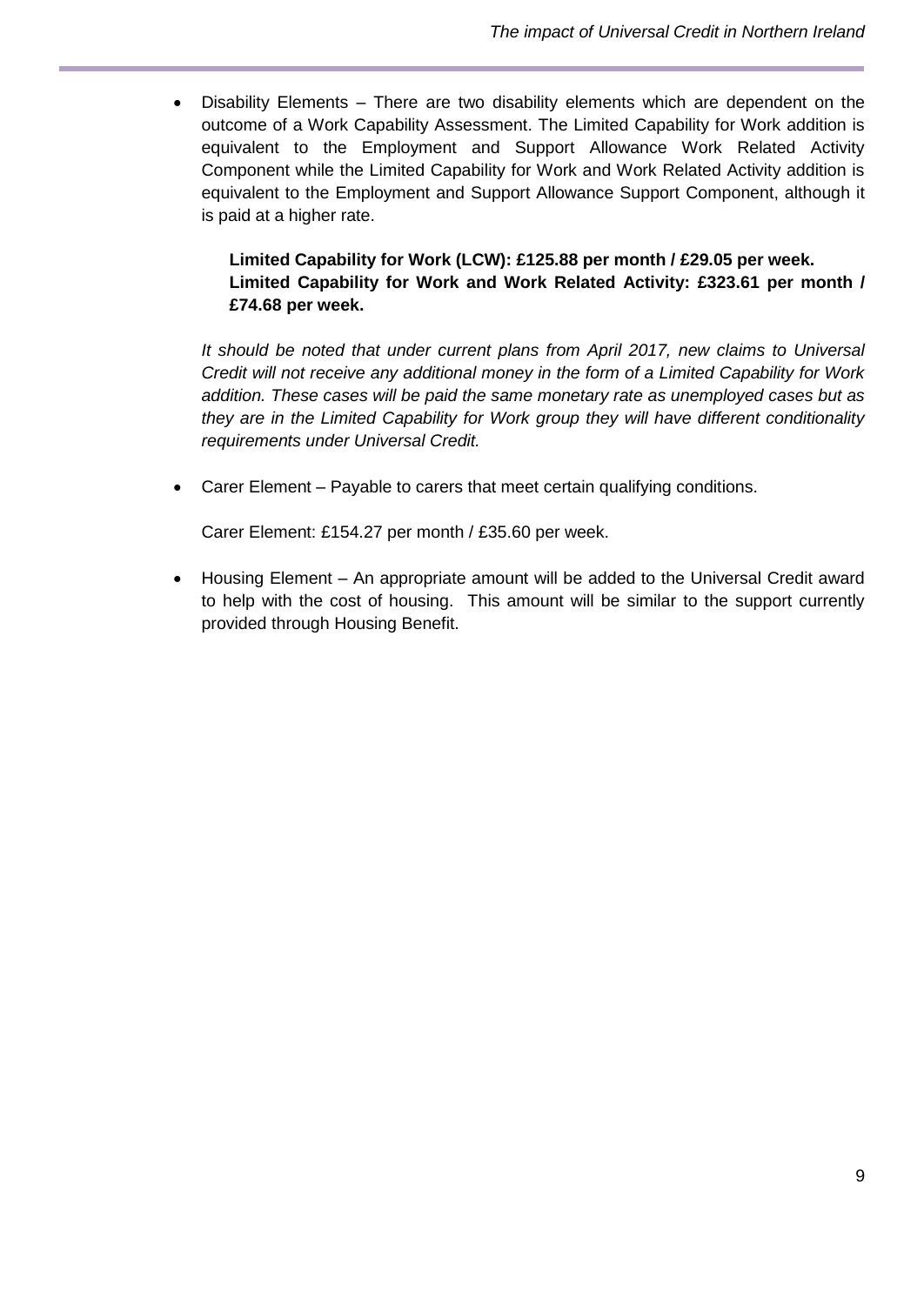#### **Step 2 - Reductions for Income and Earnings**

#### **Work Allowances**

Each household is assigned a Work Allowance. This is the amount of earnings the benefit unit can have before the Maximum Universal Credit award starts to be reduced. The Work Allowances are larger for cases that do not qualify for the Housing Element as Universal Credit would be less generous for these cases otherwise<sup>2</sup>. Table 1 shows the monthly Universal Credit Work Allowance amounts.

| <b>Family Type</b>                          | <b>With Housing</b><br><b>Element</b> | <b>Without Housing</b><br><b>Element</b> |  |
|---------------------------------------------|---------------------------------------|------------------------------------------|--|
| Single/Couple – No Children or Disabilities | £0                                    | £C                                       |  |
| Couple with Children                        | £195                                  | £403                                     |  |
| Lone Parent                                 | £195                                  | £403                                     |  |
| Limited Capability for Work (applies to a   | £195                                  | £403                                     |  |
| single claimant or one/both of a couple)    |                                       |                                          |  |

|  |  |  |  |  | Table 1 Monthly Universal Credit Work Allowances (all illustrative 18/19 rates) |  |
|--|--|--|--|--|---------------------------------------------------------------------------------|--|
|--|--|--|--|--|---------------------------------------------------------------------------------|--|

#### **Taper Rate**

For each additional  $£1$  earned above the Work Allowance, 65p is deducted from the Universal Credit award leaving the benefit unit with an additional 35p income.

#### **Capital/Savings**

Households with more than £16,000 in savings will not be entitled to Universal Credit. Any savings under £6,000 are ignored, and claimants with capital between £6,000 and £16,000 will have their Universal Credit reduced by £1 for every £250 of capital they have in excess of the £6,000 threshold.

#### **Unearned Income**

1

Any unearned income such as benefit income from overlapping contributory benefits will be reduced from the Universal Credit award £1 for £1.

#### **Step 3 – Other Reductions in Universal Credit**

Finally Universal Credit takes into account any special rules such as the Benefit Cap. Universal Credit may also be reduced to take account of deductions such as repayment of loans, benefit advances or sanctions associated with the claimant commitment.

 $2$  If two households had the same set of characteristics except one household had rent liability and qualified for the Housing Element and one household did not have the Housing Element then the household with the Housing Element would have a higher Maximum Universal Credit Award. This means that if both households had the same Work Allowances then the Universal Credit award would stretch higher up the earnings distribution **for the household with the Housing Element**. The household without the Housing Element is allowed to have a higher Work Allowance so that they can keep more of their Universal Credit award as their earnings increase.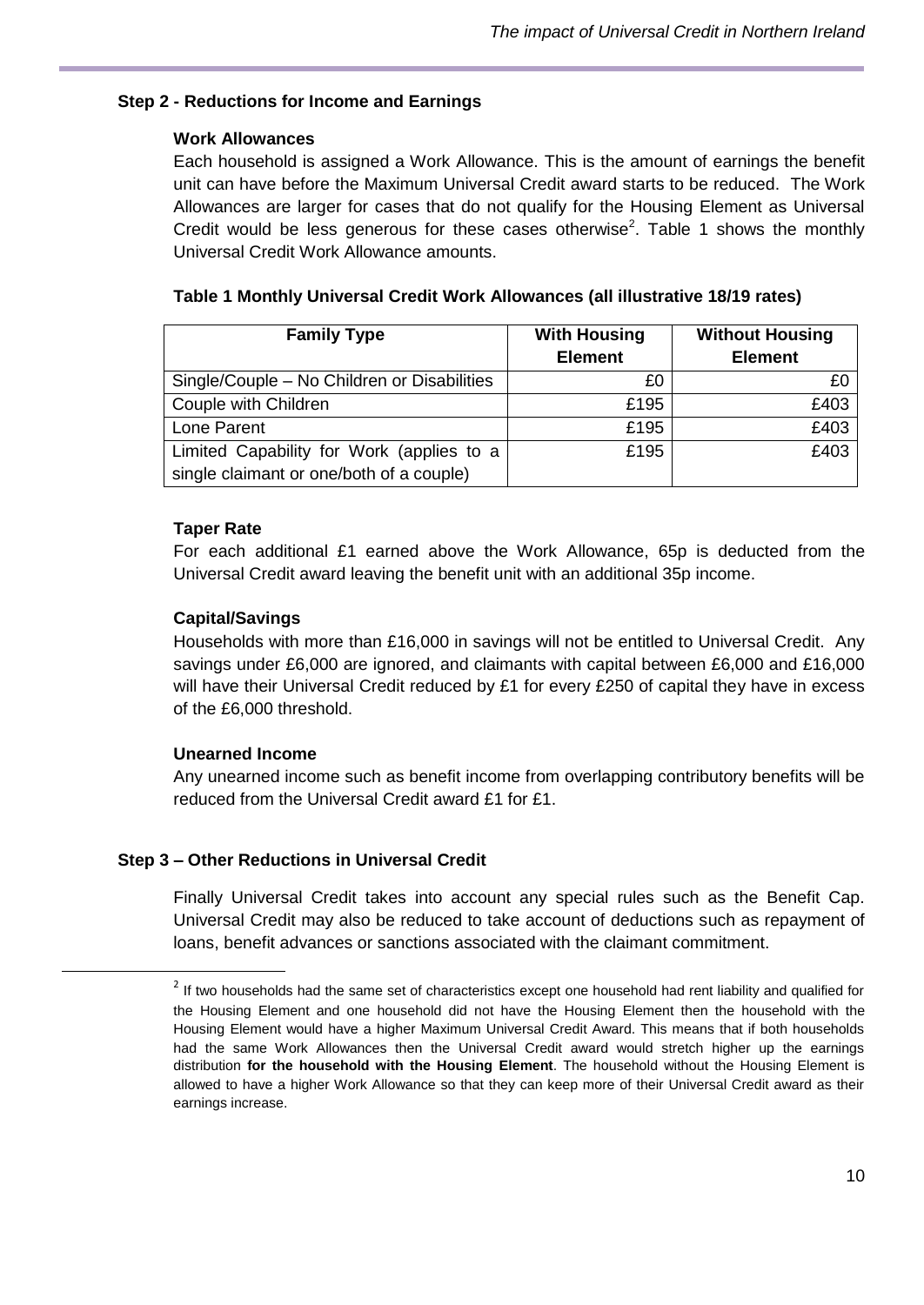# <span id="page-10-0"></span>**Transitional Protection and Northern Ireland Specific Mitigations**

- 12. There is a commitment to ensure that **no one will experience a reduction in the benefit** they are receiving as a result of the introduction of Universal Credit, **where circumstances remain the same**. A package of Transitional Protection was developed in order to ensure that no claimant becomes a cash loser as a direct result of the move to Universal Credit where circumstances remain the same.
- 13. If a claimant has a change of circumstances that leads to their current Legacy system benefits being re-assessed they will be moved to Universal Credit through a "Natural Migration". In this case the claimant **will not be entitled to Transitional Protection** if their Universal Credit entitlement is less than the current Legacy system entitlement after the change of circumstances.
- 14. Transitional Protection therefore only applies to cases that are moved to Universal Credit through a process of "Managed Migration".
- 15. If a household that receives Transitional Protection under Universal Credit then has a significant change in their circumstances then Transitional Protection will be lost. The following occurrences are defined as a significant change in circumstance:
	- a partner leaving/joining the household;
	- a sustained (3 month) earnings drop beneath the level of work that is expected of them according to their claimant commitment;
	- the Universal Credit award ending; and/or
	- one (or both) members of the household stopping work.
- 16. The value of this Transitional Protection will steadily decrease over time even when there is not a change of circumstances. This is because the Transitional Protection amount will not be uprated year on year.
- 17. The majority of those who will be financially impacted by Welfare Reform will receive a time-limited mitigation payment to help them adjust to a reduced entitlement. The report produced by the working group chaired by Professor Eileen Evason detailing the mitigation schemes is available via the following link:

[https://www.ofmdfmni.gov.uk/sites/default/files/publications/ofmdfm/welfare-reform-mitigations](https://www.ofmdfmni.gov.uk/sites/default/files/publications/ofmdfm/welfare-reform-mitigations-working-group-report.pdf)[working-group-report.pdf](https://www.ofmdfmni.gov.uk/sites/default/files/publications/ofmdfm/welfare-reform-mitigations-working-group-report.pdf)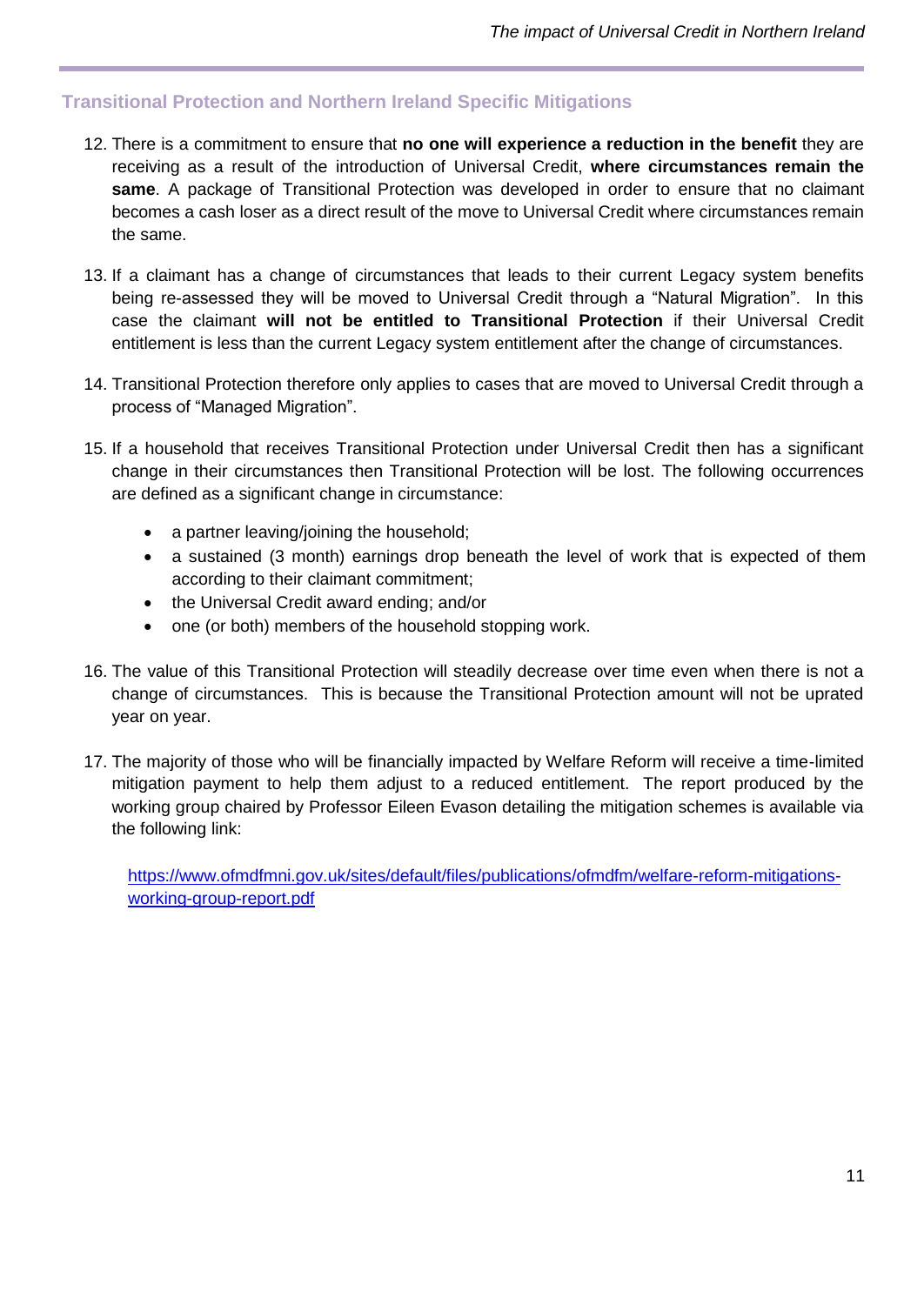# <span id="page-11-0"></span>**How Universal Credit will Simplify the Benefit System**

18. Figure 1 shows the effect on the total income, at illustrative 2018/19 rates, of a two-adult, twochild household, with housing costs of £120 per week, when one adult begins working, increases their hours of work and is paid at the National Living Wage rate of £8.10 per hour. The household is initially entitled to support through income-based Jobseeker's Allowance, Housing Benefit, Child Tax Credit and Child Benefit.

**Figure 1 Breakdown of Household Income under the Current Benefit System for a two adult, two child household with housing costs of £120 per week.**



- 19. Figure 1 shows the complex interaction between earnings and support from benefits under the current system, illustrating the reduction in entitlement to some benefits and new entitlement to others as earnings change and the effect that these interactions have on total household income. The effect of working a small number of hours for no increase in total household income is illustrated by showing the withdrawal of Jobseeker's Allowance at the same rate as earnings increase. Total household income does not increase until the working partner works for longer than sixteen hours per week.
- 20. Due to the complex interactions between the different benefits, there are levels of work that may appeal to a household more than others because of the different effects on household income. This apparent incentive to work at some earnings levels but not at others is one of the major issues with the current system of benefits that Universal Credit will address.
- 21. The difference between the effects of increasing earnings on household income under the current system of benefits and under Universal Credit is visible when Figure 2 is compared with Figure 1.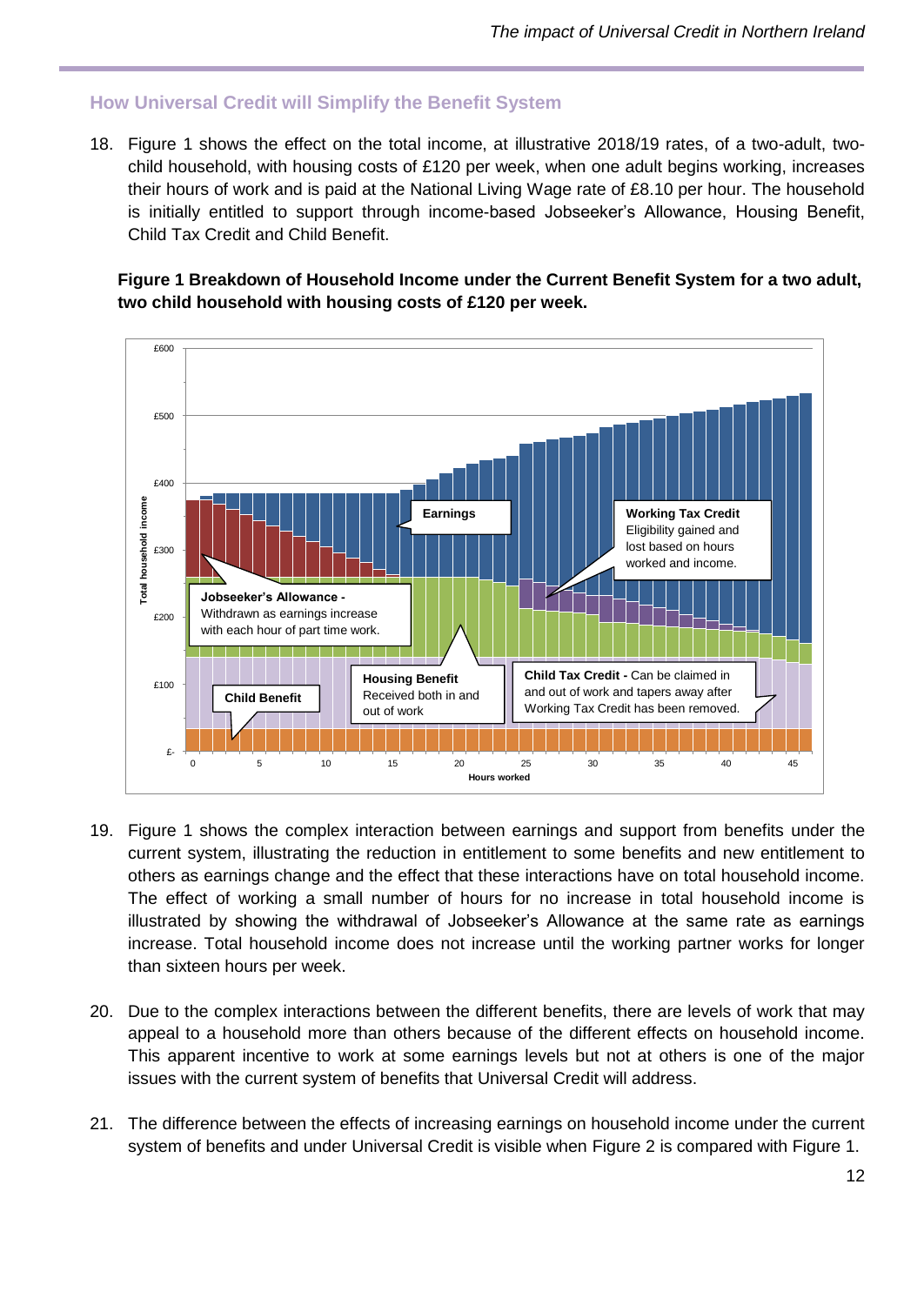22. Figure 2 shows the total household income under Universal Credit for the same two-adult, twochild household that has housing costs of £120 per week, when one of the partners increases their hours of work at the National Living Wage.

**Figure 2 Breakdown of Household Income under Universal Credit for a two adult, two child household with Housing Costs of £120 per week.**



- 23. **The interaction between total household income and earnings is much simpler under Universal Credit, as there is one taper rate, 65%,** that applies to the household's maximum amount of support once earnings increase past a threshold. The maximum amount of support and earnings threshold depends on an individual household's circumstances. Figure 2 shows that total household income increases at all levels of increased earnings, removing the appeal of only earning a certain amount to ensure that entitlement to benefit is not lost.
- 24. Universal Credit is intended to make the movement into work more attractive by **reducing the uncertainty people will experience around their return to work**. Under the current system, someone moving into work needs to have their benefits and Tax Credits reassessed. This creates considerable uncertainty around the value of their in-work support and about when they will start to receive it. The changes to the current system address this, for example, through having a 'runon' period in Housing Benefit; however, these are only partial solutions.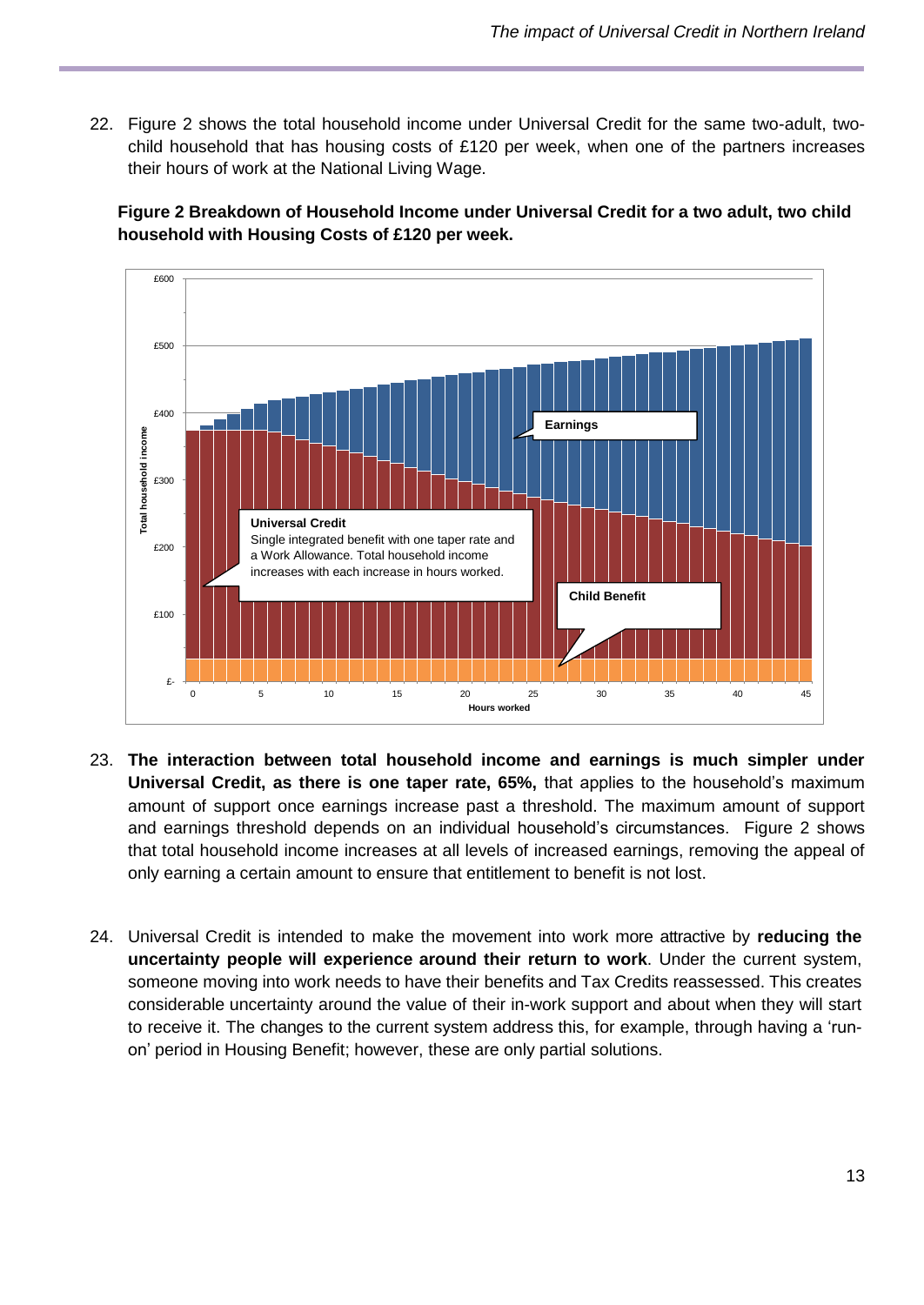- 25. **Universal Credit will remove the need to deal with multiple agencies**. Many of the changes in circumstances that affect benefit entitlements, such as changes in hours, will be handled automatically. The simpler system will make the financial implications of changes in circumstances much more transparent to claimants, who will also **be able to check on-line calculations to estimate the benefit of working at any number of hours**.
- 26. In addition to this, Universal Credit will ensure that, **if a person is eligible for benefits, they receive their full entitlement**. In effect, there will be 'automatic passporting' for people who currently claim some, but not all, of the benefits or Tax Credits to which they are entitled. Hence with this much simpler system, households will be more likely to claim their full entitlement.
- 27. The simpler system will also **reduce the scope for fraud, error and overpayments** thus ensuring that the right benefit is paid to the right people.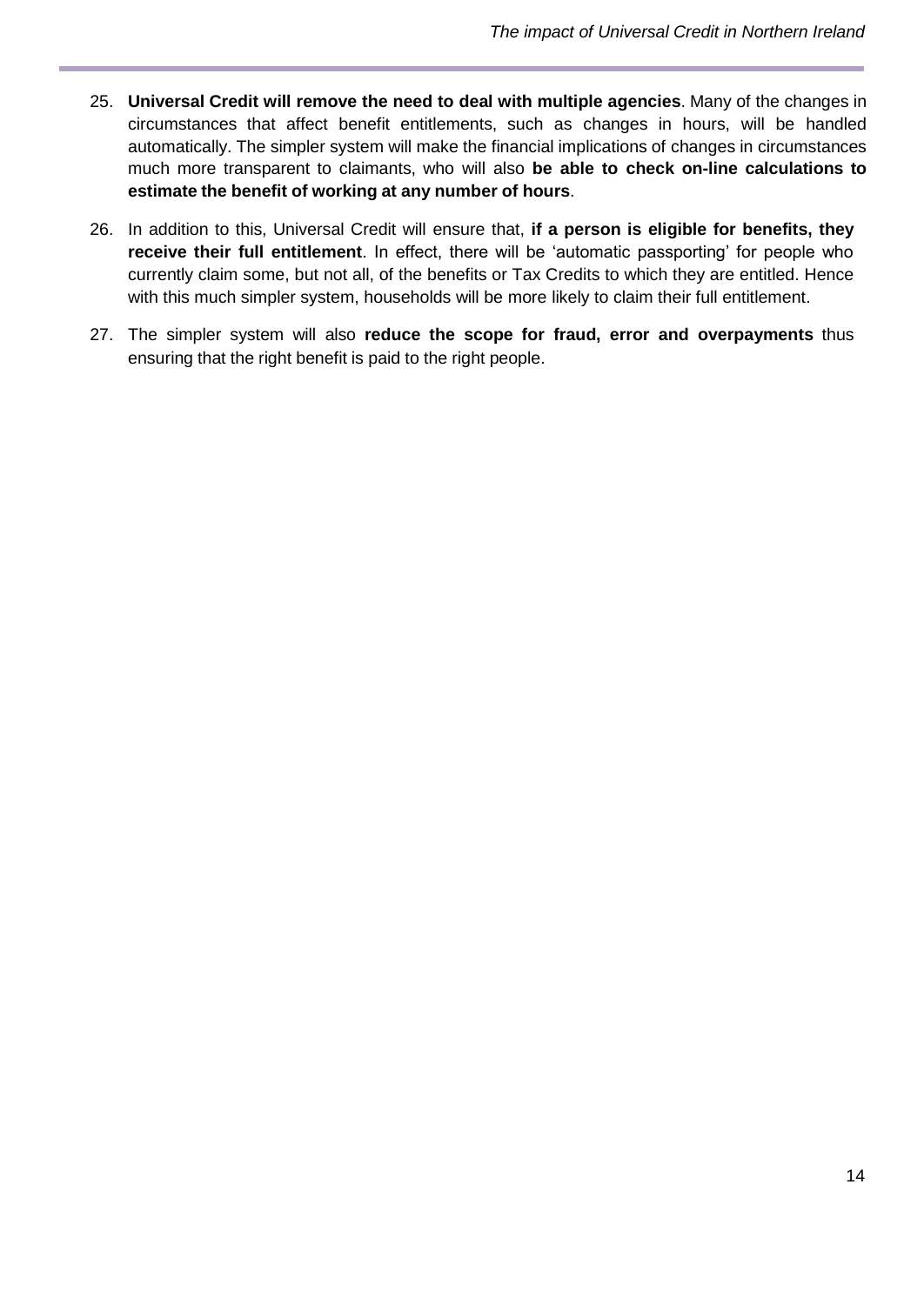# <span id="page-14-0"></span>**Section 2 - The Impact of Universal Credit on Caseloads and Entitlements in Northern Ireland**

- 28. Universal Credit will impact on a large proportion of working age households in Northern Ireland. The integration of six major working age benefits into one Universal Credit payment will lead to changes in benefit entitlement for households, i.e. some households will be entitled to more benefits under Universal Credit than they would have received under the current system of benefits while some households will be entitled to less and some will see no change.
- 29. The analysis contained in the following sections of this booklet is intended to provide information on the overall impact of Universal Credit in Northern Ireland, once it has been fully rolled out i.e. no remaining claims exist on the benefits Universal Credit will replace which will be referred to as "Legacy Benefits" within this Booklet.
- 30. This document looks at the main drivers for change in entitlement for certain key client groups within the Universal Credit population.
- 31. The process for this involves using a computer model of the Tax and Benefit system called the Policy Simulation Model (PSM). This model is based on Family Resource Survey data and allows the impact of policy changes to be investigated by changing the rules of the Tax and Benefit system then looking at the impact these rule changes have on individual sample cases within the model.
- 32. To investigate the impact of Universal Credit in Northern Ireland the model is first run with the "Legacy Benefit" system rules where all households still claim the current system of benefits that Universal Credit will replace. This is then compared to a second version of the model where the "Legacy Benefit" system rules are replaced with the rules for Universal Credit.
- 33. This simulation is essentially like being able to flick a switch and turn the Universal Credit system on and off so that you can see the results of the introduction of the benefit for Northern Ireland on a case by case basis.
- 34. Universal Credit is administered on a "Benefit Unit" basis. A Benefit Unit can be made up of either a single adult or an adult plus their partner and any dependent children they are living with. Strictly speaking there can be multiple Benefit Units living within one Household – however the term household is often used interchangeably with Benefit Units. In the analysis section of this booklet any references to number of households seeing a change in entitlement are referring to Benefit Units.
- 35. The analysis produced using this model is "static" in that it cannot capture the experience of cases as they flow on to Universal Credit nor can it capture any behavioural effects that may occur as a result of the introduction of Universal Credit. The model looks at benefit entitlement under the Legacy System and compares this to Universal Credit entitlement while keeping all other variables in the household the same.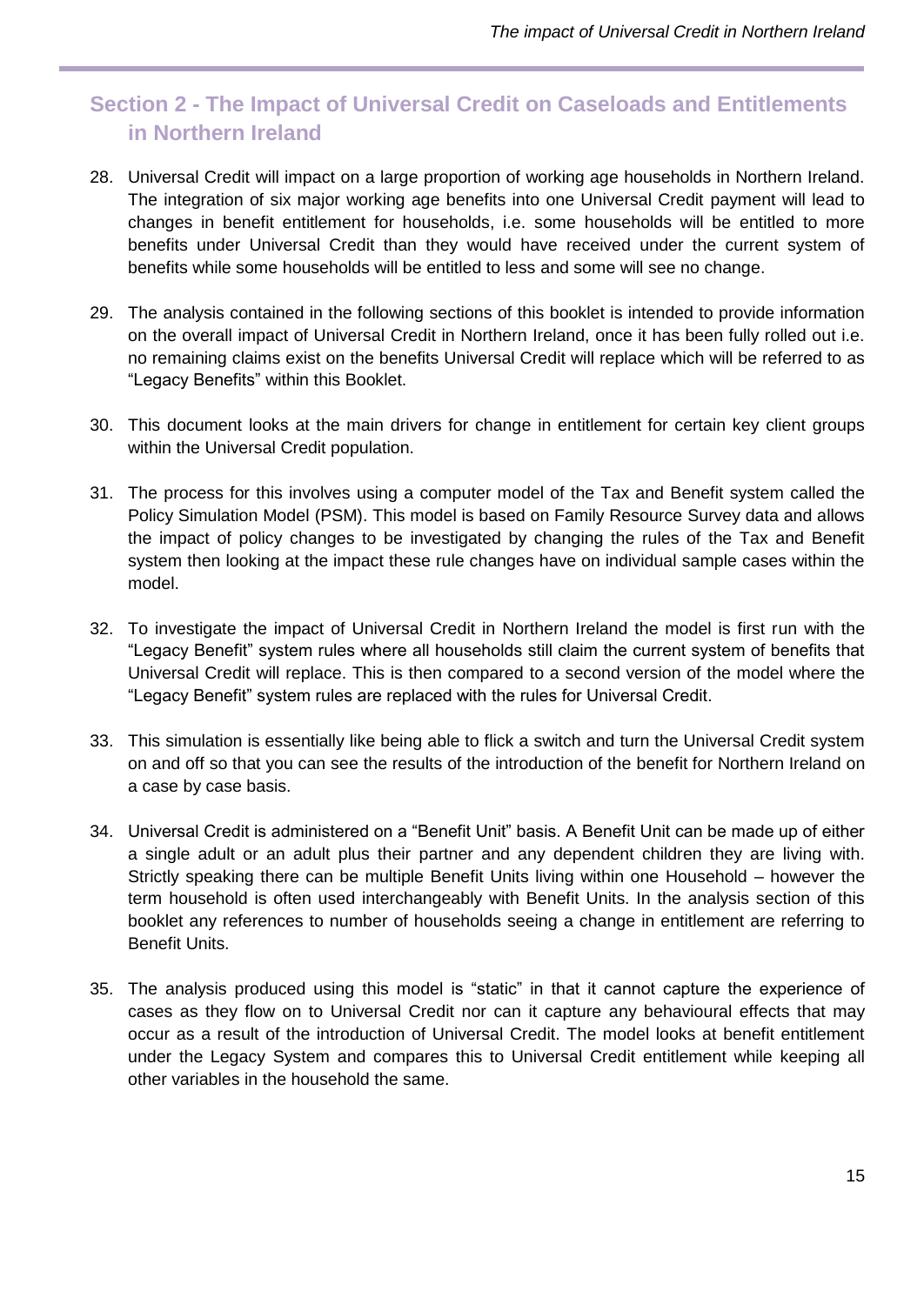- 36. The year that is chosen for steady state in the model is subject to review and may change in future versions of the booklet. The policy and economic assumptions for the 2018/19 tax year have been used as the year of steady state analysis in the PSM. All impacts are provided in the steady state; that is once Universal Credit has been fully implemented and Transitional Protection has been fully exhausted. The entire caseload has been modelled as switched to Universal Credit in this year and policy changes with effects beyond 2018/19 have been simulated in order for the analysis to be reflective of steady state. It should be noted that 2018/19 has been used for modelling purposes only and all cases will not be migrated to Universal Credit until 2022.
- 37. As the analysis is based on sample data with a range of modelling assumptions applied, all figures provided are estimates that will be subject to a degree of sampling and modelling error.
- 38. Any estimates from the model that provide a population estimate of less than 10,000 have been suppressed. This is because estimates based on figures below this would be based on less than 30 sample cases which is a very small sample size – sampling error could lead to significant variation in the estimate at this level which is why the estimates are suppressed. This is indicated with a  $*$  in the tables in the booklet.
- 39. Figure 3 on the following page provides some of the key headline statistics for Universal Credit in Northern Ireland and a more detailed analysis can be found in the following sections of the booklet.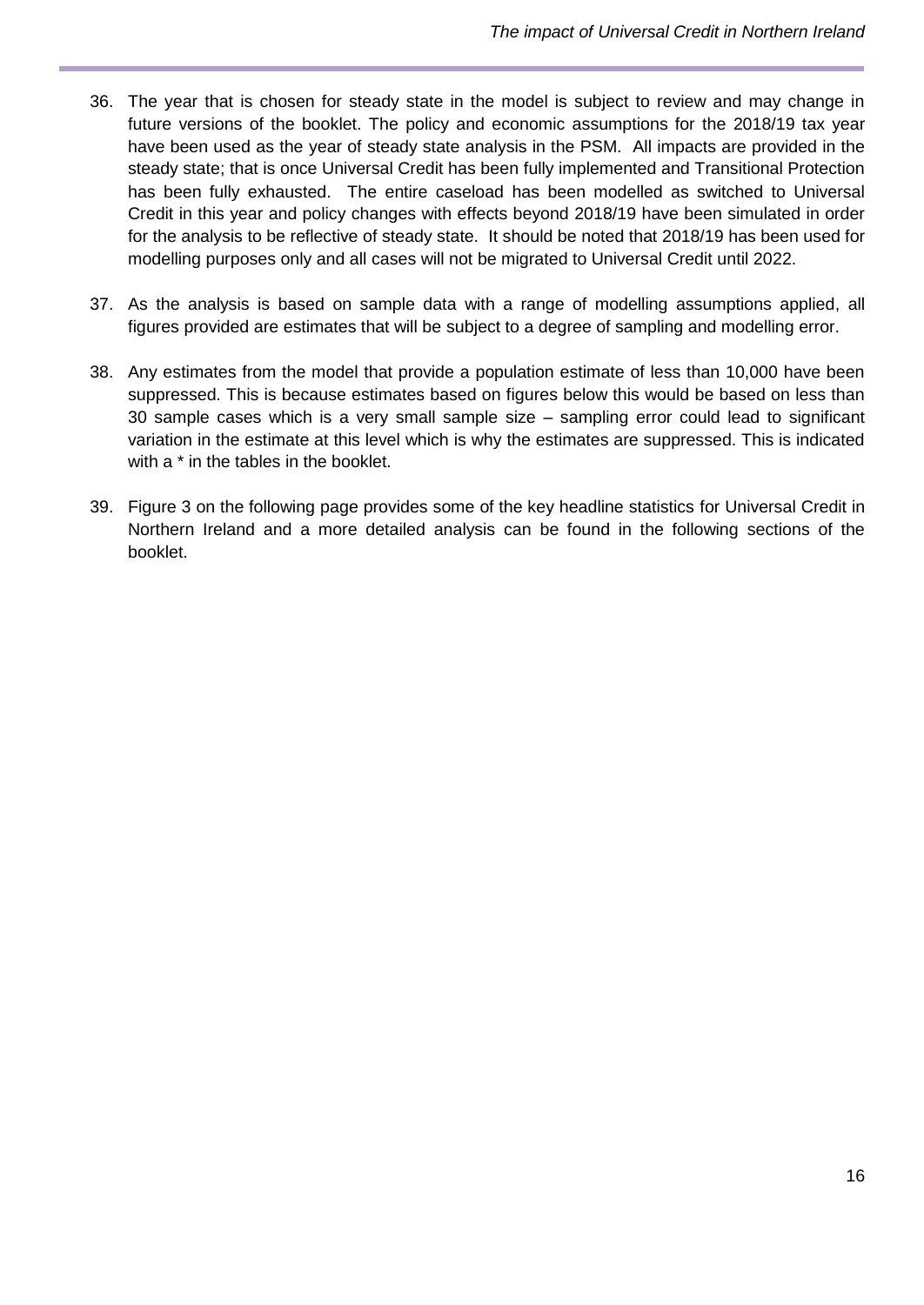



\*Legacy Benefit Caseloads provided above are an average estimated caseload for the 2018/19 year.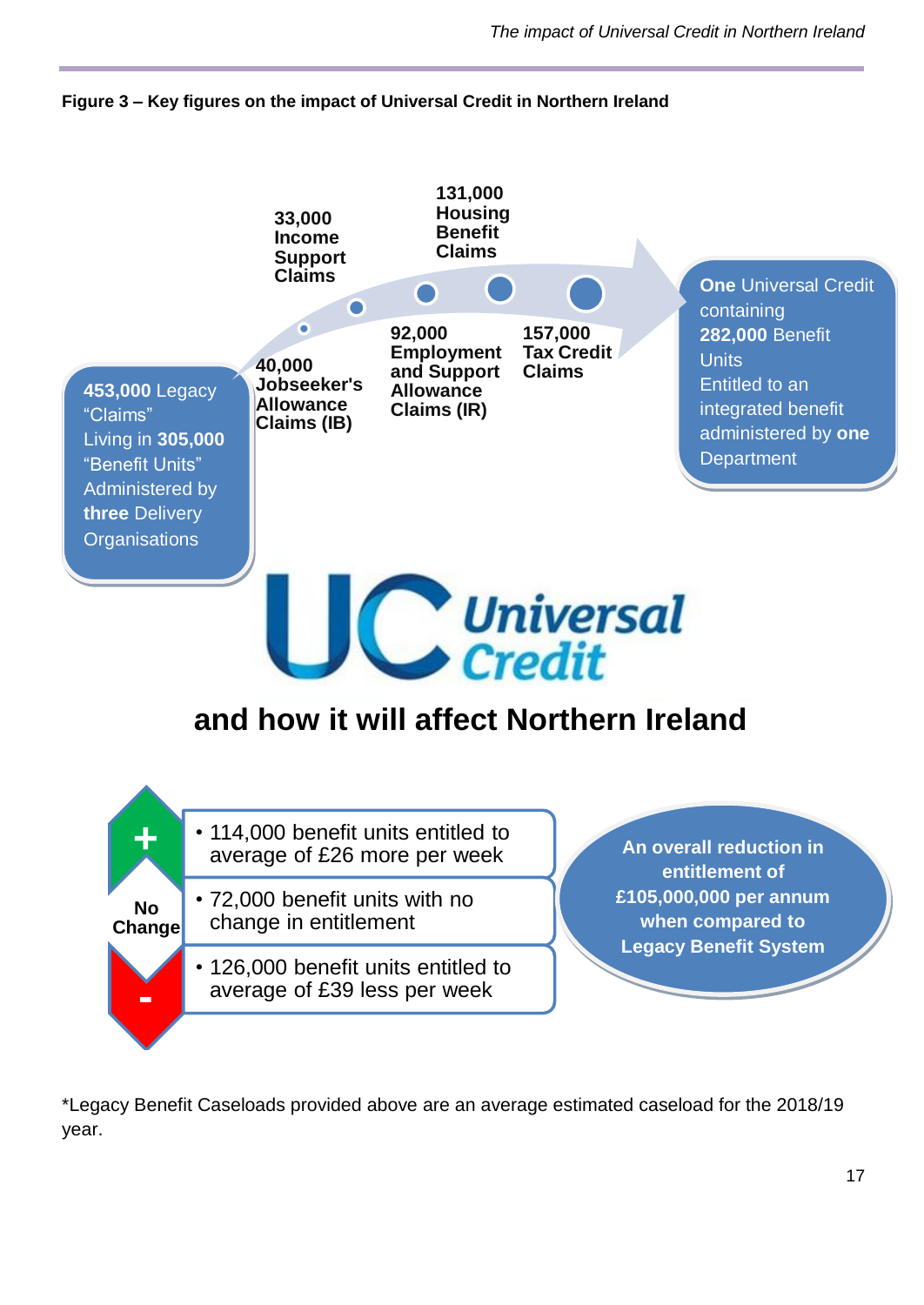# <span id="page-17-0"></span>**Section 2.1 - Universal Credit Caseload in Northern Ireland**

40. The following section outlines the scale of the impact of Universal Credit in Northern Ireland, in terms of the numbers of individual benefit units that will eventually move to Universal Credit. The benefits that Universal Credit will replace are first discussed followed by a section explaining how cases will move to Universal Credit and what the estimated Universal Credit caseload will eventually be.

### <span id="page-17-1"></span>**Legacy System Caseloads**

- 41. In the current system of benefits or "Legacy Benefit" system, there are 6 different benefits that Universal Credit will replace and there is a potential for claimants to be in receipt of different combinations of these benefits depending on their circumstances.
- 42. For example, if a claimant becomes unemployed and is actively available to seek work they may make a claim to Jobseeker's Allowance (This may be an Income Based claim or Contributory Based), on the other hand if they have a sickness or disability that means they are not capable of work they would make an application for Employment and Support Allowance (Income Related or Contributory Based). Claimants who have caring responsibilities or who are lone parents are likely to claim Income Support.
- 43. If the claimant requires support with the cost of their rent they may also make a claim to Housing Benefit and if they have children they may make a claim to Child Tax Credit. If the claimant moves back into work they may qualify for Working Tax Credit.
- 44. Jobseeker's Allowance, Employment and Support Allowance and Income Support are administered by the Department for Communities, Housing Benefit is administered by the Northern Ireland Housing Executive and Tax Credits are administered by Her Majesty's Revenue and Customs. Claimants may have to make applications to multiple agencies to receive all the benefits they are entitled to.
- 45. Claimants also have to keep the three organisations informed of any changes in their circumstances and there is the potential for delays in payments of benefit as claimants move between different benefits.
- 46. Using the Policy Simulation Model and forecasts of the Legacy Benefit caseloads it is estimated that there will be around 453,000 individual claims to the six working age benefits that Universal Credit will replace in the 2018/19 year.
- 47. It should be noted that this reflects the live caseload on the various benefits at a point in time there will be a significant amount of churn in the caseload throughout any given year so the number of individual claims in a given year will be higher than this.
- 48. A Benefit Unit can make multiple claims to different Legacy Benefits for different purposes. For example they may claim Jobseeker's Allowance, Housing Benefit and Child Tax Credit so one Benefit Unit would have three live claims. **It is estimated that the 453,000 Legacy Benefit claims come from around 305,000 Benefit Units**.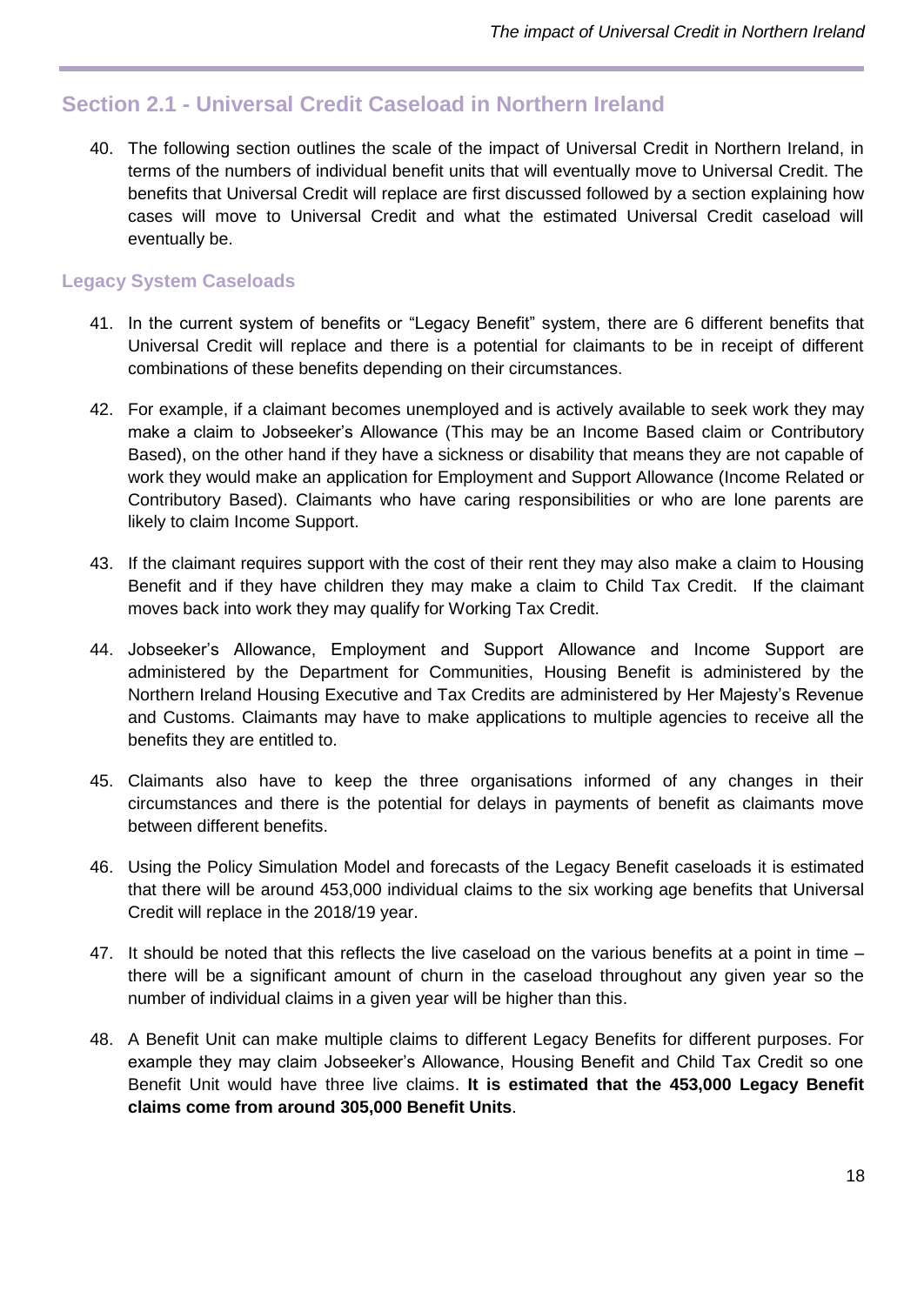#### <span id="page-18-0"></span>**Universal Credit Caseload**

- 49. There are three routes to making a claim to Universal Credit; two of the routes relate to claimants that have a pre-existing claim to a Legacy Benefit $^3$  before claiming Universal Credit whereas one is for new claimants moving into the benefit system.
- 50. The three routes are:
	- i. Through a New Award The term "New Award" is used to describe cases that have not been in receipt of any Legacy Benefits immediately prior to making a claim to Universal Credit. The household may be claiming benefits for the first time or may be returning to benefits after a spell where they have not been entitled to state support.
	- ii. Through a Natural Migration The term "Natural Migration" is used to describe cases that are in receipt of Legacy Benefits and then have a change of circumstance that would have led to one of the Legacy Benefits ceasing and a new one commencing (or just a new overlapping claim commencing in the instance of a first child entering the household).
	- iii. Through a Managed Migration The term "Managed Migration" is used to describe the process of moving claimants of Legacy Benefits on to Universal Credit. This will occur when there has been no change of circumstances that would naturally trigger a new claim to Universal Credit (referred to as Natural Migration) and the Department initiates the transfer of an entire household from existing benefits or Tax Credits to Universal Credit*.*
- 51. When Universal Credit is rolled out new claims to the Legacy Benefits will be switched off on a geographic basis and any new claimants will be redirected to Universal Credit. From this point onwards the legacy caseloads will begin to decline while the caseload on Universal Credit will begin to build.
- 52. It will take a number of years to reach "steady state" when all legacy claimants have been migrated to Universal Credit. **When this occurs it is estimated that 282,000 Benefit Units will be entitled to Universal Credit**. It should be noted that this is an estimate using the Policy Simulation Model and will be subject to error.
- 53. The reason for the difference in the number of Benefit Units entitled under the legacy system and under Universal Credit is due to differences in take-up and the differences in entitlement between the Tax Credit and Universal Credit system. Some Benefit Units are expected to be newly entitled to Universal Credit or choose to claim Universal Credit for the first time while some Benefit Units who were entitled to Legacy Benefits will not be entitled to Universal Credit. The "benefit pool" for Universal Credit including all households impacted by the change is estimated to be 312,000.
- 54. The overall impact is a net reduction in the number of Benefit Units entitled. This predominantly happens due to the large number of Tax Credit claimants who are not entitled to Universal Credit, as Universal Credit with the new system of Work Allowances does not stretch as far up the income distribution (approximately 29,000 households).

 3 The legacy benefits are the income related benefits that Universal Credit will replace. They include: Income Based Jobseeker's Allowance, Income Related Employment and Support Allowance, Income Support, Housing Benefit, Child Tax Credit and Working Tax Credit.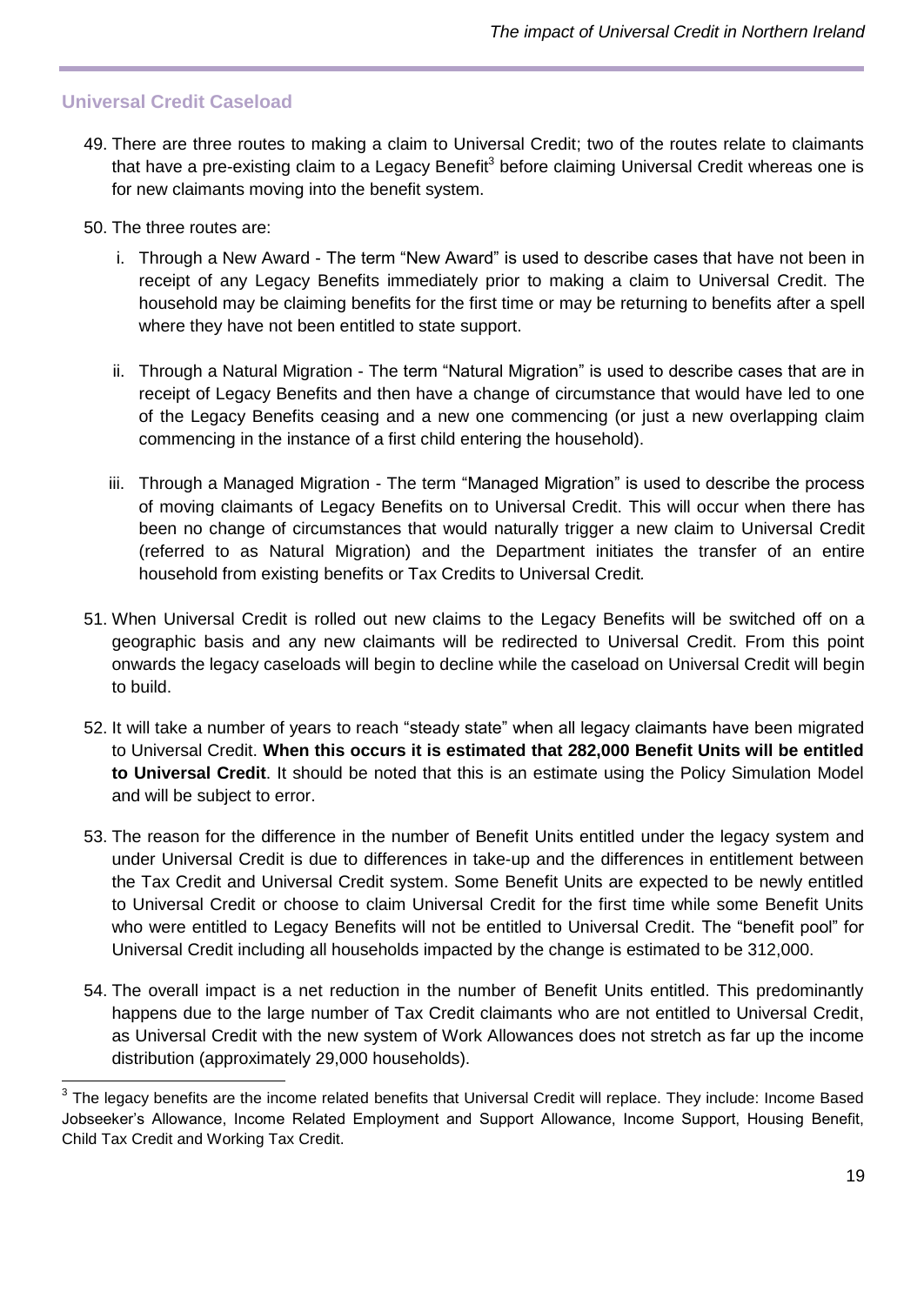# <span id="page-19-0"></span>**Section 2.2 - Benefit Entitlement Impact of Universal Credit (Gainers/Losers)**

- 55. Universal Credit will lead to changes in entitlement to benefits for many of the households that are impacted by the change. The rolling of six benefits into one and the restructuring of the Work Allowances under Universal Credit means that while some claimants may see reductions in benefit entitlement, others will experience an increase.
- 56. This section analyses the impact of Universal Credit on the distribution of benefit entitlements. As it is a steady-state analysis, it does not allow for Transitional Protection or Mitigation and will not be a full reflection of the impacts on existing claimants during the transition period. Cases that are actively transferred to Universal Credit will be entitled to Transitional Protection and will not see a reduction in their entitlement while their circumstances remain the same. Table 2 segments the change in entitlements by the position of the household in the income distribution.
- 57. The analysis is for the Universal Credit 'Benefit Pool', this is defined as all recipients of the 'Legacy Benefits' that Universal Credit will replace (Income Based Jobseeker's Allowance, Income-Related Employment and Support Allowance, Income Support, Housing Benefit, Working Tax Credit, Child Tax Credit) as well as newly entitled claimants. The analysis excludes pension age recipients of Pension Credit, unless they are a member of a couple where their partner is under State Pension Age. These cases will be expected to claim Universal Credit. Not every case entitled to a Legacy Benefit will be entitled to Universal Credit in steady state, e.g. cases with capital over £16,000 will not be entitled to Universal Credit. Additionally, cases may be affected by a higher taper rate under Universal Credit and therefore lose entitlement.

| <b>Income</b>          | <b>Higher Entitlement</b> | No Change                | <b>Lower Entitlement</b> |
|------------------------|---------------------------|--------------------------|--------------------------|
| <b>Bottom Quintile</b> | 37,000                    | 50,000                   | 38,000                   |
| 2nd Quintile           | 30,000                    | 13,000                   | 43,000                   |
| 3rd Quintile           | 31,000                    | $\star$                  | 31,000                   |
| 4th Quintile           | 16,000                    | $\star$                  | 13,000                   |
| 5th Quintile           | ٠                         | $\overline{\phantom{a}}$ | $\star$                  |
| <b>Total</b>           | 114,000                   | 72,000                   | 126,000                  |

#### **Table 2 Changes in benefit entitlement by equivalised income (households)**

**Source: DWP Policy Simulation Model (based on FRS 2013/14), 2018/19 \*Less than 10,000 households - indicates there are no households in this grouping**

**All numbers rounded to the nearest 1,000**

- 58. Most of the increase in entitlement goes to households in the lowest two quintiles of the income distribution.
- 59. Table 3 shows that just over half of households who have a change in entitlement will have an income change of less than £25 per week. However, the wide-ranging scope of the reform does mean that the range of potential changes in entitlement is large.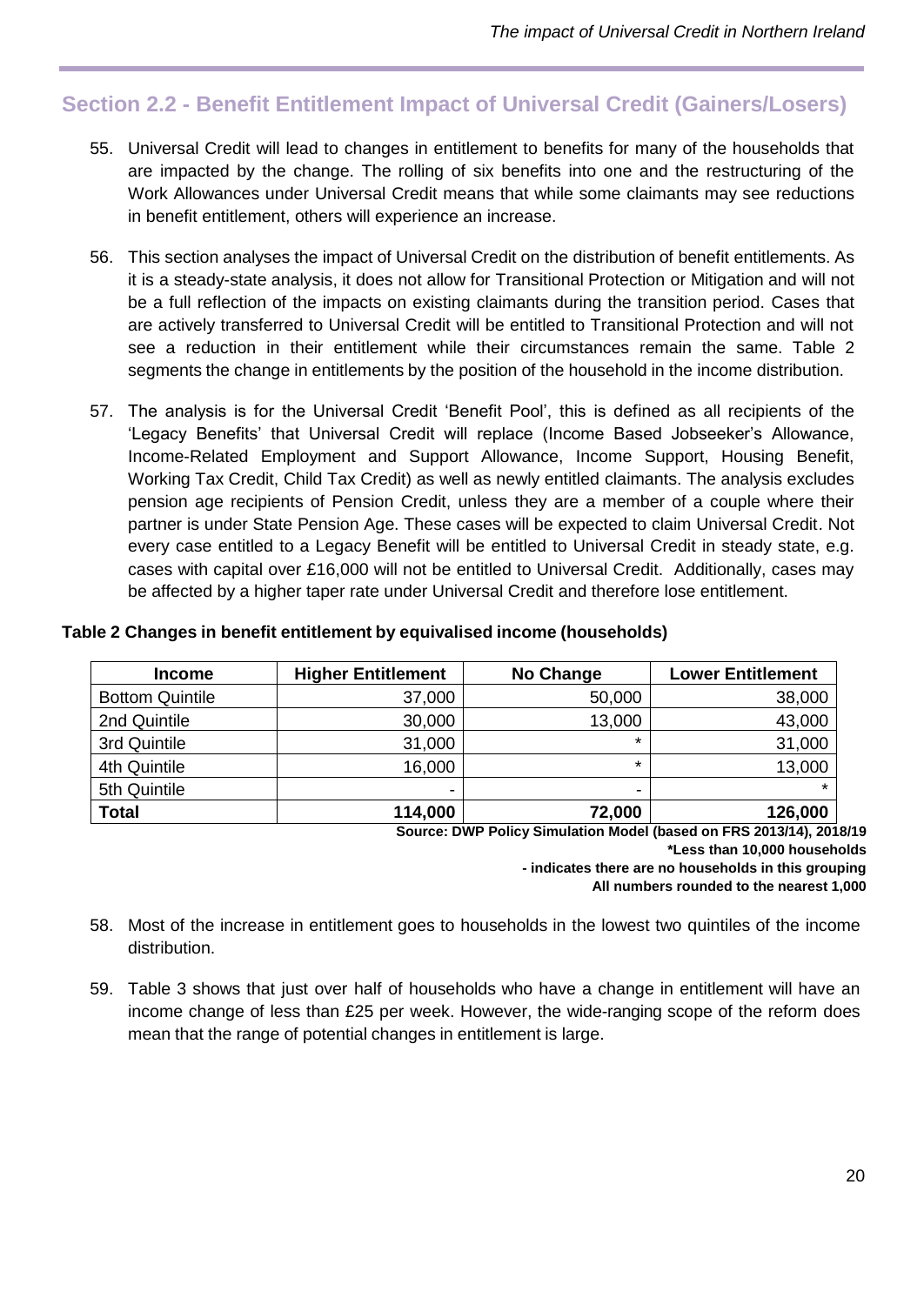| <b>Income Bandings</b> | <b>Higher Entitlement</b> | <b>Lower Entitlement</b> |
|------------------------|---------------------------|--------------------------|
| More than £75          | $\star$                   | 14,000                   |
| £50 to £75             | $\star$                   | 18,000                   |
| £25 to £50             | 17,000                    | 43,000                   |
| £10 to £25             | 51,000                    | 33,000                   |
| Up to $£10$            | 32,000                    | 18,000                   |
| <b>Total</b>           | 114,000                   | 126,000                  |

#### **Table 3 Banded changes in entitlement (pounds per week and households)**

**Source: DWP Policy Simulation Model (based on FRS 2013/14), 2018/19 \*Less than 10,000 households**

**All numbers rounded to the nearest 1,000**

- 60. The analysis of the impact of Universal Credit in Northern Ireland indicates that at steady state there will be **114,000 households entitled to an average of £26 more per week**; **126,000 households entitled to an average of £39 less per week**; and 72,000 households with no change to their entitlement.
- 61. This equates to an overall **decrease in entitlements of approximately £105,000,000 per annum** (2018/19 prices). This does not take into account the cost of Transitional Protection or savings due to reductions in Fraud and Error.
- 62. This overall decrease in entitlements is due mainly to the fact that the Work Allowance reductions outlined at Summer Budget 2015 mean that Universal Credit is less generous than the current system of Tax Credits for many cases.
- 63. It was originally planned that cuts to Tax Credits of the same magnitude would be introduced from April 2016. This would have affected all existing and new Tax Credit claimants from this point onwards and would have meant that Universal Credit and Tax Credit entitlements would have been more comparable.
- 64. By cancelling the Tax Credit cuts at Autumn Statement 2015 and applying the reductions to the Universal Credit Work Allowances significant savings will still be achieved by the end of Parliament. However, the impact of the reductions on households has been delayed and will only come into place as the Universal Credit caseload increases.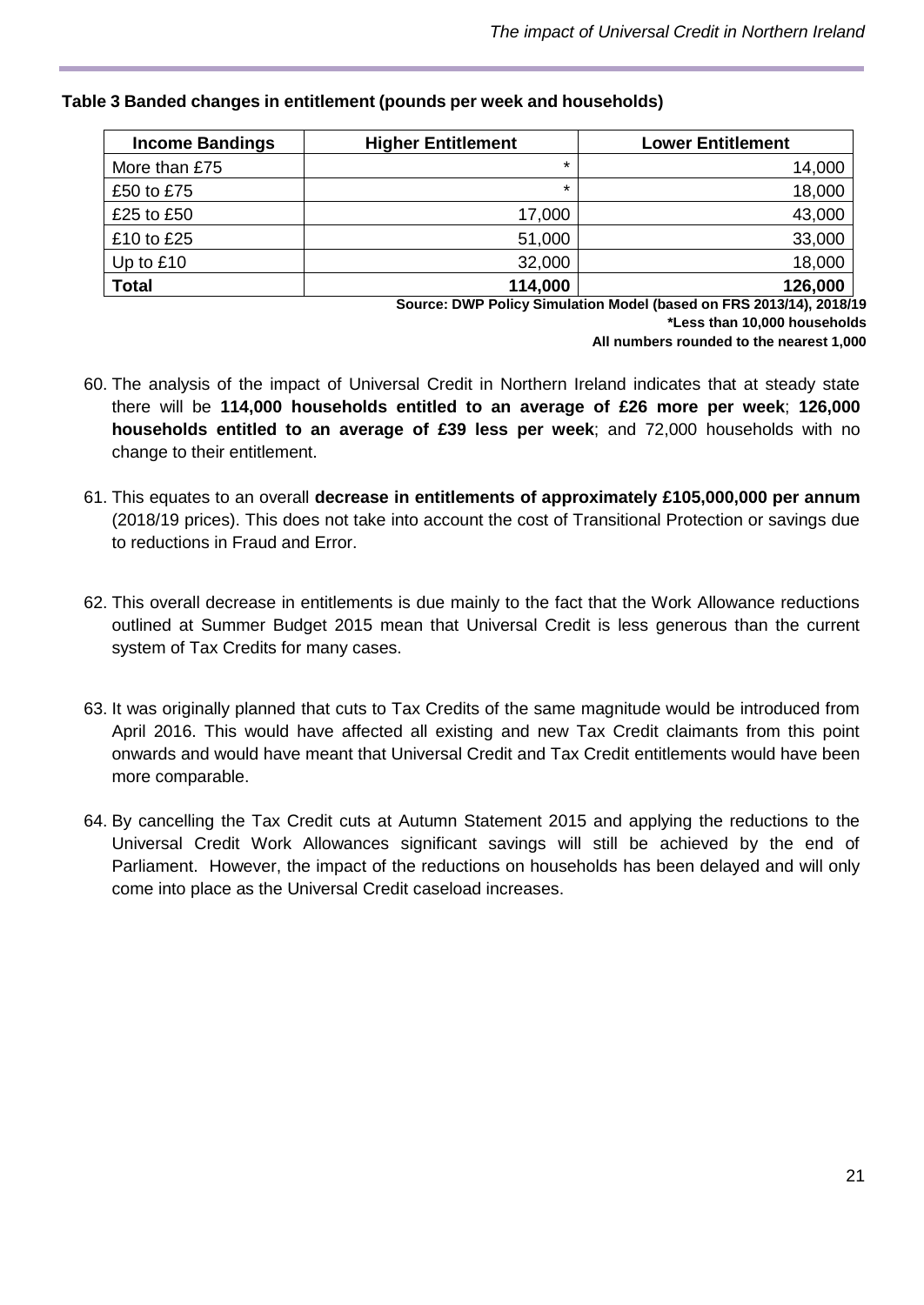# <span id="page-21-0"></span>**Section 2.3 – Understanding Why Entitlements Change**

- 65. The following sections outline why entitlements change under Universal Credit and provide analysis for certain key groups within the Universal Credit caseload.
- 66. The booklet provides statistics on entitlement change and reasons for the changes for several key breakdowns:
	- Changes in entitlement for In Work and Out of Work households
	- Changes in entitlement for cases receiving Disability Support
	- Changes in entitlement for cases With or Without children
	- Changes in entitlement by Tenancy Type.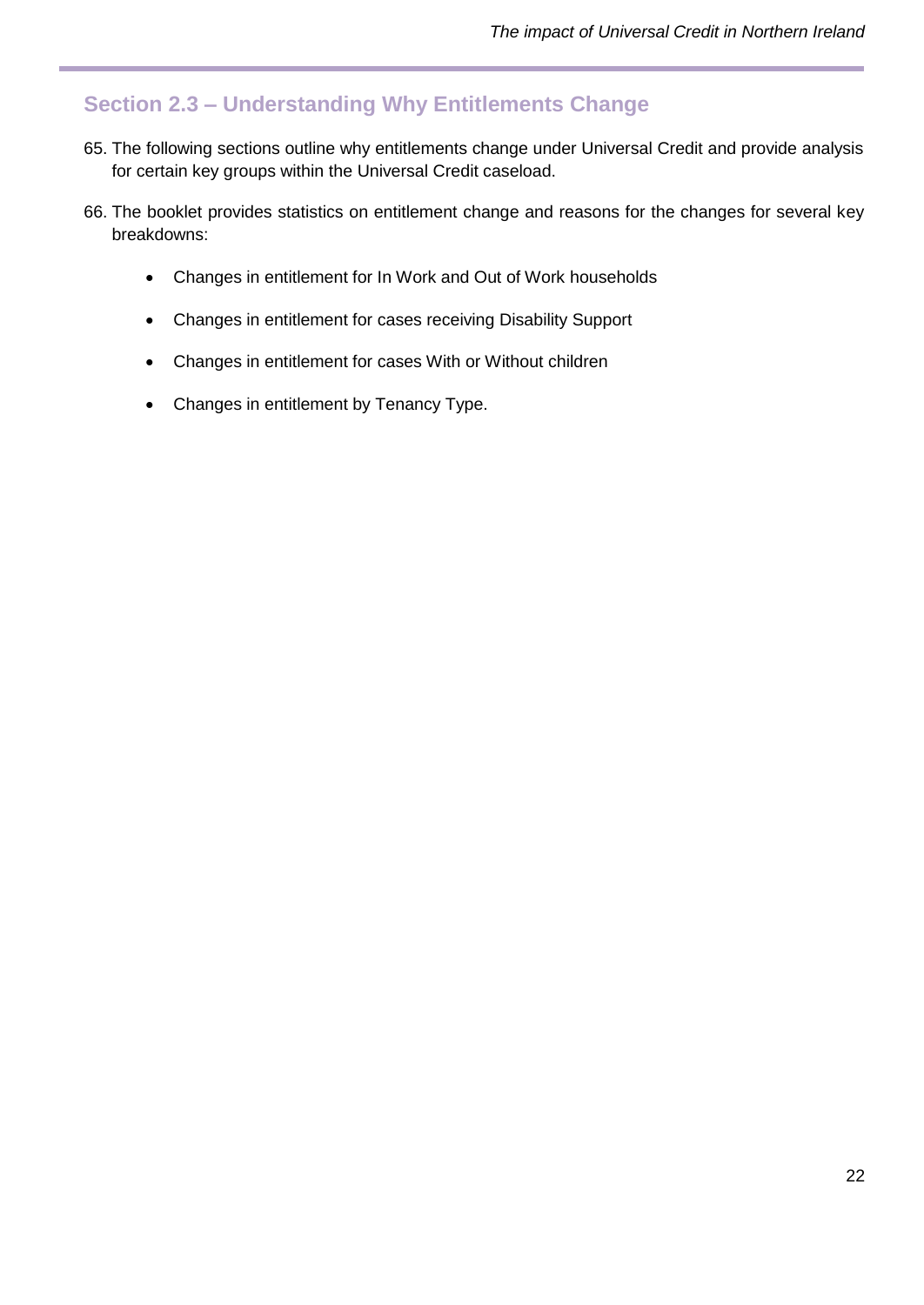# <span id="page-22-0"></span>**Changes to Entitlement for In Work and Out of Work Households**

- 67. The policy rationale of Universal Credit is to remove the financial and administrative barriers to work inherent in the current welfare system. One of the main goals is to encourage more people to see work as the best route out of poverty.
- 68. Table 4 compares the change in entitlements with the introduction of Universal Credit for In Work and Out of Work households. It shows that all In Work households will have a change in entitlement either higher or lower, but a significant number of households where no one works will experience no change in entitlement (72,000 households).
- 69. In Work households are more likely to experience a lower entitlement in general; this is predominantly due to the reductions in the Universal Credit Work Allowances. However, there are various other differences that can make the level of in work support less generous under Universal Credit than Tax Credits.
- 70. The Work Allowances under Universal Credit do allow claimants at lower levels of earnings or hours to keep more of their entitlement as they first move into work. The Single Taper rate of 65% means that every additional hour of work leads to an increase in income whereas in the current system benefits may be reduced at 100% as the claimant moves into work. This may lead to behavioural changes which cannot be captured in the static modelling here, cases may move from being workless to having some hours and be better off than they would have been under the current system of benefits.
- 71. The reason many Out of Work benefit units have no change in entitlement is that the Standard Allowance of Universal Credit is set at the same rates as the equivalent allowances under the Legacy Benefit system. Cases that see a change in entitlement may have various additional elements paid at different rates to the Legacy Benefit system, such as Disability Additions.

|                    | <b>Total No. of</b> | <b>Higher Entitlement</b>   |                         | <b>No Change</b>            | <b>Lower Entitlement</b>    |                   |
|--------------------|---------------------|-----------------------------|-------------------------|-----------------------------|-----------------------------|-------------------|
| <b>Work Status</b> | households          | No. of<br><b>Households</b> | Average<br><b>Gains</b> | No. of<br><b>Households</b> | No. of<br><b>Households</b> | Average<br>Losses |
| In Work            | 133,000             | 48,000                      | £34                     |                             | 85,000                      | $-E36$            |
| Out of Work        | 179,000             | 66,000                      | £20                     | 72,000                      | 41,000                      | $-E47$            |

**Source: DWP Policy Simulation Model (based on FRS 2013/14), 2018/19 - No households in Sample**

**All numbers are rounded to the nearest 1,000 and monetary values to nearest £1**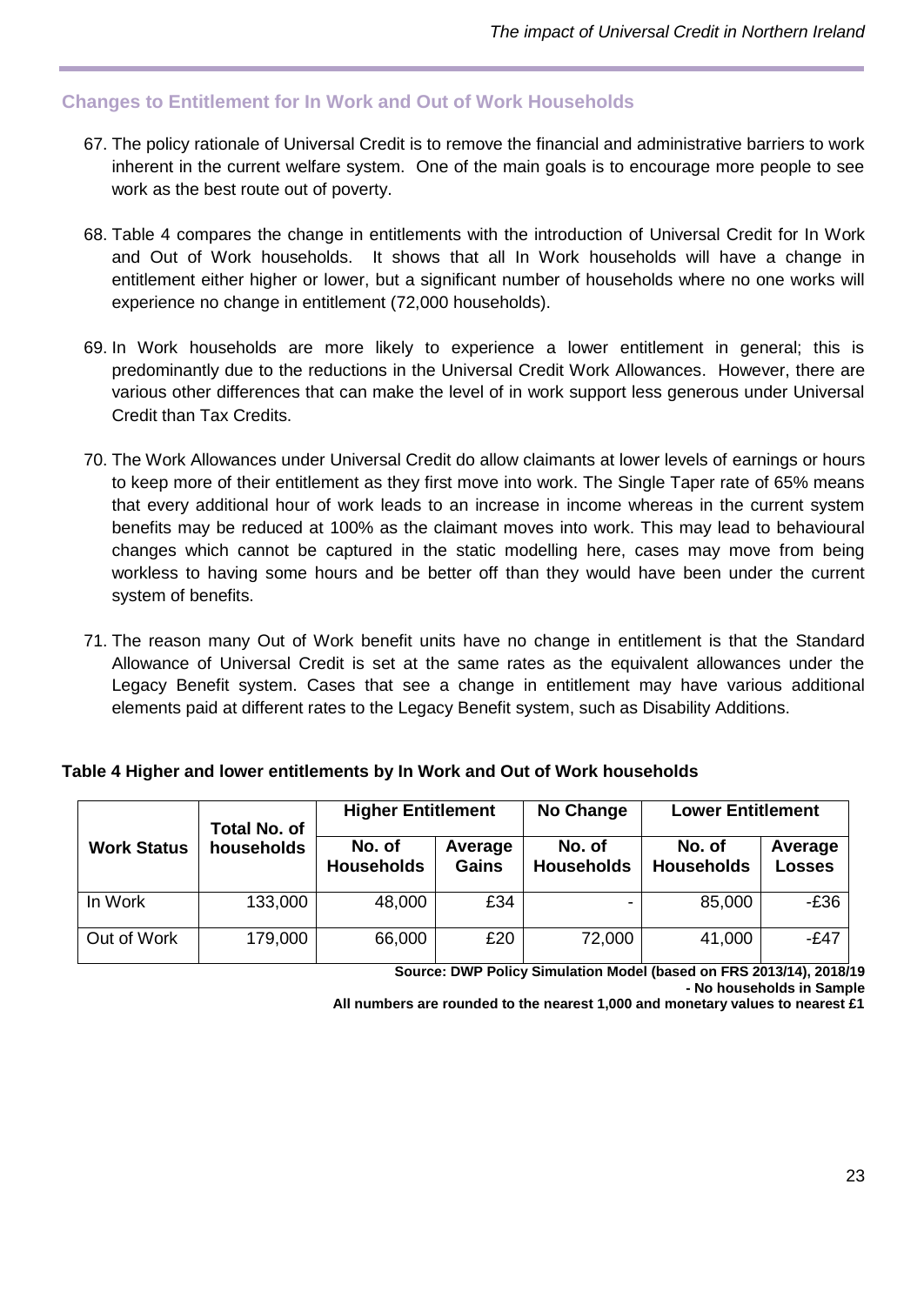72. Table 5 breaks the In Work and Out of Work households down further by household type and number of earners. The table illustrates that there is no straightforward mapping between current eligibility and changes in entitlement for particular household types.

#### **Table 5 Higher and lower entitlements by Household Type and Number of Earners**

| <b>Household Type</b> | <b>Total No. of</b> | <b>Higher Entitlement</b>                 |                  | No Change                  | <b>Lower Entitlement</b>        |                          |
|-----------------------|---------------------|-------------------------------------------|------------------|----------------------------|---------------------------------|--------------------------|
| and No. of Earners    | households          | No. of<br>households                      | Average<br>Gains | No. of<br>households       | No. of<br>households            | Average<br><b>Losses</b> |
|                       |                     | <b>Lone Parents</b>                       |                  |                            |                                 |                          |
| LP, with Earnings     | 33,000              | $\star$                                   | $\star$          |                            | 25,000                          | $-E26$                   |
| LP, no Earnings       | 42,000              | $\star$                                   | $^{\star}$       | 19,000                     | 15,000                          | $-E32$                   |
| <b>LP Overall</b>     | 75,000              | 16,000                                    | £31              | 19,000                     | 40,000                          | $-E28$                   |
|                       |                     | <b>Single Adults</b>                      |                  |                            |                                 |                          |
| Single, with Earnings | 20,000              | $\star$                                   | $\star$          |                            | 12,000                          | $-E40$                   |
| Single, no Earnings   | 106,000             | 45,000                                    | £16              | 43,000                     | 18,000                          | $-E34$                   |
| <b>Single Overall</b> | 126,000             | 53,000                                    | £17              | 43,000                     | 30,000                          | $-E36$                   |
|                       |                     | <b>Couples Overall</b>                    |                  |                            |                                 |                          |
| Couples, two earners  | 23,000              |                                           | $\star$          |                            | 18,000                          | $-E51$                   |
| Couples, one earner   | 56,000              | 26,000                                    | £41              |                            | 30,000                          | $-E32$                   |
| Couples, no earner    | 32,000              | 13,000                                    | £23              | 10,000                     | $\star$                         | $\star$                  |
| Couples, overall      | 111,000             | 45,000                                    | £35              | 10,000                     | 57,000                          | $-E49$                   |
|                       |                     | <b>Overall Gainers and Losers</b>         |                  |                            |                                 |                          |
| <b>Total</b>          | 312,000             | 114,000<br>Course, DIMD Deliau Cimulation | £26              | 72,000<br>Model (became an | 126,000<br>FBC 0040/44\ 0040/40 | $-£39$                   |

**Source: DWP Policy Simulation Model (based on FRS 2013/14), 2018/19**

**\*Less than 10,000 households**

**- No households in Sample**

**All numbers are rounded to the nearest 1,000 and monetary values to nearest £1**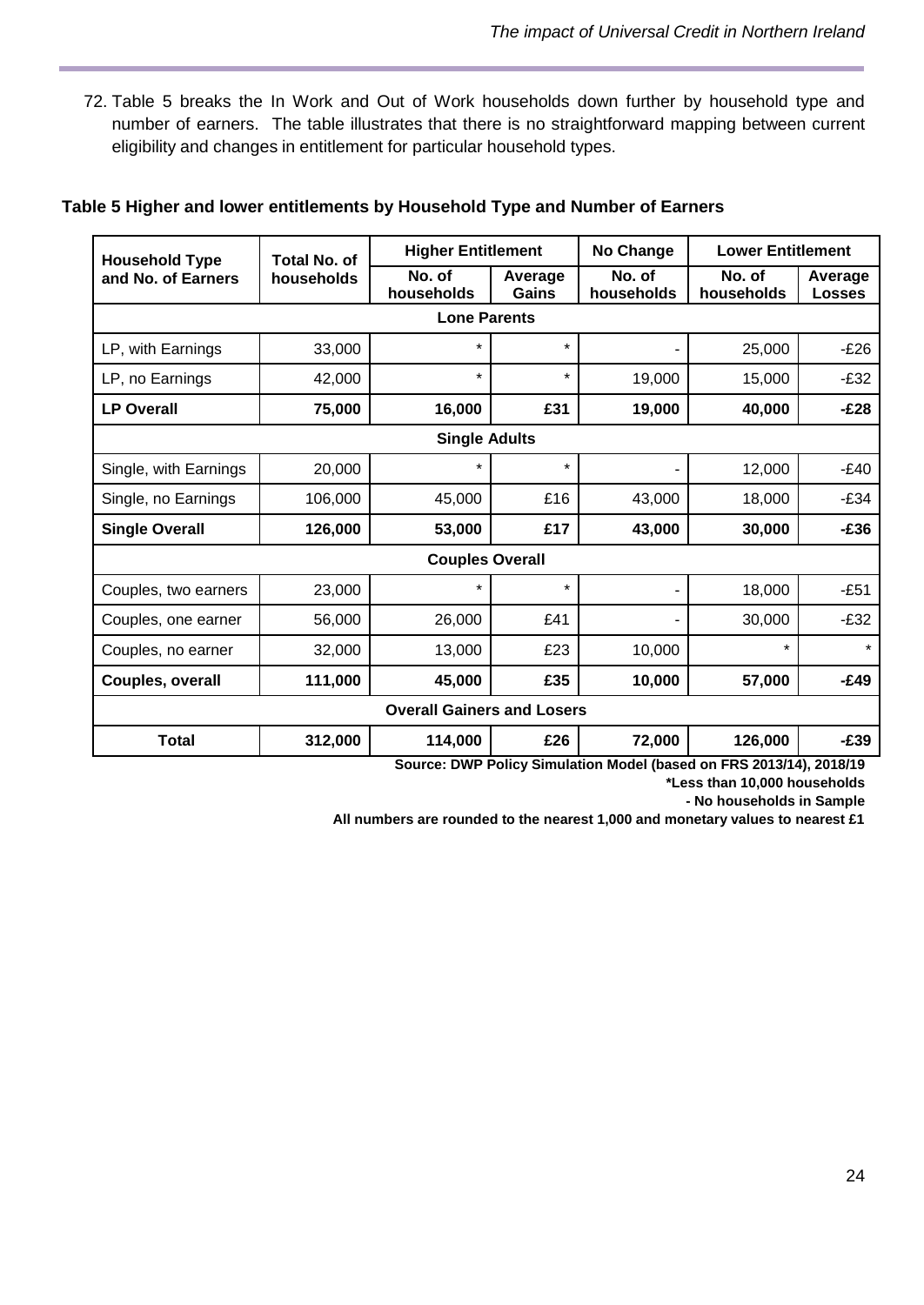- 73. For both In Work and Out of Work households, there are a number of reasons why a change in entitlement is experienced:
	- Change in Universal Credit Work Allowances;
	- Introduction of a Minimum Income Floor;
	- Introduction of a single withdrawal rate of 65%;
	- A capital cut-off in Universal Credit set at £16,000;
	- Under 16 hours of work cases not eligible for WTC but may be eligible for Universal Credit;
	- A change in support level for unemployed under 25 years old Lone Parents;
	- Newly entitled and increased take-up of Universal Credit;
	- Mixed age couple rules in Universal Credit;
	- Changes in disability support.
- 74. These cases can experience a change in entitlement for one of the reasons or a combination of reasons depending on the household circumstances. Some reasons will result in an increase in entitlement for one household, but a decrease for others; with most households experiencing the effect of the interaction of a number of changes on their entitlement.
- 75. Universal Credit has very simple rules for calculating entitlements, but the move away from the complexities of the current system means that some of the changes in entitlement will depend upon the complex interactions between the two systems. The following section describes some of the main drivers for changing entitlement.

#### **Reason for Change - Universal Credit Work Allowances**

- 76. The Work Allowances or earnings disregards are the amount of net earnings a household can have before their Universal Credit award begins to taper (i.e. reduce).
- 77. There are two sets of Work Allowances; one for those who do receive the Housing Element of Universal Credit and one for those who do not. A higher allowance is given to households who do not receive the Housing Element of Universal Credit, as Universal Credit would otherwise be less generous for these cases than for cases who do receive the Housing Element.
- 78. Prior to the Summer Budget 2015 announcement the Work Allowances were tailored depending on the family type of the household. The allowances are now being simplified and made less generous.
- 79. Households with no children or disabilities will now see their Universal Credit award immediately tapered by 65p for every £1 of earnings. All other households will have a set Work Allowance of either £195 per month or £403 per month (illustrative 2018/19 rates) depending on whether or not they receive the Housing Element of Universal Credit.
- 80. Households who are towards the **upper end of the income distribution may have a higher withdrawal rate applied to their earnings under Universal Credit compared with current rules (this would be the case if they were entitled to Tax Credits only in the current system).**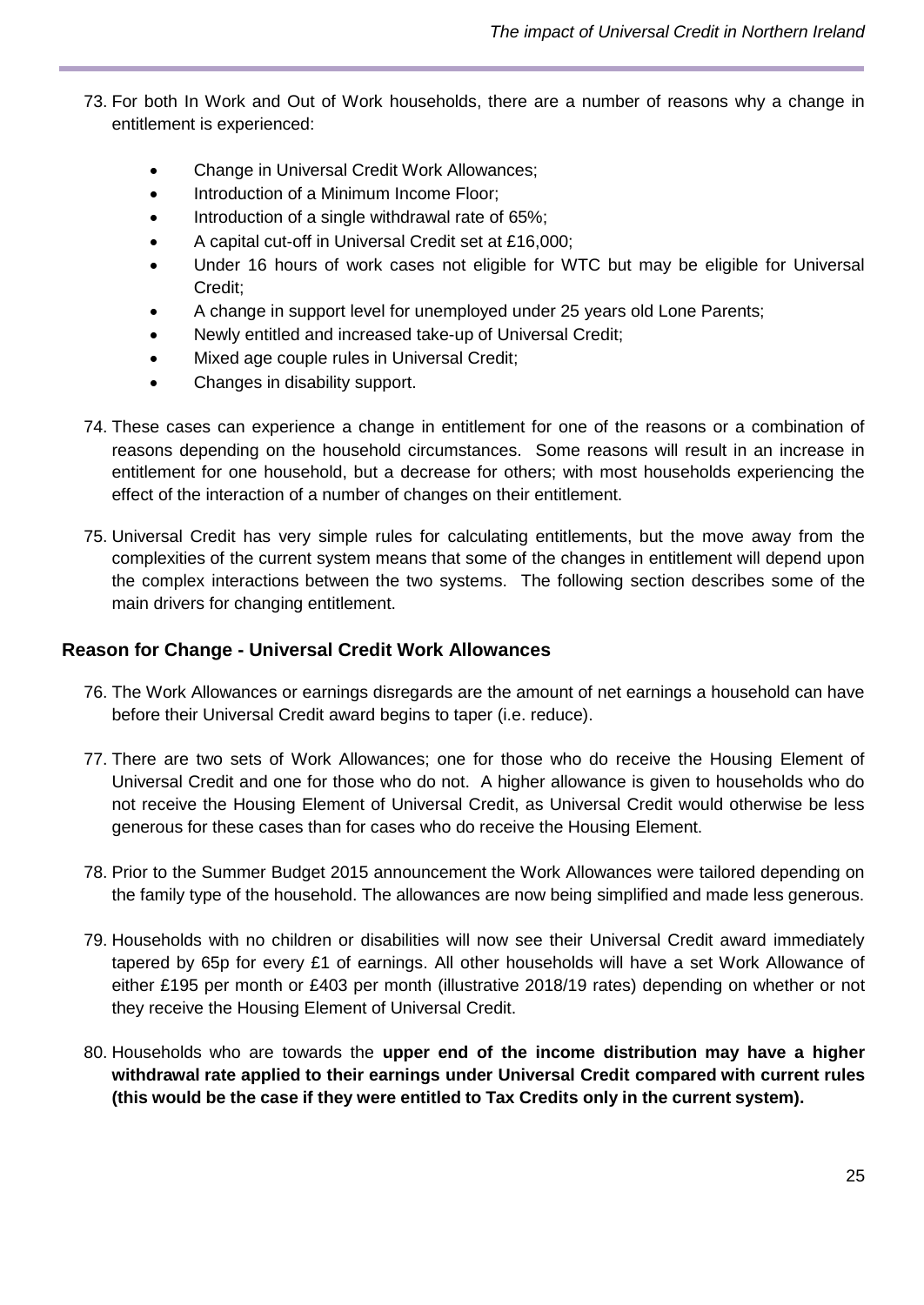81. When comparing the changes in Work Allowances announced at Summer Budget 2015 to the previous Universal Credit Work Allowances, an estimated 105,000 households will see a change in entitlement. The changes in Work Allowances, are estimated to reduce the cost of Universal Credit by £98m not taking account of the cost of Transitional Protection or Fraud and Error savings.

# **Reason for Change - Minimum Income Floor**

- 82. **Self-employed households may be affected by the Minimum Income Floor under Universal Credit.** Under the current system, self-employed cases are entitled to in-work support (as eligibility to Tax Credits is based on hours worked). However, under Universal Credit they will be subject to the Minimum Income Floor.
- 83. The Minimum Income Floor is set at 35 hours x National Minimum Wage for a single person or when one member in a couple is self employed (70 hours x National Minimum Wage when both members of a couple are self employed) to ensure that their self employment is 'gainful'.
- 84. Where the reported earnings for these cases are lower than the Minimum Income Floor, the expected earnings at the Minimum Income Floor are used in entitlement calculations rather than the household's reported earnings. This can result in households where one or more members are self-employed experiencing a reduction in entitlement under Universal Credit.
- 85. It was announced at Autumn Statement 2015 that the Minimum Income Floor will be based on the National Living Wage for Self Employed Claimants effective from September 2017.
- 86. Applying the Minimum Income Floor in isolation, it is estimated that 15,000 households will be affected by the introduction of the policy. This is estimated to reduce the cost of Universal Credit by £49M, not taking account of the cost of Transitional Protection or Fraud and Error savings.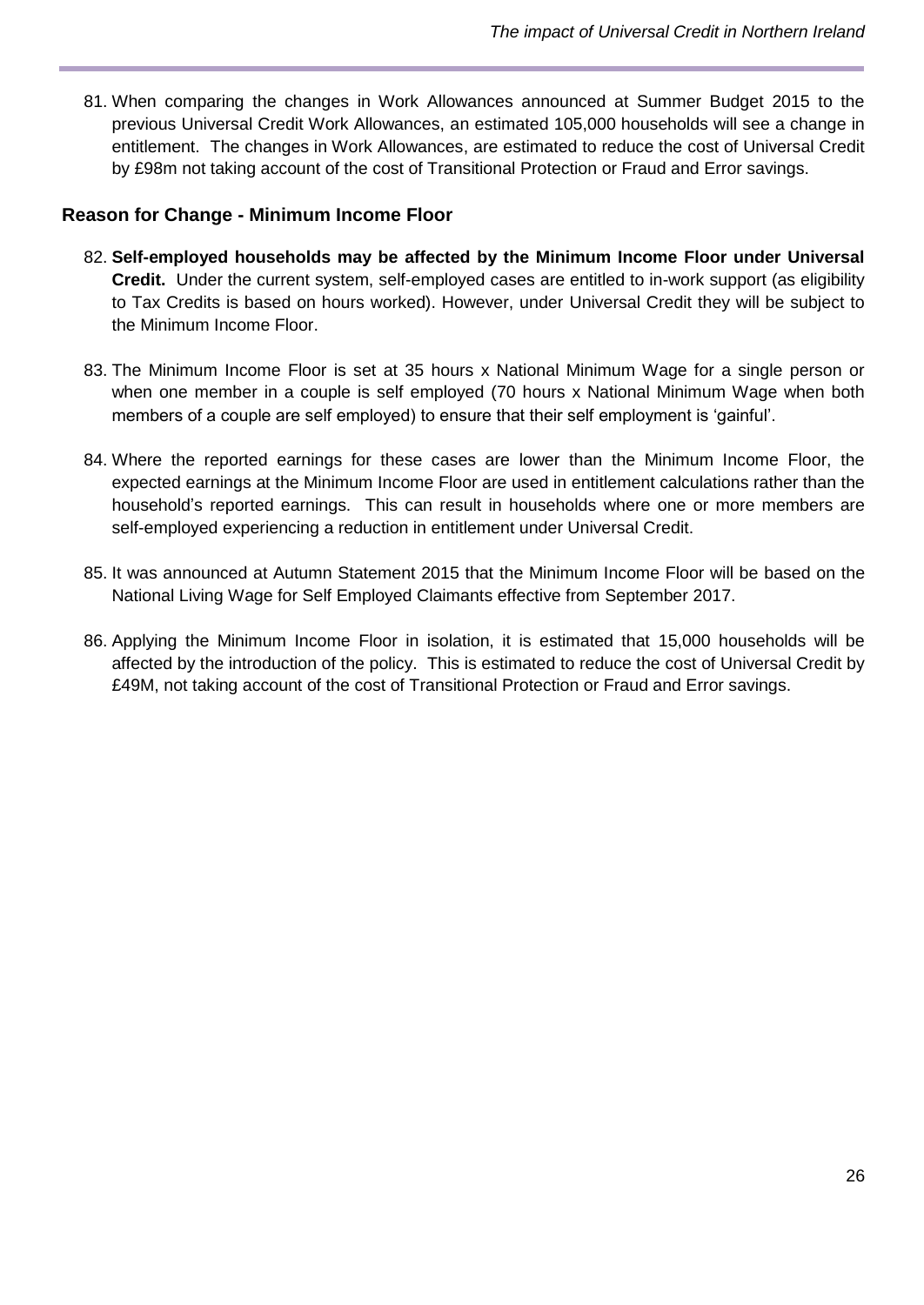#### **Reason for Change - Introduction of a single withdrawal rate of 65%**

- 87. **Universal Credit has a single withdrawal rate of 65%,** which can be higher or lower than the current withdrawal rate depending on the combination of benefits/Tax Credits received by the household, but which eradicates the very high withdrawal rates currently faced by many.
- 88. **Working households who currently only receive Tax Credits will have a higher withdrawal rate** under Universal Credit. These households currently face a 41% taper rate on gross income or a 73% Marginal Deduction Rate (MDR – please see later section on Work Incentives for more detail) after tax and National Insurance. However, under Universal Credit the taper rate will increase to 65% on net income or a 76% MDR after tax and NI. Therefore, these households are more likely to have a lower entitlement where the impact of this effect is greater than the impact of the higher Work Allowances under Universal Credit.
- 89. **Couples where both members of the household are earning** tend to see an increase in withdrawal rate under Universal Credit when compared to Tax Credits. Universal Credit for the second earner is withdrawn at a 65% taper rate whereas in the current system their Working Tax Credit would have been withdrawn at a 41% taper rate.
- 90. An estimated 77% (18,000 households) of all dual earner couples will see a reduction in entitlement under Universal Credit of approximately £51 per week.

#### **Reason for Change - Capital Limit of £16,000 for Universal Credit**

- 91. There is a capital limit in the current out of work benefits and Housing Benefit which is set at £16,000 but Tax Credits currently treat capital differently. Under Tax Credits there is no limit on eligibility as a result of capital but the investment income from capital is taken into account after a small annual disregard.
- 92. **The capital limit in Universal Credit is set at £16,000** (both for single claimants and couples making a joint claim). Cases with over £16,000 in capital will not be entitled to Universal Credit. There will be some cases currently claiming Tax Credits who will have a loss of entitlement to benefits as a result of the £16,000 capital limit.
- 93. Capital in excess of £6,000 will be treated as yielding an income (known as 'tariff income') of £1 per week for each complete £250 over this £6,000 floor. There will be some cases with over £6,000 but under £16,000 in capital that will experience a reduction in entitlement.
- 94. Capital under £6,000 will be disregarded.
- 95. There are fewer than 10,000 households with capital over £6,000 who are affected by the capital rules.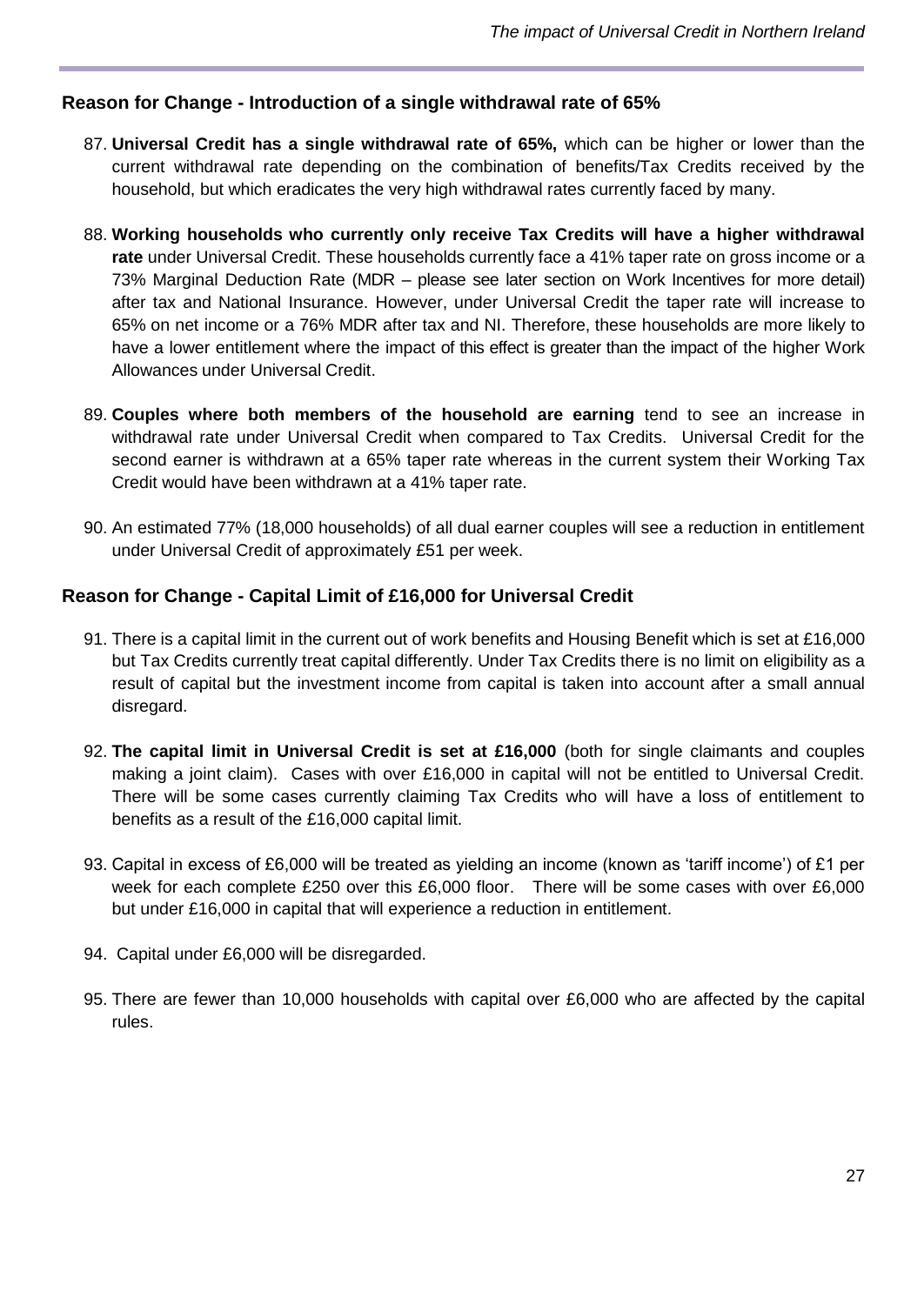### **Reason for Change - Under 16 hours of Work Cases not Eligible for Working Tax Credit**

96. Households where there is a person working for less than 16 hours per week are currently not entitled to any in-work support in the form of Working Tax Credit (WTC). In Universal Credit, this **minimum value will be removed and all in-work households will receive in-work financial support**.

# **Reason for Change - Change in Support Level for out of Work under 25 years old Lone Parents**

- 97. Lone parents aged less than 25 years old see a change in Standard Allowance under Universal Credit. They will no longer be entitled to the over 25 benefit rate as in the current system; instead they will receive the same rate as a person under 25 without any children. This results in a loss of approximately £15 for affected households per week.
- 98. There are under 10,000 Lone Parent households aged less than 25 years old in Northern Ireland who could be impacted by this change in Standard Allowance.

#### **Reason for Change - Newly Entitled and Increased Take-up to Universal Credit**

- 99. For the projected additional uptake of benefits through Universal Credit, it is estimated that up to 20,000<sup>4</sup> households will have a new or increased Benefit Take-Up as a direct result of Universal Credit. This figure is made up of three main groups:
	- **Cases that were not entitled to current Legacy system benefits but are entitled to and take up Universal Credit.** For example in work claimants aged under 25 who are not currently eligible for WTC but will be eligible for Universal Credit.
	- **Cases who are entitled to current Legacy system benefits but do not take up any of their entitlement to these benefits in the current system**, but are expected to claim Universal Credit. This may be due to increases in entitlement or a simpler claim process.
	- **Cases who take up less than their full entitlement to current Legacy system benefits, but will receive the full amount of Universal Credit they are entitled to due to the integrated system.** For example, a claimant may be entitled to Income Support and Housing Benefit but only claim Income Support. Under Universal Credit, a claimant will be assessed for all the elements simultaneously and, in this case, will automatically receive the Housing Element if they are entitled to it.
- 100.Increased benefit uptake can lead to gainers when Universal Credit is compared to the current system. However households who are already claiming their full benefit entitlement may see a change in their level of support when Universal Credit is introduced due to different allowances, earnings disregards and tapers.

 $\overline{1}$ 4 Figures based on: DWP data for GB scaled for Northern Ireland; DWP Policy Simulation Model (based on FRS 2013/14), 2018/19.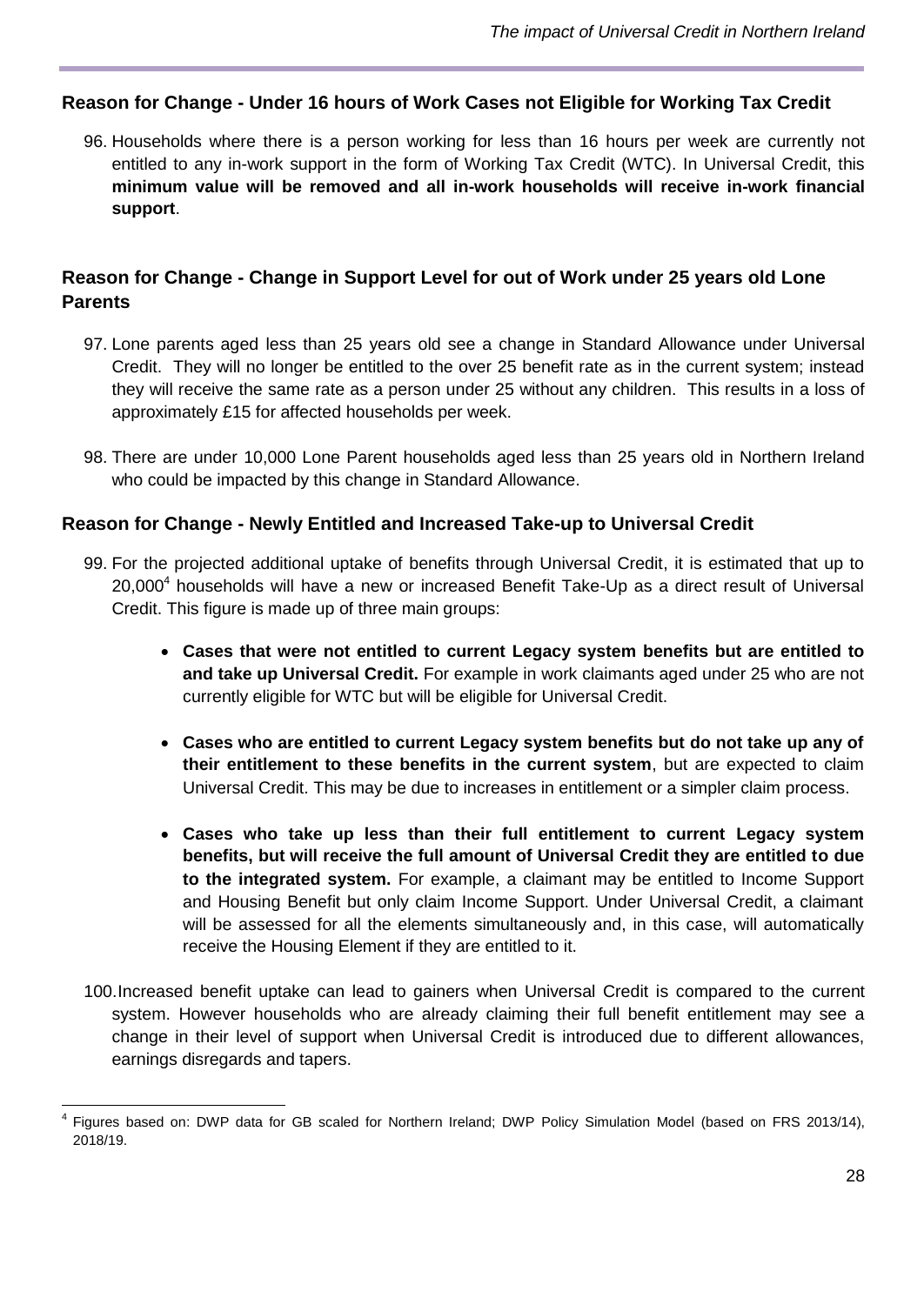### **Reason for Change - Mixed Age Couple Rules under Universal Credit**

- 101.Mixed age couples are couples with one partner under and one partner over the qualifying age for Pension Credit. From a date to be decided, these cases will not have access to Pension Credit. They will instead have to claim Universal Credit which will be paid at a much lower rate.
- 102.Couples already in receipt of Pension Credit at the date the change is introduced will remain on it unless their circumstances change and they are no longer entitled for some other reason. An existing Pension Credit customer who forms a partnership with someone below the qualifying age after the change is introduced will no longer be entitled to Pension Credit – they will have to claim Universal Credit. It is estimated that there are less than 10,000 cases that will be affected by this policy in Northern Ireland.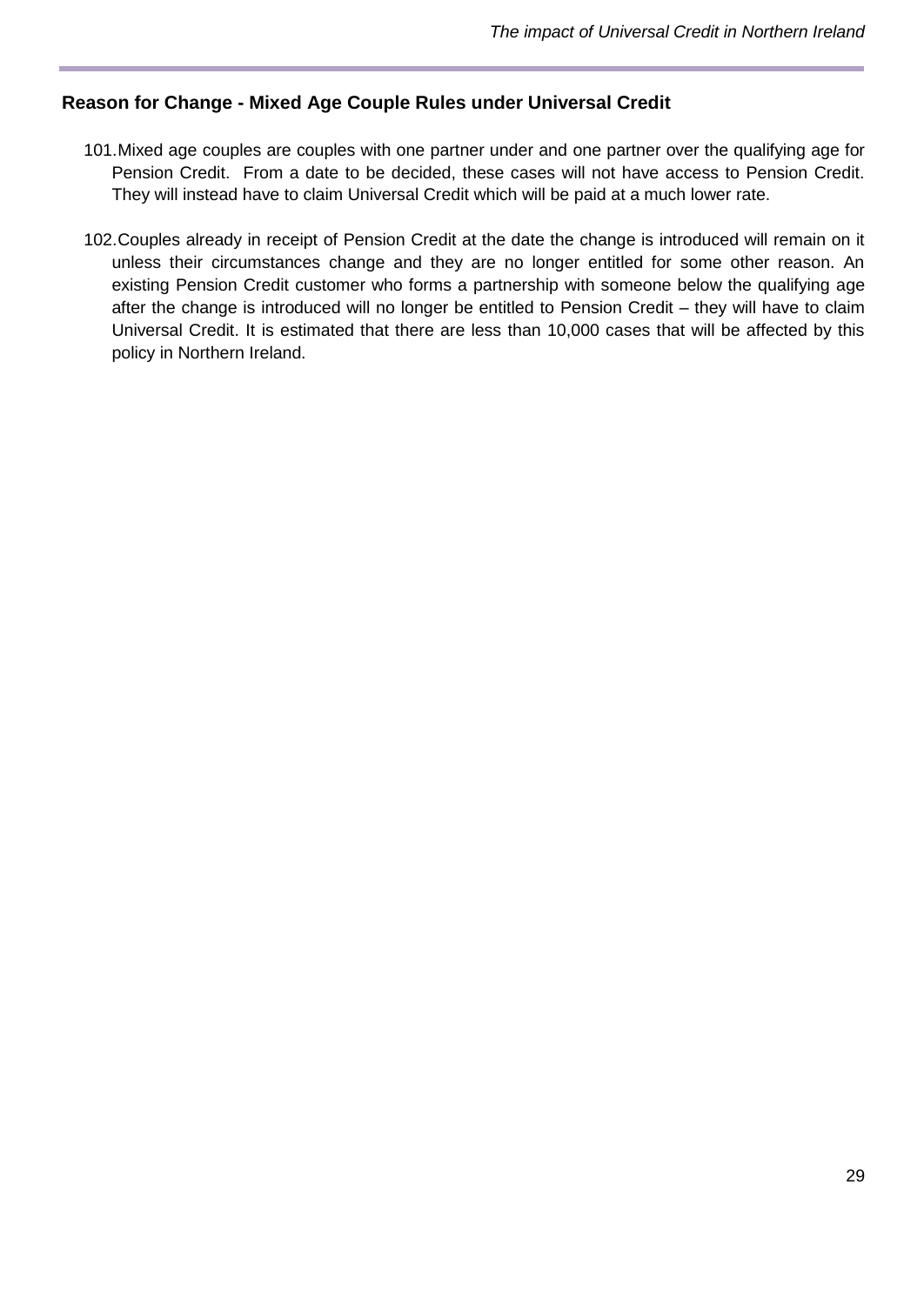# <span id="page-29-0"></span>**Changes in Entitlement for Households with Disability Support**

103. It is estimated that 114,000 households contain at least one individual (adult or child) currently receiving disability support. Table 6 shows the higher and lower entitlements for these households under Universal Credit, it should be noted that the higher or lower entitlement can be for a number of reasons, and not wholly due to a change in disability support.

**Table 6 Higher and lower entitlements under Universal Credit for households containing at least one individual (adult or child) receiving disability support in the current benefit system.**

| Households containing at                                                                 | <b>Higher Entitlement</b>   |                         | No Change                   | <b>Lower Entitlement</b>    |                          |
|------------------------------------------------------------------------------------------|-----------------------------|-------------------------|-----------------------------|-----------------------------|--------------------------|
| least one individual<br>receiving disability support<br>in the current benefit<br>system | No. of<br><b>Households</b> | Average<br><b>Gains</b> | No. of<br><b>Households</b> | No. of<br><b>Households</b> | Average<br><b>Losses</b> |
| 114,000                                                                                  | 67,000                      | £21                     | 11,000                      | 35,000                      | £50                      |

**Source: DWP Policy Simulation Model (based on FRS 2013/14), 2018/19 All numbers are rounded to the nearest 1,000 and monetary values to nearest £1**

104.The current system has a range of allowances and premiums related to disability, which can be received in isolation or in combination forming a complex disability package which can be difficult to administer and understand. The new system should simplify payments for disability however the interaction between the Universal Credit system and the legacy system is complex and some of the changes in entitlement will depend upon the complex interactions between the two systems.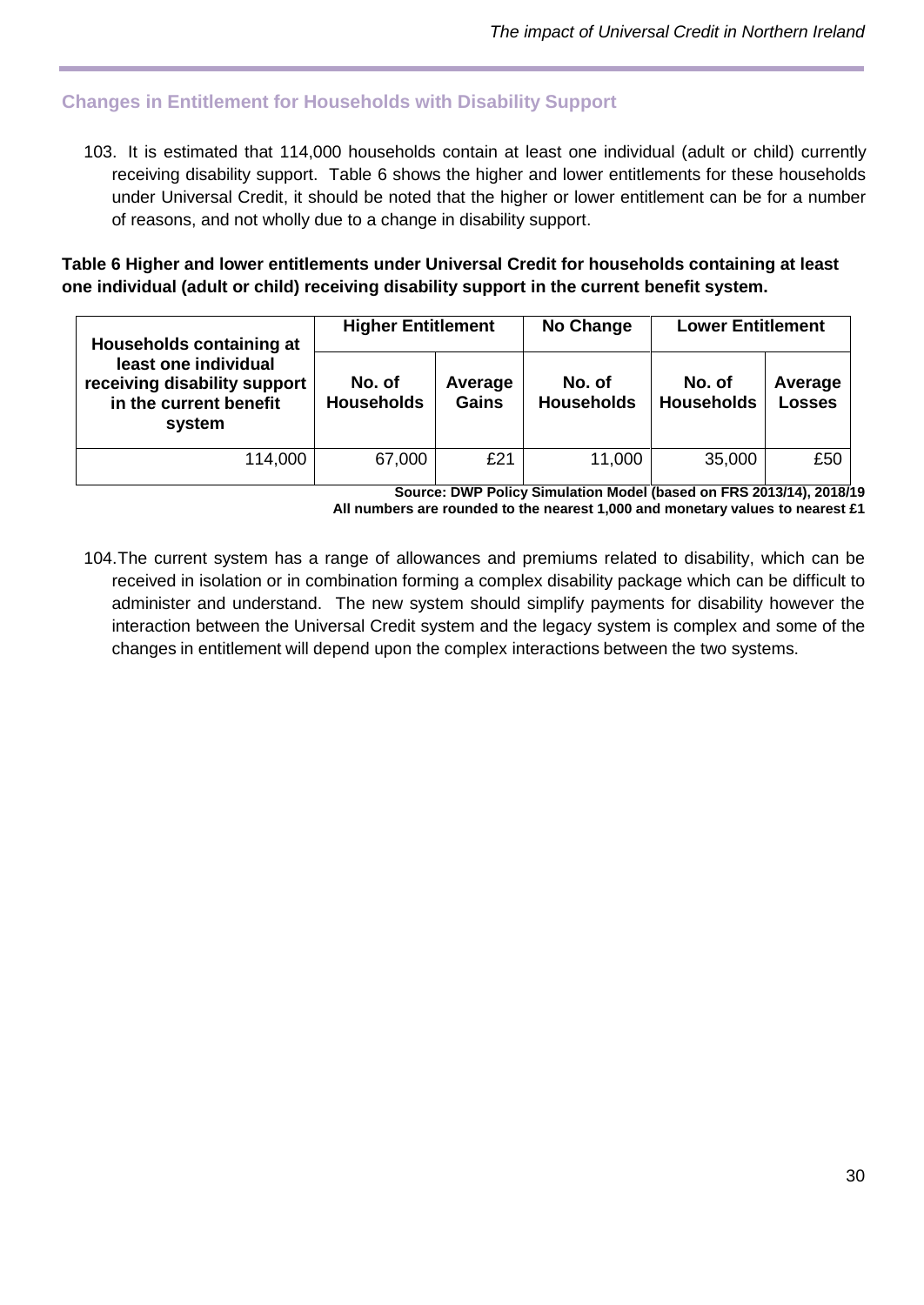105. Currently under CTC there are two elements which give additional entitlement for each disabled child in a household, these will be replaced by two additions under Universal Credit. Table 7 compares the current system child disability support with that available under Universal Credit.

#### **Table 7 Comparison of the disabled child entitlements under Child Tax Credit in the current system to the entitlements under Universal Credit (All illustrative 2018/19 rates)**

| <b>Current System with Child Tax Credits</b>                                                                            | <b>Universal Credit</b>                                                                                                                                                        |
|-------------------------------------------------------------------------------------------------------------------------|--------------------------------------------------------------------------------------------------------------------------------------------------------------------------------|
| <b>Disabled Child Element</b>                                                                                           | <b>Disabled Child Addition</b>                                                                                                                                                 |
| $-$ £267.24 per month / £61.67 per week<br>Paid in addition to the Child Element of CTC                                 | $-$ £125.88 per month/ £29.05 per week<br>- Equivalent to the Disabled Child Element of<br>CTC, but worth significantly less<br>- Aligned with the adult Universal Credit rate |
| <b>Severely Disabled Child Element</b>                                                                                  | <b>Severely Disabled Child Addition</b>                                                                                                                                        |
| $-$ £108.90 per month / £25.13 per week<br>- Paid in addition to the Child Element and<br>Disabled Child Element of CTC | £376.13 per month/ £86.80 per week<br>- Equal to the current rate of support with<br>entitlement to the Disabled Child Element<br>and the Severely Disabled Child Element      |

- 106. The Government will also extend eligibility under Universal Credit for the Severely Disabled Child Addition to children who are severely visually impaired who currently only qualify for the Disabled Child Element of CTC (those registered or certified as blind).
- 107.Under Universal Credit there will be just two rates of payment for households with disabled adults rather than varying rates depending on the combination of premiums that a claimant qualifies for in the current system.
- 108.Disability Premiums are paid in the current system of income related benefits if a claimant meets a specific set of conditions – the premiums are additional payments and are often based on checking for receipt of a qualifying benefit such as the care component of Disability Living Allowance/PIP.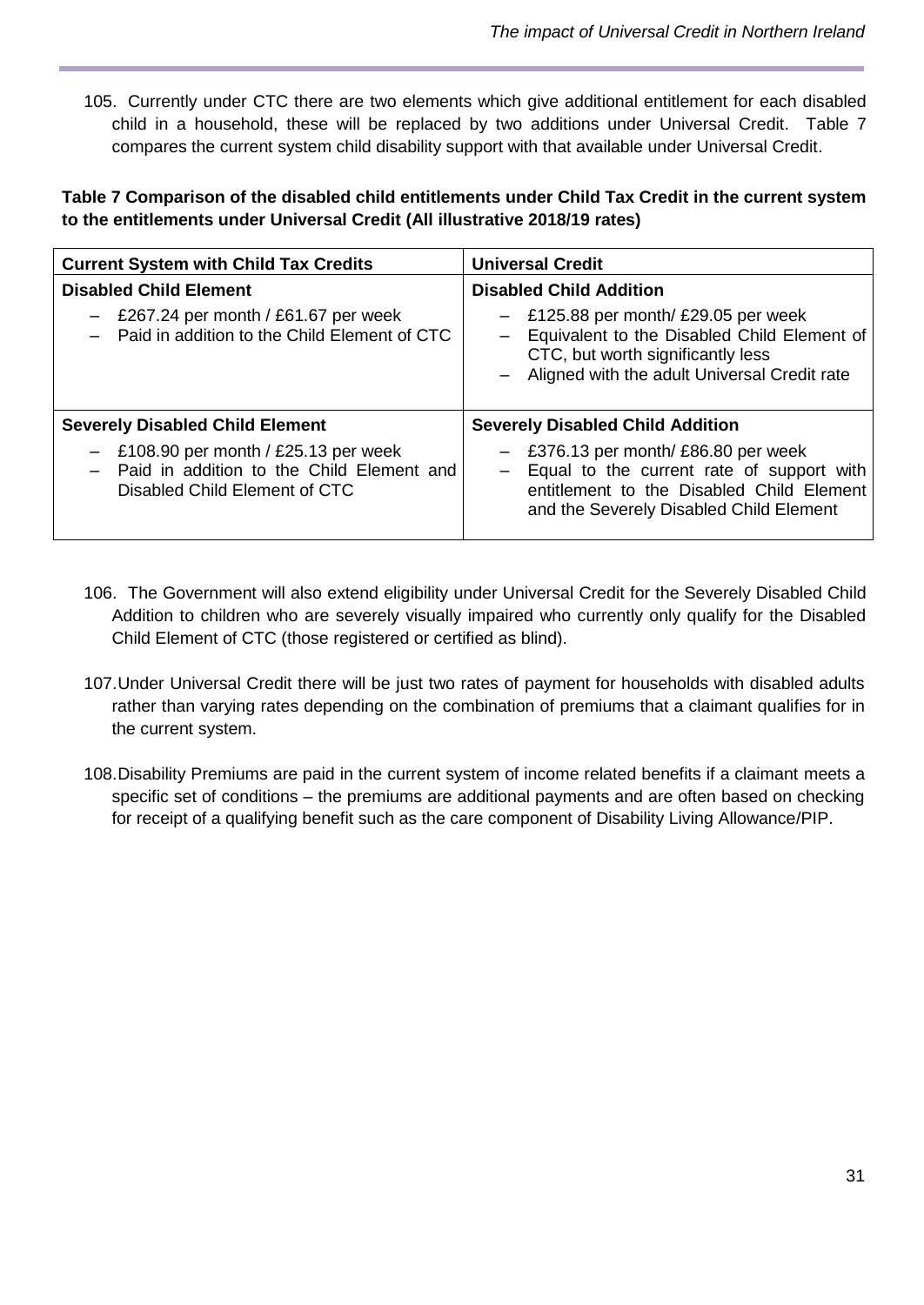109.The adult disability support available in the current system is compared to that available under Universal Credit in Table 8. In the current system the ESA Support Component and Work Related Activity Component can be paid in conjunction with Disability Premiums so claimants may have different combinations of payments from the table below depending on their individual circumstances. **There will be no additional Disability Premiums under Universal Credit**.

**Table 8 Comparison of the adult disability support in the current system to the adult disability support under Universal Credit (All illustrative 2018/19 rates)**

| <b>Current System</b>                                                                                                                                                                                                         | <b>Universal Credit</b>                                                                                                                                                                                                           |
|-------------------------------------------------------------------------------------------------------------------------------------------------------------------------------------------------------------------------------|-----------------------------------------------------------------------------------------------------------------------------------------------------------------------------------------------------------------------------------|
| <b>ESA Work</b><br><b>Related Activity</b><br><b>Component</b><br>(WRAC)<br>£125.88 per month / £29.05 per week<br>Current plans are that this rate will not<br>be paid for new claims from April 2017                        | <b>Limited Capability for Work (LCW)</b><br>£125.88 per month / £29.05 per week<br>Equivalent to the ESA WRAC and paid<br>at the same rate<br>Current plans are that this rate will not<br>be paid for new claims from April 2017 |
| <b>ESA Support Component</b><br>£160.33 per month / £37.00 per week                                                                                                                                                           | Limited Capability for Work and Work<br><b>Related Activity Group (LCWRA)</b><br>£321.71 per month / £74.24 per week.<br>Equivalent to the ESA Support Group,<br>but worth more                                                   |
| <b>Severe Disability Premium</b><br>£273.87 per month / £63.20 per week for<br>singles or couples if only one member of<br>the couple qualify.<br>£547.73 per month / £126.40 per week if<br>both members in a couple qualify |                                                                                                                                                                                                                                   |
| <b>Disability Premium</b><br>£142.78 per month / £32.95 per week<br>for singles or couples if only one<br>member of the couple qualify.<br>£203.67 per month / £47.00 per week if<br>both members in a couple qualify         | Under Universal Credit there are no additional<br>disability premiums                                                                                                                                                             |
| <b>Enhanced disability premium</b>                                                                                                                                                                                            |                                                                                                                                                                                                                                   |
| £69.77 per month / £16.10 per week for<br>singles or couples if only one member of<br>the couple qualify.<br>£100.10 per month / £23.10 per week if<br>both members in a couple qualify                                       |                                                                                                                                                                                                                                   |

- 110. Generally if a claimant qualified for Disability Premiums in the current system of benefits but either receives only the Limited Capability for Work addition of Universal Credit or no disability addition under Universal Credit then they will lose the value of the premiums that they received in the current system.
- 111. If the claimant qualifies for the Limited Capability for Work and Work Related Activity addition then their support under the Universal Credit system may be worth more than the combination of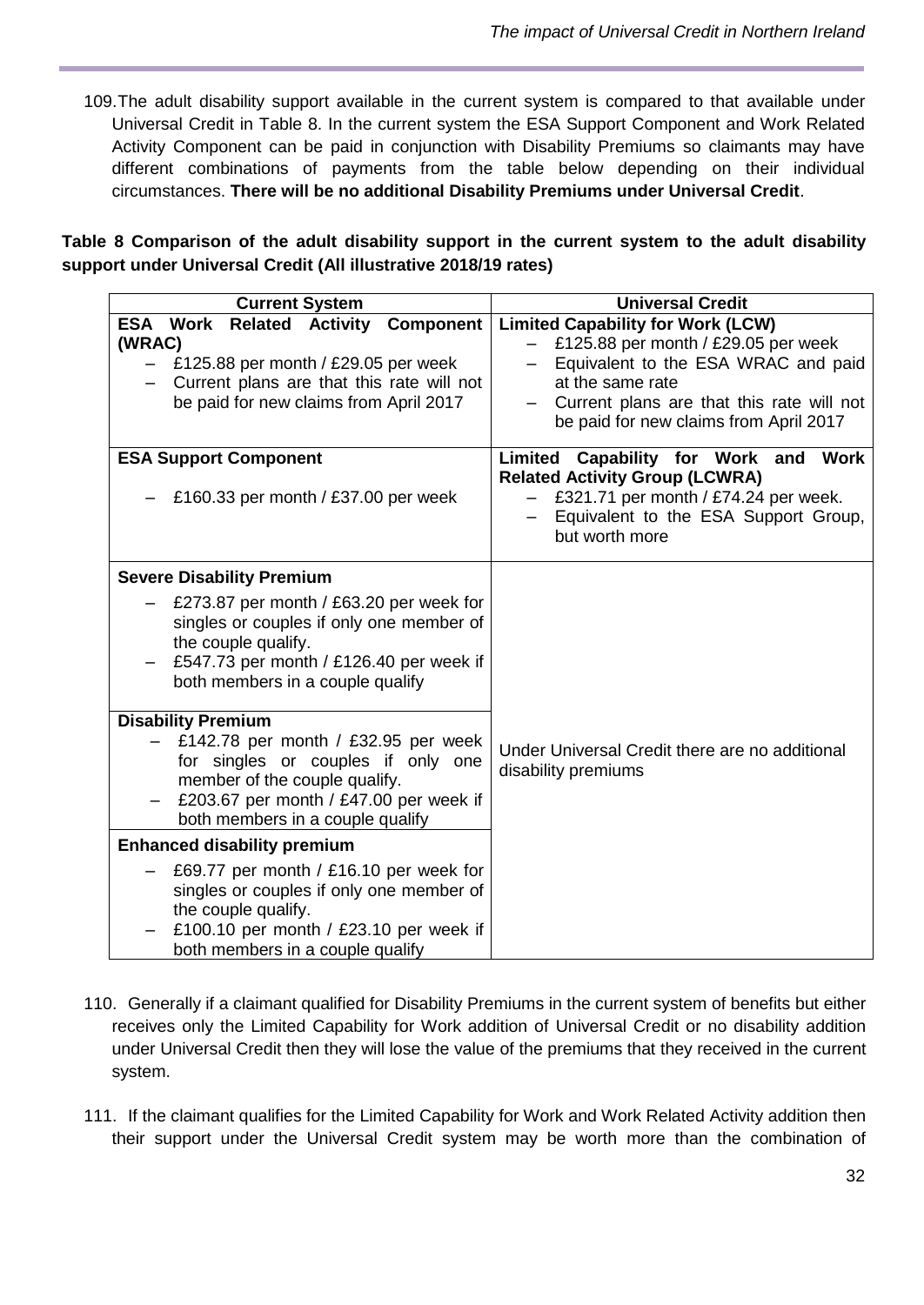premiums they would have received under the current system of benefits. So many cases in this group which is equivalent to the Support Group under ESA will be entitled to more disability support under Universal Credit than under the current system. However if the claimant qualified for the Severe Disability Premium then they will always be worse off.

- 112. The majority of cases that currently receive Disability Premiums are out of work and so do not benefit from improved Work Allowances and tapers under Universal Credit. Claimants with Disability Premiums may also be impacted by the introduction of Personal Independence Payment before any move to Universal Credit. They may experience changes in award level as a result of reassessment, as Disability Living Allowance and Personal Independence Payment are qualifying elements for disability premiums in the Legacy Benefit system.
- 113.A Work Capability Assessment (WCA) will determine whether a claimant is eligible for adult disability support under Universal Credit.
- 114.Changes in disability support under Universal Credit align with the policy intent to simplify the benefit system. At an individual level some cases will see a reduction in entitlement while others will experience an increase.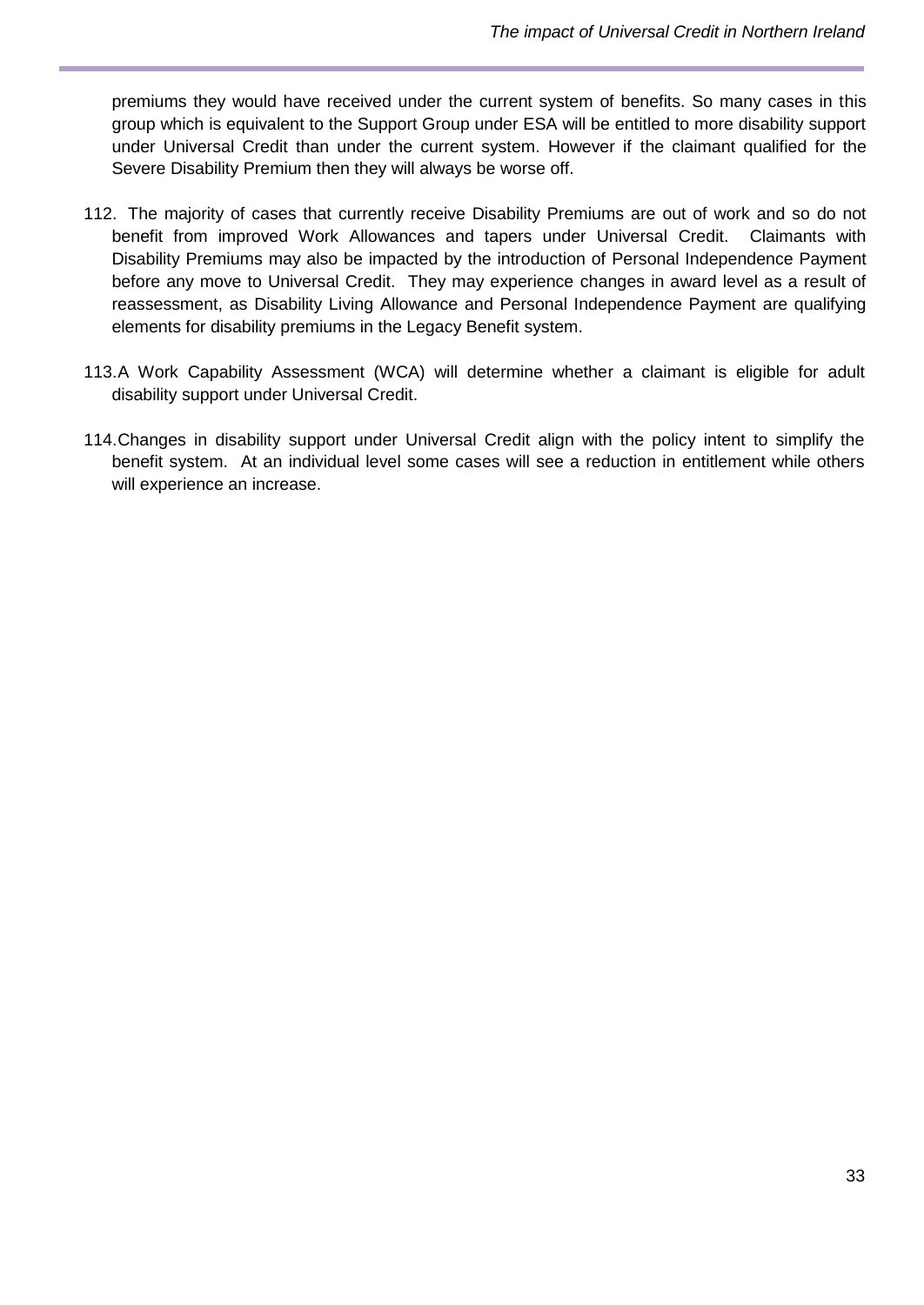# <span id="page-33-0"></span>**Changes in Entitlement for Households With and Without Children**

115.Table 9 compares the change in entitlements with the introduction of Universal Credit for households with and without children. It shows that households with children are more likely to be negatively affected by the reform than those without children.

#### **Table 9 Higher and lower entitlements for households with and without children.**

| With or<br><b>Total No. of</b>    |                   | <b>Higher Entitlement</b>   |                  | No Change                   | <b>Lower Entitlement</b>    |                 |
|-----------------------------------|-------------------|-----------------------------|------------------|-----------------------------|-----------------------------|-----------------|
| <b>Without</b><br><b>Children</b> | <b>Households</b> | No. of<br><b>Households</b> | Average<br>Gains | No. of<br><b>Households</b> | No. of<br><b>Households</b> | Average<br>Loss |
| With                              |                   |                             |                  |                             |                             |                 |
| Children                          | 152,000           | 46,000                      | £36              | 26,000                      | 81,000                      | £35             |
| Without                           |                   |                             |                  |                             |                             |                 |
| Children                          | 160,000           | 68,000                      | £19              | 46,000                      | 46,000                      | £47             |

**Source: DWP Policy Simulation Model (based on FRS 2013/14), 2018/19 All numbers are rounded to the nearest 1,000 and monetary values to nearest £1**

116.Table 10 compares the change in entitlements with the introduction of Universal Credit for households by Family Type. There is significant variation within each group as each Family Type will contain a mixture of cases having different impacts on entitlements.

#### **Table 10 Higher and lower entitlements by Family Type**

| <b>Household</b>          | <b>Total No. of</b> | <b>Higher Entitlement</b>   |                  | <b>No Change</b>            | <b>Lower Entitlement</b>    |                   |
|---------------------------|---------------------|-----------------------------|------------------|-----------------------------|-----------------------------|-------------------|
| households<br><b>Type</b> |                     | No. of<br><b>Households</b> | Average<br>Gains | No. of<br><b>Households</b> | No. of<br><b>Households</b> | Average<br>Losses |
| Couple No<br>Children     | 34,000              | 14,000                      | £28              | $\star$                     | 16,000                      | $-E67$            |
| Couple with<br>Children   | 77,000              | 30,000                      | £38              | $\star$                     | 41,000                      | $-E41$            |
| Lone Parent               | 75,000              | 16,000                      | £31              | 19,000                      | 40,000                      | $-E28$            |
| Single No<br>Children     | 126,000             | 53,000                      | £17              | 43,000                      | 30,000                      | $-E36$            |

**Source: DWP Policy Simulation Model (based on FRS 2013/14), 2018/19**

**\*Less than 10,000 households**

**All numbers are rounded to the nearest 1,000 and monetary values to nearest £1**

117.Of the households with children just under a third of all households have higher entitlements and over half have lower entitlements, whereas over two fifths of households without children have higher entitlements and under a third have lower entitlements. This is largely because households with children are more likely to be in work and claiming Tax Credits, and are therefore more likely to be affected by the changes in Work Allowances and Taper rates.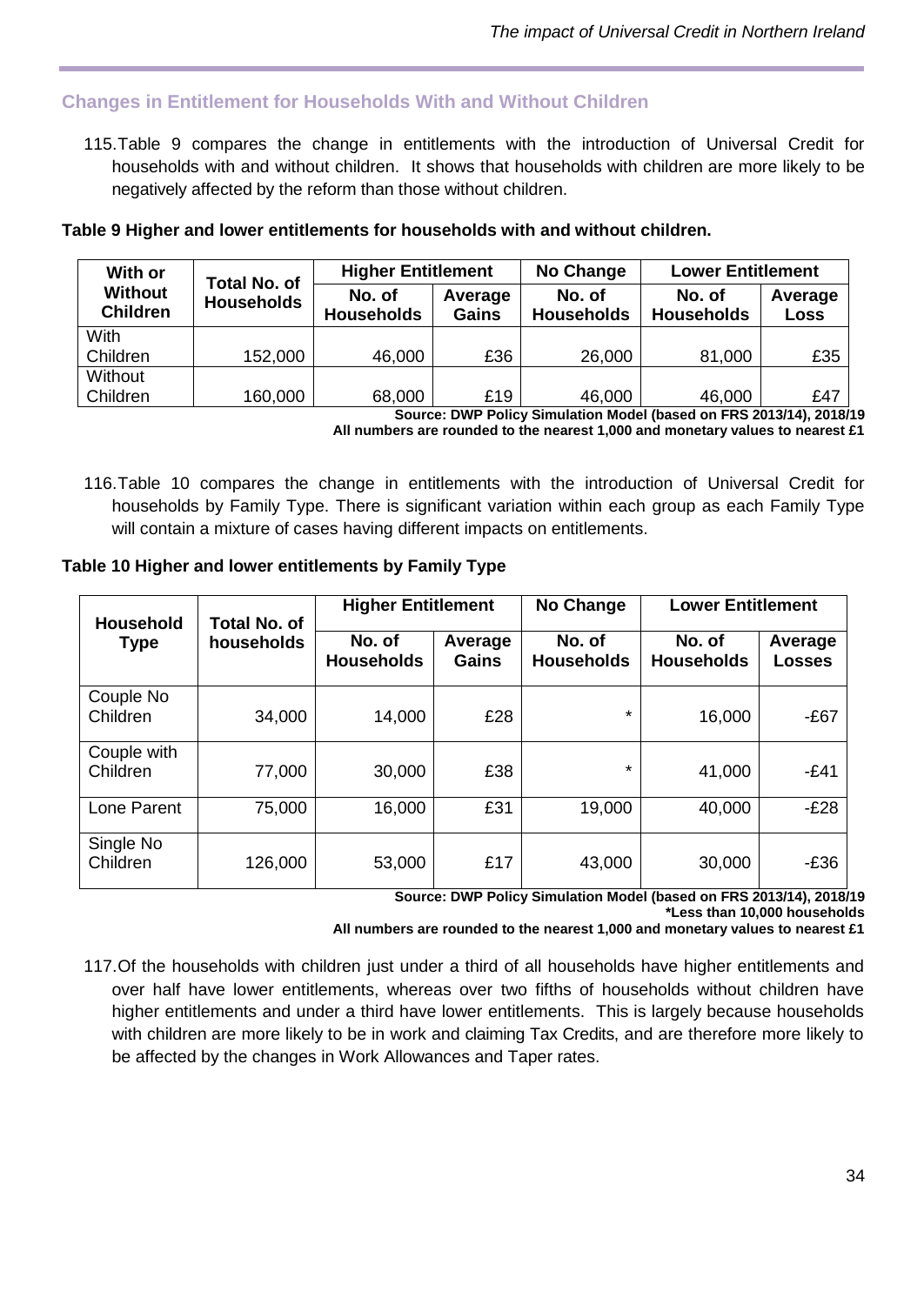- 118.Households with children will be positively affected by the reforms to childcare support that are incorporated into these estimates. Support for childcare will be extended to below 16 hours of work and the level of childcare support under Universal Credit will increase from 70% to 85%. Examining the increase in the level of childcare support in isolation, it is estimated that 20,000 households will be affected. This is estimated to increase the cost of Universal Credit by £13m, not taking account of the cost of Transitional Protection or Fraud and Error savings.
- 119.Lone parents are more likely to see a reduction in entitlement. If they are out of work they may be affected by the change to the Standard Allowance for out of work under 25 years old Lone Parents. If they are in work they may be claiming Tax Credits and be affected by changes to Work Allowances and taper rates.
- 120.It should be noted that at Summer Budget 2015 it was announced that the Per Child Element of Universal Credit would be limited to two children for new claims after April 2017 and new births after April 2017 for existing claims<sup>5</sup>. ASU conducted analysis on limiting the Per Child Element of Universal Credit to two children for new claims after April 2017 and new births after April 2017 for existing claims as part of Summer Budget 2015 analysis.

 $\overline{a}$ 

<sup>&</sup>lt;sup>5</sup>. https://www.communities-ni.gov.uk/sites/default/files/publications/dsd/nisra-summer-budget-2015.pdf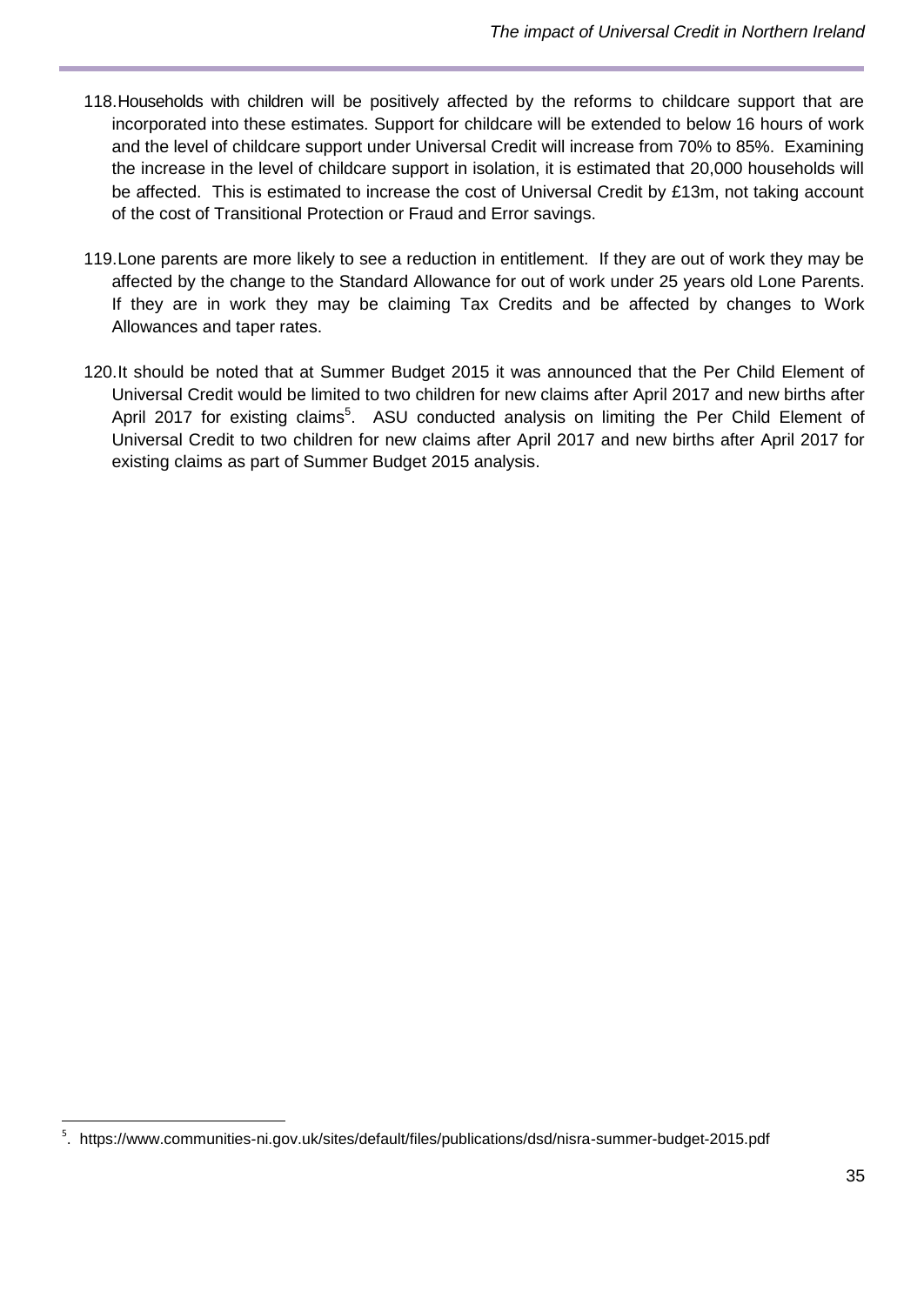# <span id="page-35-0"></span>**Changes in Entitlement by Tenancy Type (Households)**

against the mortgaged property, from April 2018.

121.A complex range of interactions drive whether a household sees an increase or reduction in entitlement under Universal Credit. Consequently, there is significant variation amongst groups in the distribution of entitlement changes by tenancy type, as highlighted in Table 11.

| Table 11 - Higher and lower entitlements by Tenancy Type (households) |  |  |  |  |  |  |
|-----------------------------------------------------------------------|--|--|--|--|--|--|
|-----------------------------------------------------------------------|--|--|--|--|--|--|

|                                                          | <b>Entitlement Change</b>           |           |                             |         |
|----------------------------------------------------------|-------------------------------------|-----------|-----------------------------|---------|
| <b>Tenancy Type</b>                                      | <b>Higher</b><br><b>Entitlement</b> | No Change | Lower<br><b>Entitlement</b> | Total   |
| <b>Housing Association</b>                               | $\star$                             | $\star$   | $\star$                     | 23,000  |
| NI Housing Executive                                     | 32,000                              | 25,000    | 24,000                      | 82,000  |
| <b>Other Rented Unfurnished</b>                          | $\star$                             | $\star$   | $\star$                     | $\star$ |
| <b>Other Private Rented Furnished</b>                    | 34,000                              | 20,000    | 26,000                      | 81,000  |
| Owned with a Mortgage (includes part<br>rent / part own) | 13,000                              | $\star$   | 22,000                      | 45,000  |
| <b>Owned Outright</b>                                    | 21,000                              | $\star$   | 43,000                      | 70,000  |
| Rent-free                                                | $\star$                             | -         | $\star$                     | $\star$ |
| <b>Total</b>                                             | 114,000                             | 72,000    | 126,000                     | 312,000 |

**Source: DWP Policy Simulation Model (based on FRS 2013/14), 2018/19 \*Less than 10,000 households All numbers are rounded to the nearest 1,000**

122.The Owned with a Mortgage group are more likely to see a decrease in entitlement under Universal Credit. Many of these cases will have earnings and will be affected by the changes to the Work Allowances, taper rates and capital rules. Changes to Support for Mortgage Interest (SMI) may also be a cause for some of the lower entitlement cases in this group. It was announced in Summer Budget 2015 that SMI will be changing from a benefit to an interest-bearing loan, secured

123.More than half of the overall households who have a lower entitlement under Universal Credit own their home, either with a mortgage or outright. Many of these cases would have been in receipt of Tax Credits previously.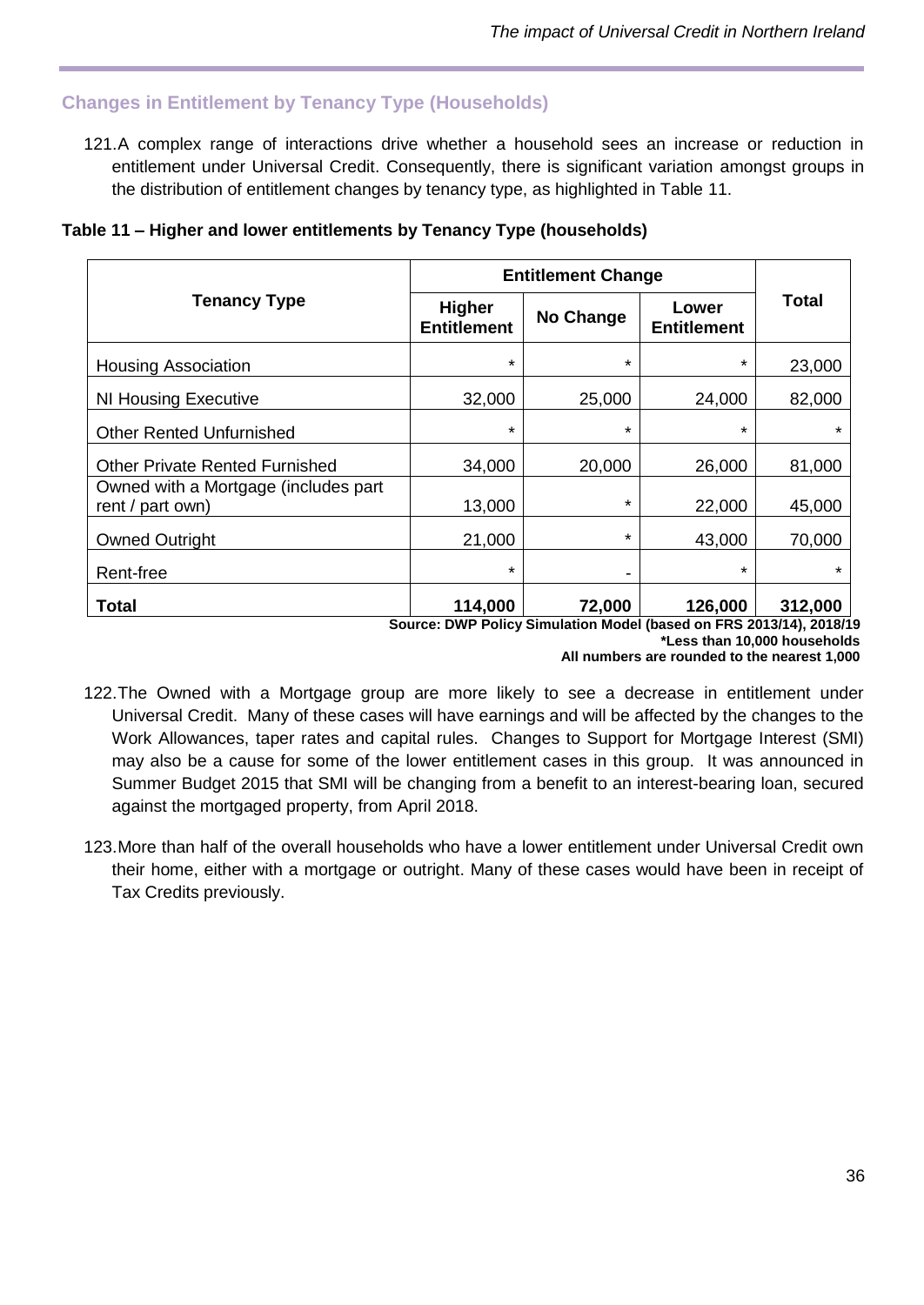# <span id="page-36-0"></span>**Section 2.4 - Impacts on Income Distribution**

- 124.This section looks at the impact of Universal Credit across the Income Distribution for the **entire working age population**. This is different to analysis in previous sections in which the analysis was limited only to the Benefit Pool of Legacy Benefit claimants and Universal Credit claimants.
- 125.Re-structuring of benefit support for in work and out of work claimants leads to changes in entitlement. The following section provides analysis of the overall impact of Universal Credit in Northern Ireland across the distribution of income.
- 126.Figure 4 illustrates the long-term distributional impact (where Transitional Protection is reduced to Zero), showing the average change in income for the working age population (all households) in each 10% band (decile) of the equivalised income distribution, with the lowest income band being one and the highest ten.

#### **Figure 4 Long Term Distributional Impact – Average entitlement changes by income decile (all households)**



**Source: DWP Policy Simulation Model (based on FRS 2013/14), 2018/19**

- 127.There are approximately 62,000 households within the benefit pool in decile one. Of these, 16,000 households see an increase in entitlement of approximately £35 per week with 13,000 households receiving a reduced entitlement of £45 per week under Universal Credit. Households in this decile are gaining due to several reasons including:
	- Increased take-up of Housing Support (see paragraph 99);
	- Increased take-up of Child Support and;
	- An increase in disability support (see paragraph 103)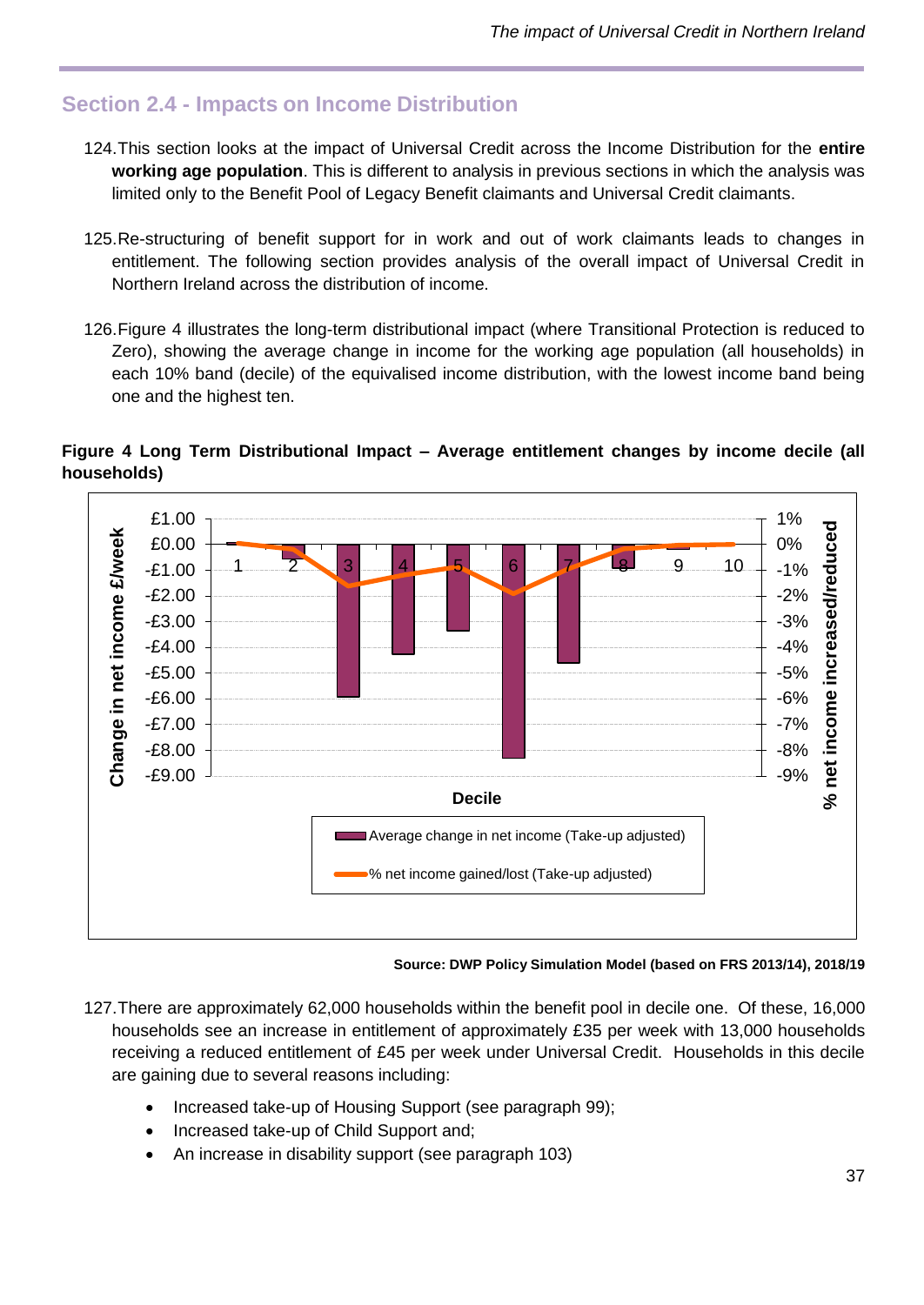Those households that receive a reduction in entitlement are primarily affected by:

- The Minimum Income Floor (see paragraph 82) and;
- Changes in support for under 25 year old out of work lone parents (see paragraph 97).
- 128.There are approximately 49,000 households within the benefit pool in decile three. Of these, 17,000 households see an increase in entitlement of approximately £28 per week with 27,000 households receiving a reduced entitlement under Universal Credit of approximately £33 per week. Households in this decile are gaining due to several reasons including:
	- An increase in disability support for certain cases in the Limited Capability for Work and Work Related Activity Group.
	- Under 25 year old in work cases who are now able to claim Universal Credit (see paragraph 99).

Those households that receive a reduction in entitlement are primarily affected by:

- The Minimum Income Floor and:
- Changes in support for under 25 year old out of work lone parents (see paragraph 97).
- 129.Moving along the income distribution there are approximately 43,000 households within the benefit pool in decile five. Of these, 20,000 households see an increase in entitlement of approximately £20 per week with 17,000 households receiving a reduced entitlement under Universal Credit of approximately £38 per week. Households in this decile are gaining due to several reasons including:
	- An increase in disability support for certain cases in the Limited Capability for Work and Work Related Activity Group.
	- Lower Marginal Deduction Rate under Universal Credit (see paragraph 149);
	- Increased take-up of Housing Support.

Those households that receive a reduction in entitlement are primarily affected due to:

- Increase in taper rate for Tax Credits only cases (see paragraph 88);
- Decrease in disability support. Certain claimants who would have received disability premiums under the current system of benefits will receive less money under the Universal Credit system.
- 130.Those in the upper end of the income distribution are most likely to be in receipt of WTC only; they will therefore tend to be negatively affected by changes in taper rates and capital rules, so have lower entitlements.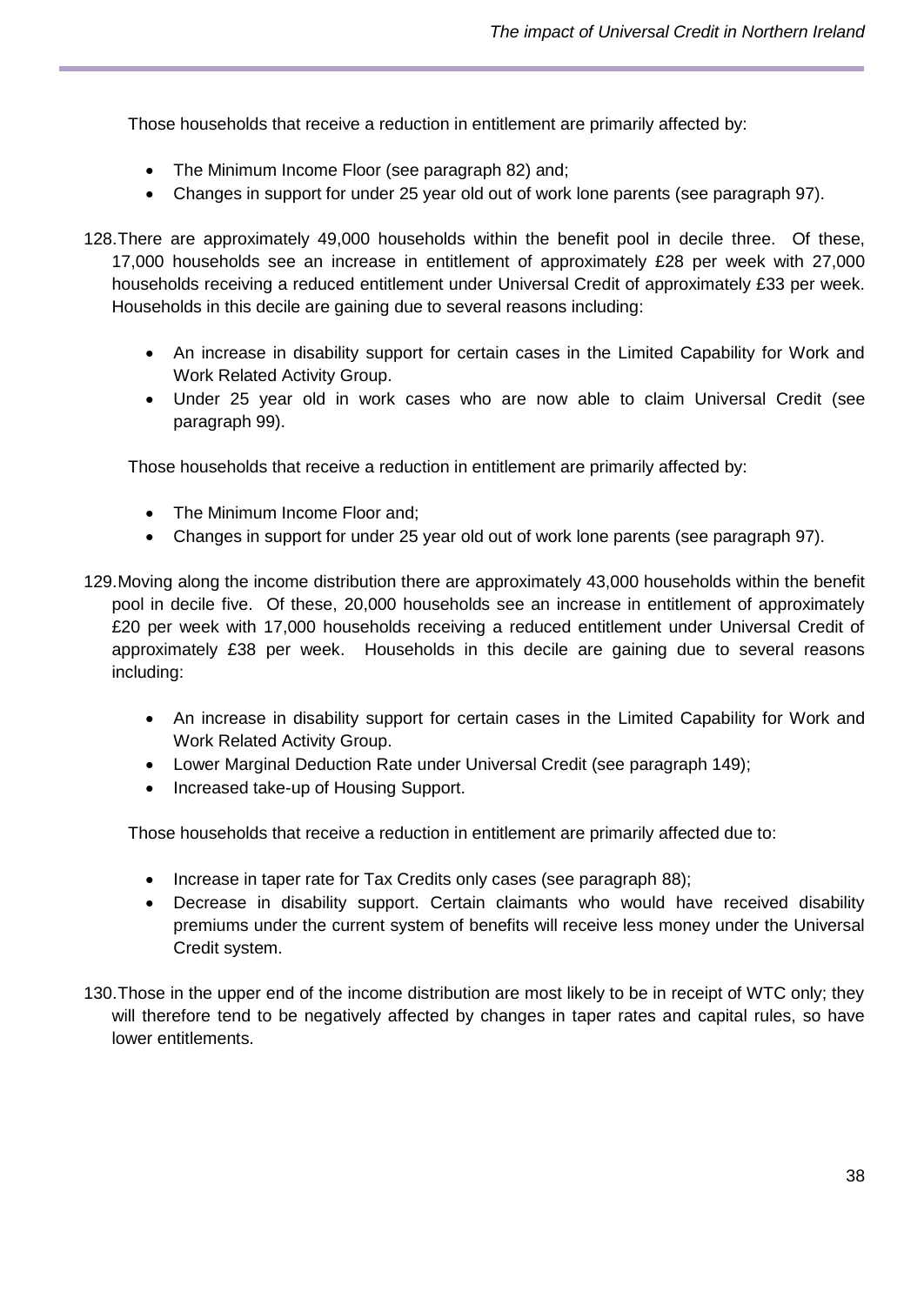131.Figure 5 shows the distribution of changes in entitlement by income decile for all working age households. Households in the middle of the income distribution will be impacted by the removal of WTC and the announced changes to disability premiums, which is why a slightly higher proportion have reduced entitlements compared to increased entitlements. Households in the top half of the income distribution are less likely to be affected by the introduction of Universal Credit. This is because they are currently not entitled to means-tested benefits and the changes will not affect them to the same extent.





**Source: DWP Policy Simulation Model (based on FRS 2013/14), 2018/19**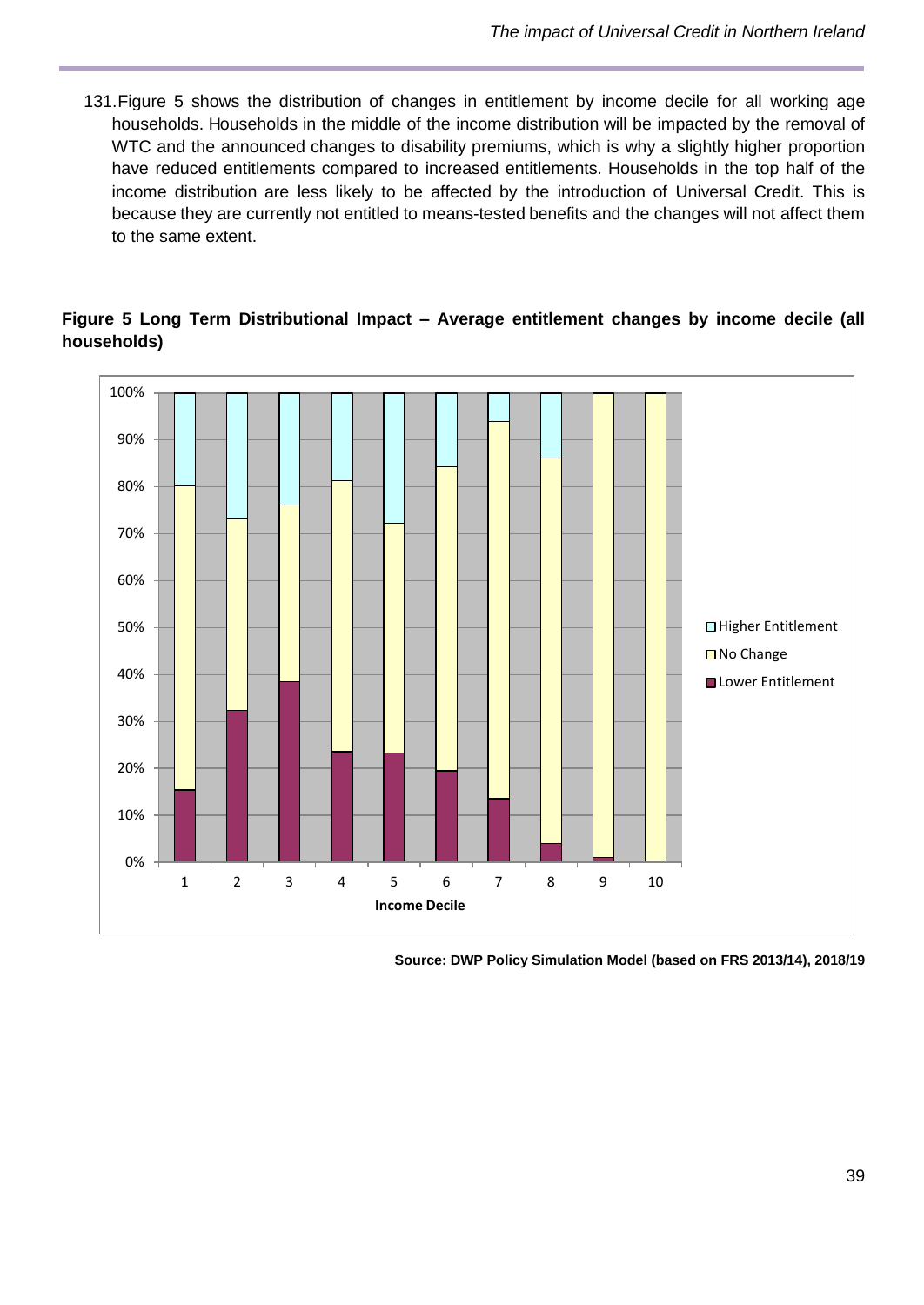# <span id="page-39-0"></span>**Section 3 - Impact on Work Incentives**

132.The objective of Universal Credit is to substantially improve incentives to work in four key ways:

- Increase the incentive to start work by **increasing the proportion of earnings that people keep when they move into work** – changes in the Participation Tax Rates (PTRs) measure this.
- Increase the incentive to increase hours of work and progress through the labour market by **reducing the proportion of any increase in earnings that is lost due to tax or reduced benefit payments** – the Marginal Deduction Rates (MDRs) measure this. This will be balanced against the incentive for some to move to lower hours, as there will no longer be 16/30 hour rules under Universal Credit.
- **Simplify the system** by removing some of the risks associated with moves into work and make much clearer the actual financial gain from working.
- **A 'claimant commitment' will be introduced to detail what is expected of each claimant.** Some individuals will have higher requirements placed on them and tougher sanctions will be used to ensure recipients meet their responsibilities. This approach will be taken for claimants under both existing benefits and Universal Credit.

# **Conditionality**

- 133.**Individuals who are able to look for or prepare for work should be required to do so** as a condition of receiving benefit, and those who fail to meet their responsibilities should face a financial sanction; this is known as conditionality.
- 134.Under Universal Credit, **requirements will be set according to individual capability and circumstance.** There will be four broad conditionality groups:
	- **No Work Related Requirements** claimants who cannot reasonably be expected to work or prepare for work over a sustained period, or who are already earning all that could reasonably be expected above their conditionality threshold. For example, people with a disability or health condition which prevents them from working, carers, lone parents or lead carers with a child under the age of one.
	- **Work Focussed Interviews Only** claimants who are only expected to stay in touch with the labour market and begin thinking about a move into work, more work, or better paid work. For example, lone parents or a lead carer in a couple with a child over age one but below age three.
	- **Work Preparation** claimants expected to prepare for a move into work, more work or better paid work by, for example, participating in the Work Programme, but not expected to look for work yet. For example people with a disability or those with a health condition which means they have limited capability for work at the current time.
	- **All Work Related Requirements** claimants expected to move into work, more work or better paid work e.g. jobseekers.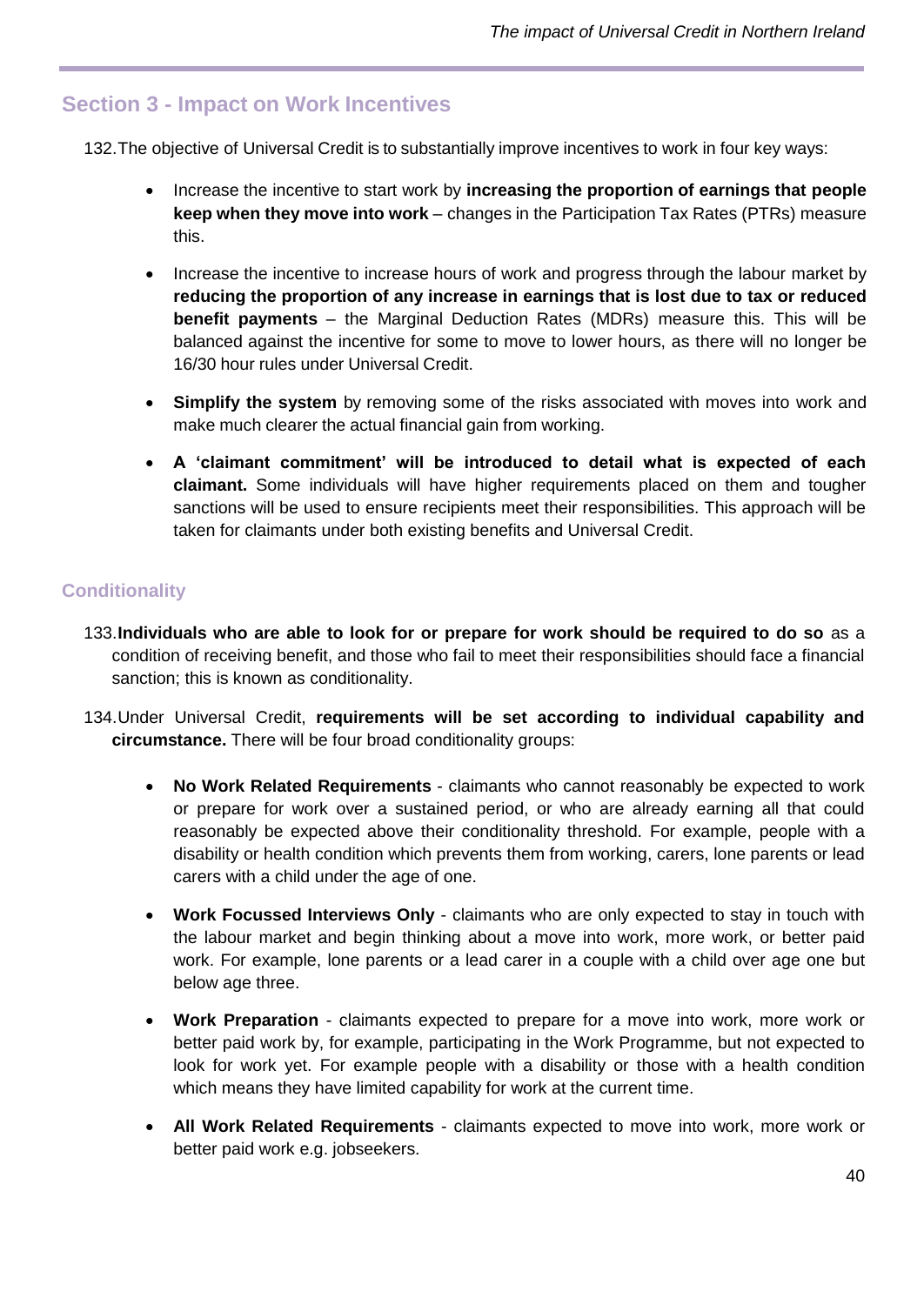- 135.**Conditionality under Universal Credit will apply up to a threshold.** Initially this threshold will be set at broadly the same point at which people lose entitlement to current out-of-work benefits. In the future, however, it will be possible to raise the threshold to apply conditionality to a greater number of recipients.
- 136.The current system mainly rewards those working 16 or 30 hours, although conditionality ends for most people when their earnings reach a certain level; this is equivalent to between 12 and 16 hours of work at National Minimum Wage for a claimant over 21. **Under Universal Credit, all hours of work will be profitable and conditionality will extend to encourage Universal Credit claimants working between 12 and 16 hours per week to work more and reduce their dependency on benefits.**
- 137.The lower taper rate means that **many households will be able to keep a higher proportion of their earnings**. In particular, Universal Credit provides strong incentives for workless households to take up mini-jobs<sup>6</sup>. Mini-jobs could be important in helping individuals who have spent long periods in unemployment take steps into the labour market, particularly those on Employment & Support Allowance (ESA) in the Work Related Activity Group and individuals on Income Support (IS).
- 138.The following analysis on work incentives has been modelled on full entitlement to benefits rather than take-up adjusted. This reflects the incentives put in place by the benefit system itself, rather than the response in terms of take-up. For the purpose of work incentives analysis, childcare support is excluded from the baseline and Universal Credit model.

 6 These have been defined as 'a job of less than 16 hours of work per week' (Griffiths, R, 2011, '*Helping more parents move into work: an evaluation of the extension of New Deal Plus for Lone Parents and In Work Credit: Final report*', DWP)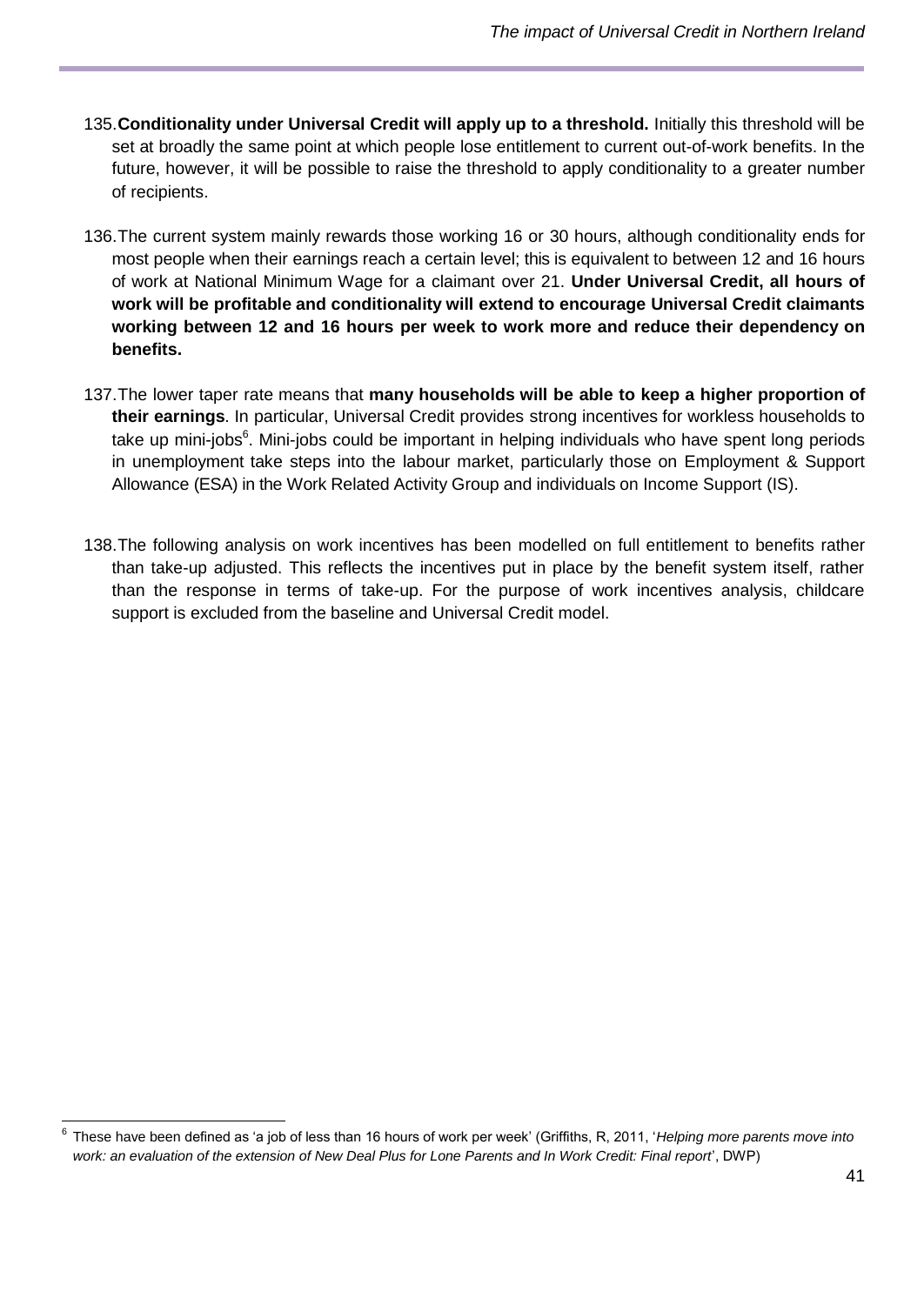### <span id="page-41-0"></span>**Impact on Employment Incentives - Participation Tax Rates**

- 139.**The Participation Tax Rate (PTR) measures the incentive for someone to enter work**. At a given level of gross earnings, it tells you how much will be withdrawn in Income Tax, National Insurance contributions and reduced benefit payments. The lower the PTR faced by an individual at a particular level of earnings, the more incentive they have to move into work at those earnings.
- 140.A key aim of Universal Credit is to encourage people currently out of work to take their first steps into employment. Consequently, a key part of the design of earnings disregards and benefit tapers is aimed at improving the incentive to take up work of a few hours per week.
- 141.Table 12 illustrates the change in PTRs for first earners in workless households at a level of 10 hours per week. It is assumed that those entering work do so at the National Minimum Wage (NMW) of £7.35 in 18/19 per hour (PSM)**. It shows that under Universal Credit there is a large reduction in the number of households facing PTRs of over 70%**; for example, for those who go into 10 hours of work, the number of households facing PTRs between 70% and 100% falls by approximately 120,000 under Universal Credit.

#### **Table 12 Participation Tax Rates for first earners in a workless household at a level of 10 hours per week**

|              | <b>Current</b> |         | <b>Universal Credit</b> |         |
|--------------|----------------|---------|-------------------------|---------|
| <b>PTR</b>   | <b>Total</b>   | %       | <b>Total</b>            | %       |
| Below 60%    | 32,000         | 18%     | 142,000                 | 80%     |
| 60% to 70%   | 17,000         | 10%     | 27,000                  | 15%     |
| 70% to 80%   | 87,000         | 49%     | $\star$                 | $\star$ |
| 80% to 90%   | $\star$        | $\star$ |                         | -       |
| 0ver 90%     | 32,000         | 18%     | $\star$                 | $\star$ |
| <b>Total</b> | 178,000        | 100%    | 178,000                 | 100%    |

**Source: DWP Policy Simulation Model (based on FRS 2013/14), 2018/19 Figures may not sum due to rounding \*Less than 10,000 households**

**All numbers are rounded to the nearest 1,000**

142.These reductions occur for two reasons:

- Universal Credit provides **higher Work Allowances** for more people than the current system does; and
- For those households earning above their Work Allowance, the **single taper rate is lower than the 100% taper which they face under current out of work benefits**, or the very high withdrawal rate created by the simultaneous tapers for Housing Benefit and Tax Credits.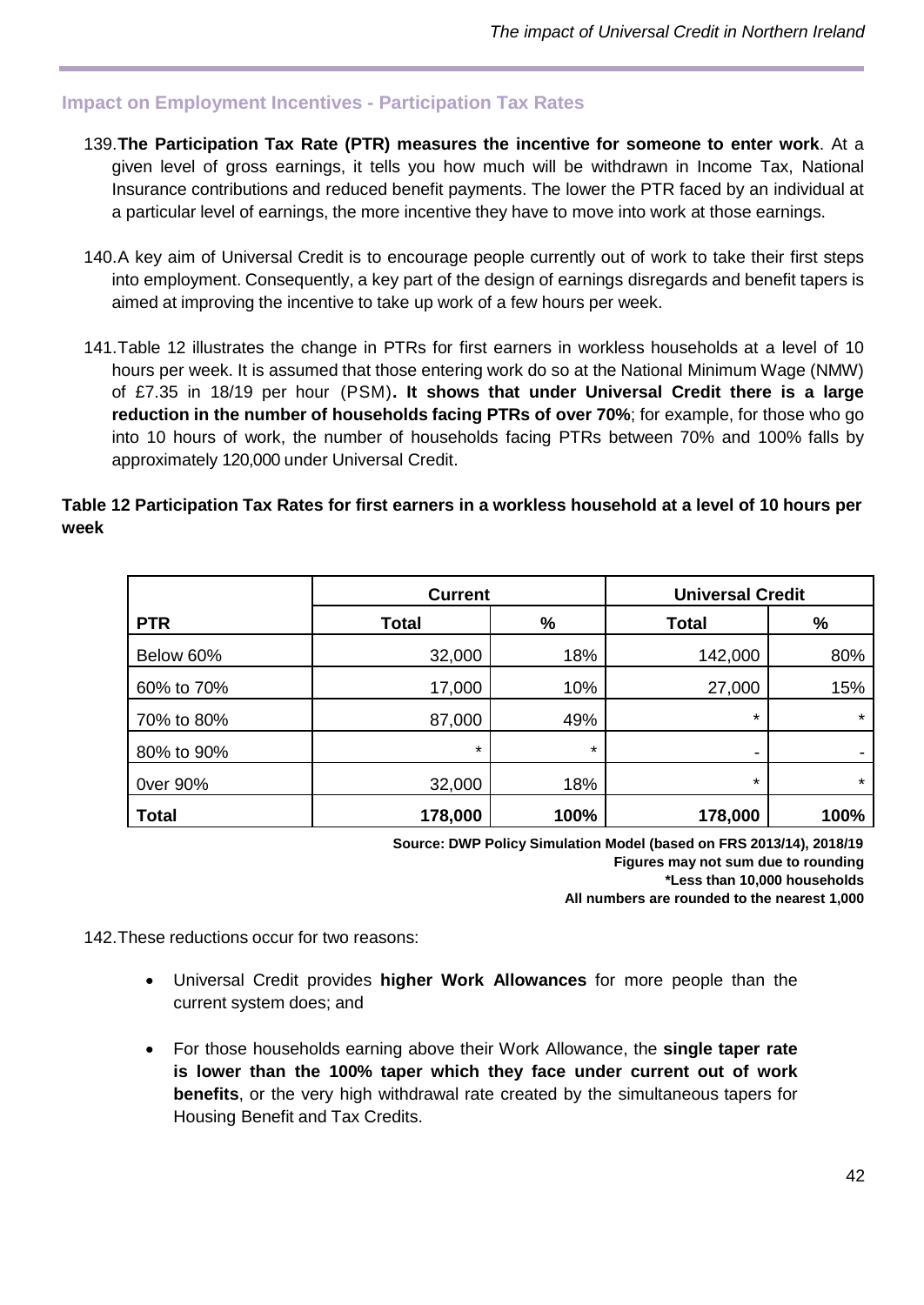- 143.As Universal Credit delivers a more progressive tax and benefit system, **couples where both partners are in work and at the higher end of the income distribution tend to lose slightly more in terms of state support**.
- 144.Although the number of workless households is likely to reduce, in some families, second earners may choose to reduce or rebalance their hours or leave work. In these cases, the improved ability of the main earner to support his or her family will increase the options available for families to achieve their preferred work/life balance. The **Universal Credit policy is gender neutral – where men and women have the same circumstances, they receive equal treatment under Universal Credit**.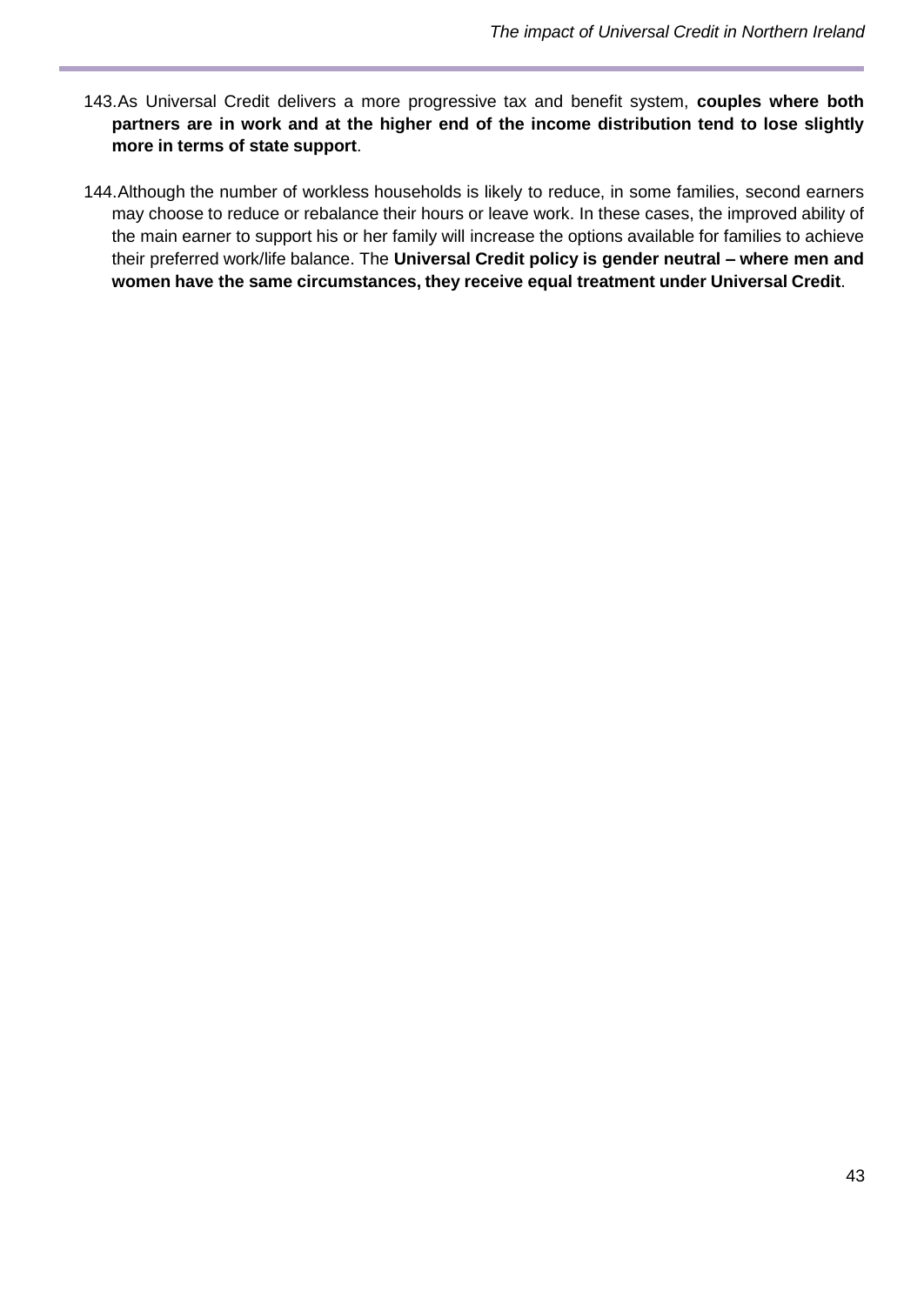### <span id="page-43-0"></span>**Impact on Earnings Incentives – Marginal Deduction Rates**

- 145.Marginal Deduction Rates (MDRs) measure the incentive for someone to increase their hours of work. As the earnings of a household increase, means tested benefits and Tax Credits start to be withdrawn. In addition, above a certain level of earnings, any increase in wages will be affected by a subsequent rise in Income Tax and National Insurance contributions. **The MDR is the proportion of a small increase in earnings that is lost in lower benefits/Tax Credits and/or higher Income Tax and National Insurance payments**.
- 146.Under the current system, many households have very high MDRs that substantially damage their incentive to increase their hours of work. There are two particularly notable circumstances in which very high MDRs occur:
	- firstly, MDRs **are 100% for anyone working while in receipt of income-related benefits and whose earnings are above the disregard level**; and
	- **people who have moved into work and therefore lost their entitlement to IS/ESA/JSA but are simultaneously in receipt of Housing Benefit and Tax Credits can have MDRs as high as 91%**.
- 147. Basic rate Income Tax and National Insurance together take £0.32 from each pound earned. Tax Credits then take an additional £0.41 from each pound earned. Therefore £0.73 is taken in total from each pound, leaving £0.27. Housing Benefit then tapers at 65% of income net of tax and Tax Credits – taking 65% of the remaining £0.27, around £0.18. Added together this is a reduction of £0.91 (£0.73 plus £0.18) for each pound earned while, at the same time, these benefits are being withdrawn.
- 148.There is a trade-off between increasing entitlements and reducing MDRs. It is possible to reduce MDRs by reducing entitlements. However, under Universal Credit 114,000 households will receive higher entitlements and some of these households will see their MDRs increase as a result. For example, some households become entitled to state support for the first time under Universal Credit; their Universal Credit taper will combine with Income Tax and National Insurance, increasing their MDR. Therefore, for these households, the increase in MDRs is associated with an increase in their income.
- 149.Universal Credit will reduce these MDRs to either 65% or 76.2% of each pound earned. As a claimant moves into work, they become eligible to have their Universal Credit award reduced, which initially occurs after a set number of hours, dependent on the composition of the benefit unit. When this taper begins to affect income, it does so at a constant rate of 65% of net earnings, rather than multiple tapers from several benefits.
- 150.The initial rate of 65% applies until the claimant passes their non-taxable earnings threshold, after which they are liable for Income Tax, at 20% of earnings, and National Insurance, at 12% of earnings. The 65% taper rate only applies to net earnings, which at this point are £0.68 (£1 - £0.20 - £0.12), resulting in an MDR of 76.2% (65% of £0.68 is £0.442, which when added to £0.20 and £0.12, results in £0.762 taken away from each pound of Universal Credit awarded when earning over the taxable earnings threshold).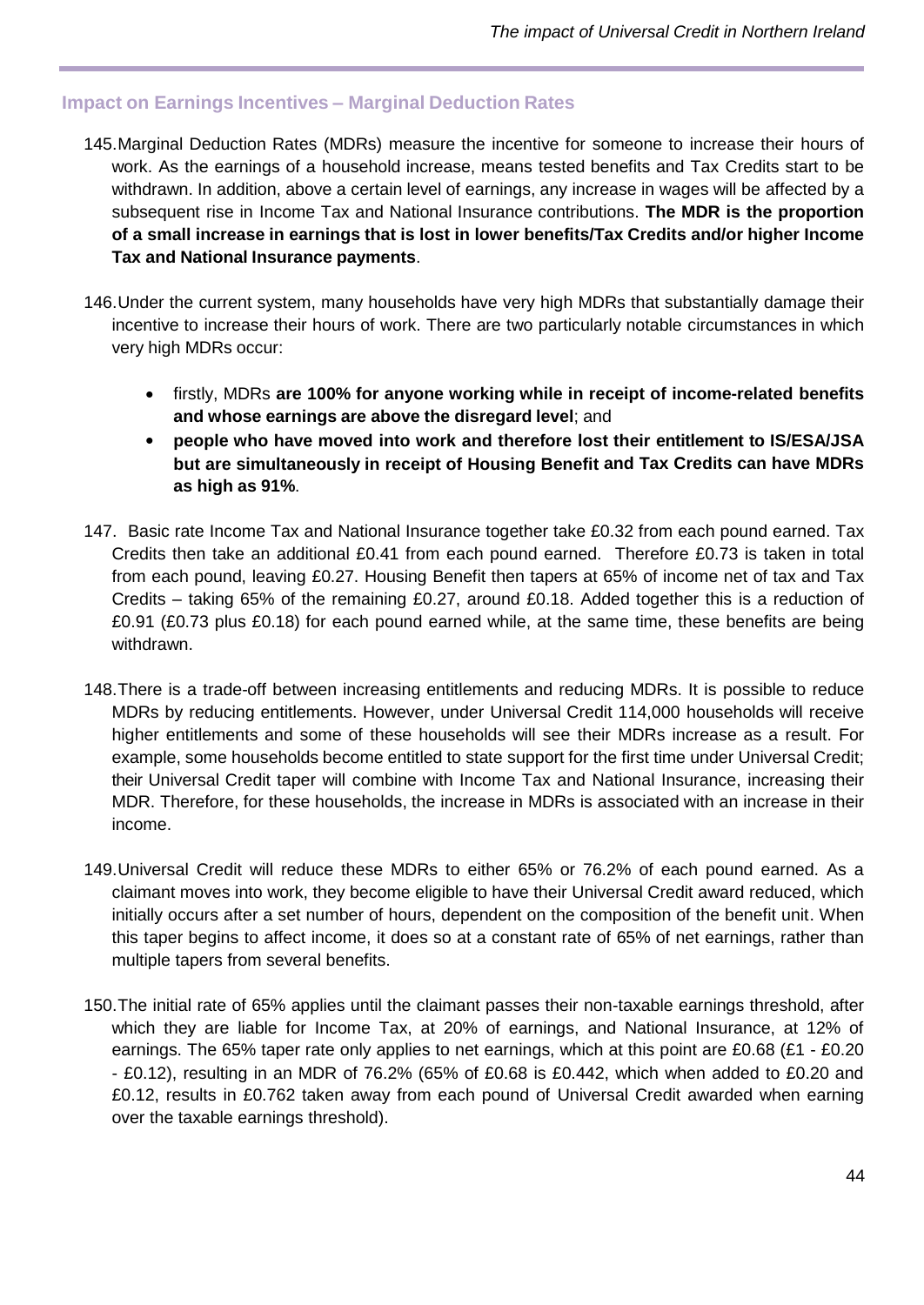# <span id="page-44-0"></span>**Distribution of Changes in Marginal Deduction Rates**

151.Table 13 summarises the impact of Universal Credit on the distribution of MDRs, and segments them into male and female earners in the household. **Some 68,000 individuals will have higher MDRs under Universal Credit but the median increase will be comparatively small, at approximately 10%**. Many of these cases will be households with above-average income for Universal Credit claimants.

### **Table 13 Changes in MDRs**

| Gender       | <b>MDR</b><br><i>increases</i> | <b>MDR</b><br>decreases | Mean<br>increase | Mean<br>decrease | <b>Median</b><br>increase | Median<br>decrease |
|--------------|--------------------------------|-------------------------|------------------|------------------|---------------------------|--------------------|
| Male         | 30,000                         | 17,000                  | 28%              | $-28%$           | 3%                        | $-32%$             |
| Female       | 38,000                         | 32,000                  | 18%              | $-46%$           | 16%                       | $-38%$             |
| <b>Total</b> | 68,000                         | 49,000                  | 22%              | $-40%$           | 10%                       | $-36%$             |

**Source: DWP Policy Simulation Model (Based on FRS 2013/14, 2018/19)**

**All percentages are rounded to the nearest whole % and numbers to the nearest 1,000 Table excludes self employed earners and cases that do not have a change in MDR between the current system and Universal Credit system (For example claimants in receipt of Housing Benefit by itself have an MDR of 65% which is the same as the MDR for Universal Credit when it is being withdrawn and the claimant is not paying tax or National Insurance).** 

#### 152.**Around 49,000 individuals will have lower MDRs under Universal Credit with a median reduction of 36%; this reflects the virtual elimination of the highest MDRs under Universal Credit**.

153.In some cases, an increase in MDR would occur because the reduced taper of Universal Credit means that a household would still be in receipt of some of the benefit at a point where under the current system their benefits/Tax Credits would have tapered away completely. In this case, the increase in the MDR is associated with an increase in their net income. **Individuals facing an increase in MDR tend to be those who become newly entitled to state support for the first time under Universal Credit and households with higher incomes who would be in receipt of Tax Credits only in the current system.**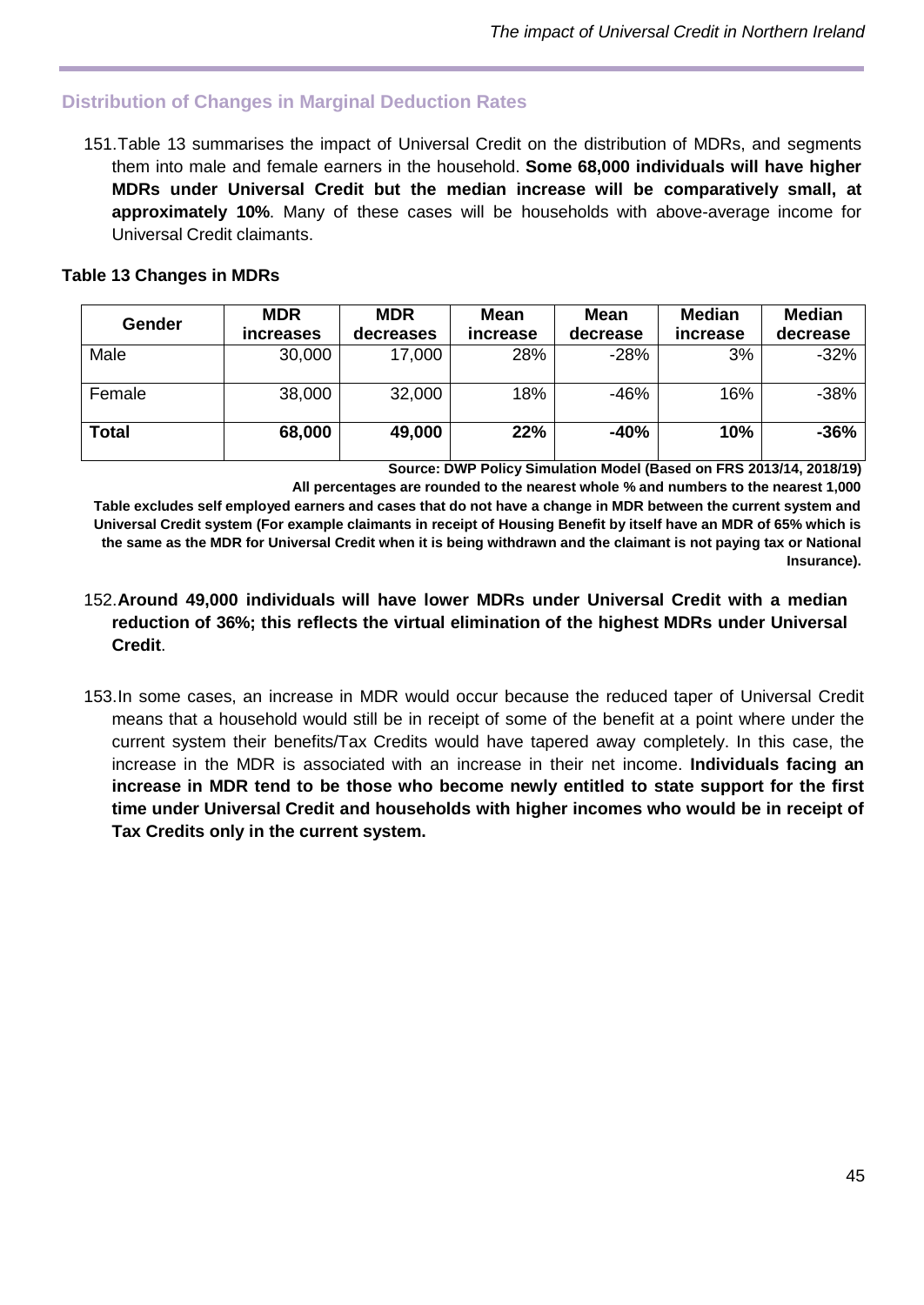154.Table 14 shows the impact of Universal Credit on MDRs for people currently in work.

| <b>MDR Rate</b>                 | <b>Current</b> |         |             | <b>Universal Credit</b> |
|---------------------------------|----------------|---------|-------------|-------------------------|
|                                 | <b>Male</b>    | Female  | <b>Male</b> | Female                  |
| Below 60%                       | $\star$        | 42%     | $\star$     | 37%                     |
| 60% to 70%                      | $\star$        |         | 21%         | 40%                     |
| 70% to 80%                      | 56%            | 40%     | 57%         | 23%                     |
| 80% to 90%                      | $\star$        | $\star$ |             | $\star$                 |
| 0ver 90%                        | $\star$        | $\star$ | $\star$     | ۰                       |
| <b>Total (nearest thousand)</b> | 49,000         | 74,000  | 49,000      | 74,000                  |

#### **Table 14 Distribution of MDRs for In Work households in the population pool (working age only)**

**Source: DWP Policy Simulation Model (Based on FRS 2013/14, 2018/19)**

**Percentage figures have been rounded to the nearest whole %**

**This table also excludes self employed claimants however does include cases that have no change in MDR between the current system of benefit and the Universal Credit system.** 

**- Indicates no sample cases**

**\*Less than 10,000 households**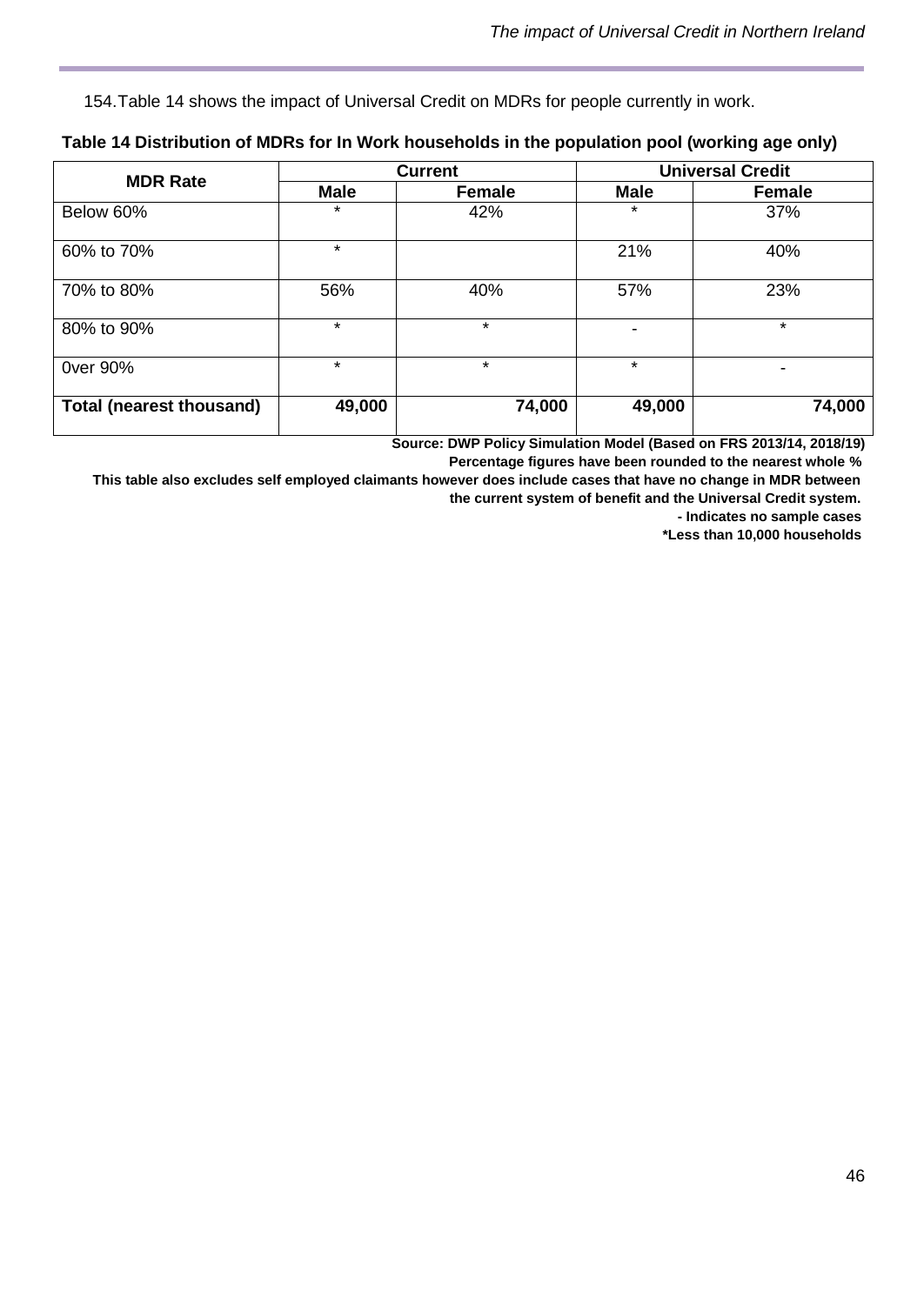# <span id="page-46-0"></span>**Glossary of terms**

| Award               | The amount of benefit payable to someone who satisfies the<br>conditions of entitlement to a benefit.                                                                                                                                                                                                                                                                                                                                               |
|---------------------|-----------------------------------------------------------------------------------------------------------------------------------------------------------------------------------------------------------------------------------------------------------------------------------------------------------------------------------------------------------------------------------------------------------------------------------------------------|
| <b>Benefit Cap</b>  | The Benefit Cap is a limit on the total amount of certain<br>benefits you can get if you are working age. The Benefit Cap<br>will only affect you if you are getting Housing Benefit or<br>Universal Credit, and do not qualify for an exemption. If the<br>cap affects you, your Housing Benefit or Universal Credit is<br>reduced.                                                                                                                |
| <b>Benefit Pool</b> | The Benefit Pool is defined as all recipients of the 'Legacy<br>Benefits' that Universal Credit will replace (Income Based<br>Jobseeker's Allowance, Income-Related Employment and<br>Support Allowance, Income Support, Housing Benefit,<br>Working Tax Credit, Child Tax Credit) as well as newly<br>entitled claimants under Universal Credit.                                                                                                   |
| <b>Benefit Unit</b> | A Benefit Unit is an adult plus their partner and any<br>dependent children they are living with. There may be<br>multiple Benefit Units living in one household.                                                                                                                                                                                                                                                                                   |
| <b>Capital Rule</b> | There is a capital limit in the current out of work benefits and<br>Housing Benefit which is set at £16,000 but Tax Credits<br>currently treat capital differently. Under Tax Credits there is<br>no limit on eligibility as a result of capital but the investment<br>income from capital is taken into account after a small annual<br>disregard.                                                                                                 |
|                     | The capital limit in Universal Credit is set at £16,000 (both<br>for single claimants and couples making a joint claim).<br>Households with more than £16,000 in savings will not be<br>entitled to Universal Credit. Any savings under £6,000 are<br>ignored, and claimants with capital between £6,000 and<br>£16,000 will have their Universal Credit reduced by £1 for<br>every £250 of capital they have in excess of the £6,000<br>threshold. |
| Caseload            | The number of live cases for a particular benefit. For Legacy<br>Benefits a case will represent an individual's claim whereas<br>in Universal Credit a case will represent a claim for the<br>household.                                                                                                                                                                                                                                            |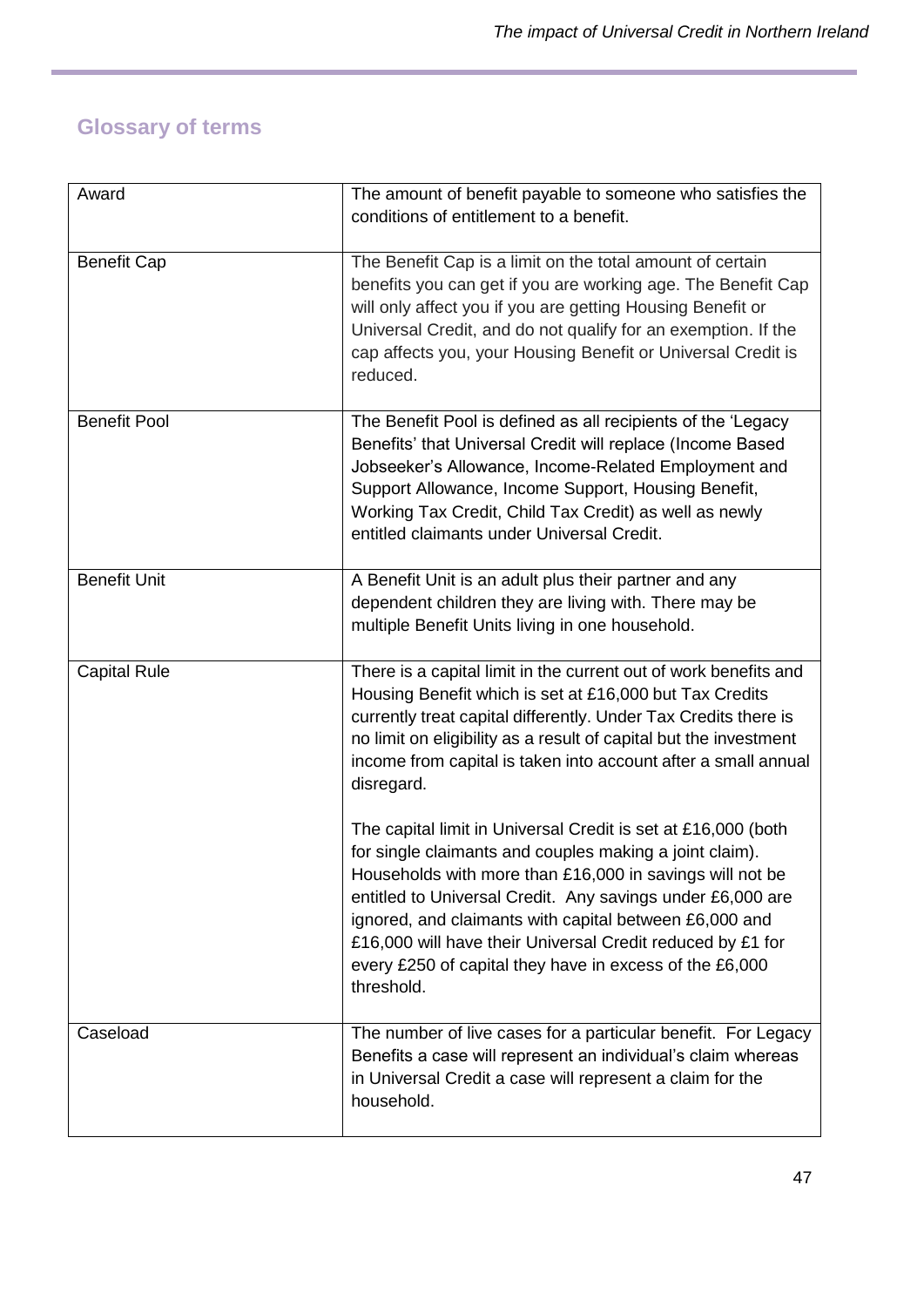| <b>Carer Element</b>       | An amount payable under Universal Credit to carers that<br>meet certain qualifying conditions.                                                                                                                            |
|----------------------------|---------------------------------------------------------------------------------------------------------------------------------------------------------------------------------------------------------------------------|
| <b>Child Benefit</b>       | Money paid to parents or other people who are responsible<br>for bringing up a child. A higher amount is paid for the eldest<br>or only child and a lower amount for each additional child.                               |
|                            | You get Child Benefit if you are responsible for a child under<br>16 (or under 20 if they stay in approved education or<br>training).                                                                                     |
| <b>Childcare Element</b>   | An amount payable as part of the Universal Credit Award, to<br>assist with additional costs of childcare as parents move in<br>to work.                                                                                   |
| <b>Child Addition</b>      | An amount payable for each child as part of the Universal<br>Credit Award, to help cover the costs of having children.                                                                                                    |
|                            | It should be noted from April 2017, new claims to Universal<br>Credit will have the Child Element limited to two children and<br>the first child will be paid at the same rate as the second<br>child.                    |
| Child Tax Credit (CTC)     | Child Tax Credit is a means tested benefit paid to help<br>people with the costs of bringing up a child. Money is paid<br>for each child that qualifies.                                                                  |
|                            | How much Child Tax Credit a claimant receives depends on<br>income and circumstances e.g. if the child is disabled.                                                                                                       |
| <b>Claimant Commitment</b> | A 'claimant commitment' is a record of the responsibilities a<br>claimant will have to accept in return for receiving Universal<br>Credit, and the consequences of not meeting them.                                      |
|                            | It is based on the claimant's personal circumstances and<br>reviewed and updated on an ongoing basis. If a couple are<br>claiming Universal Credit, both partners will need to accept<br>individual Claimant Commitments. |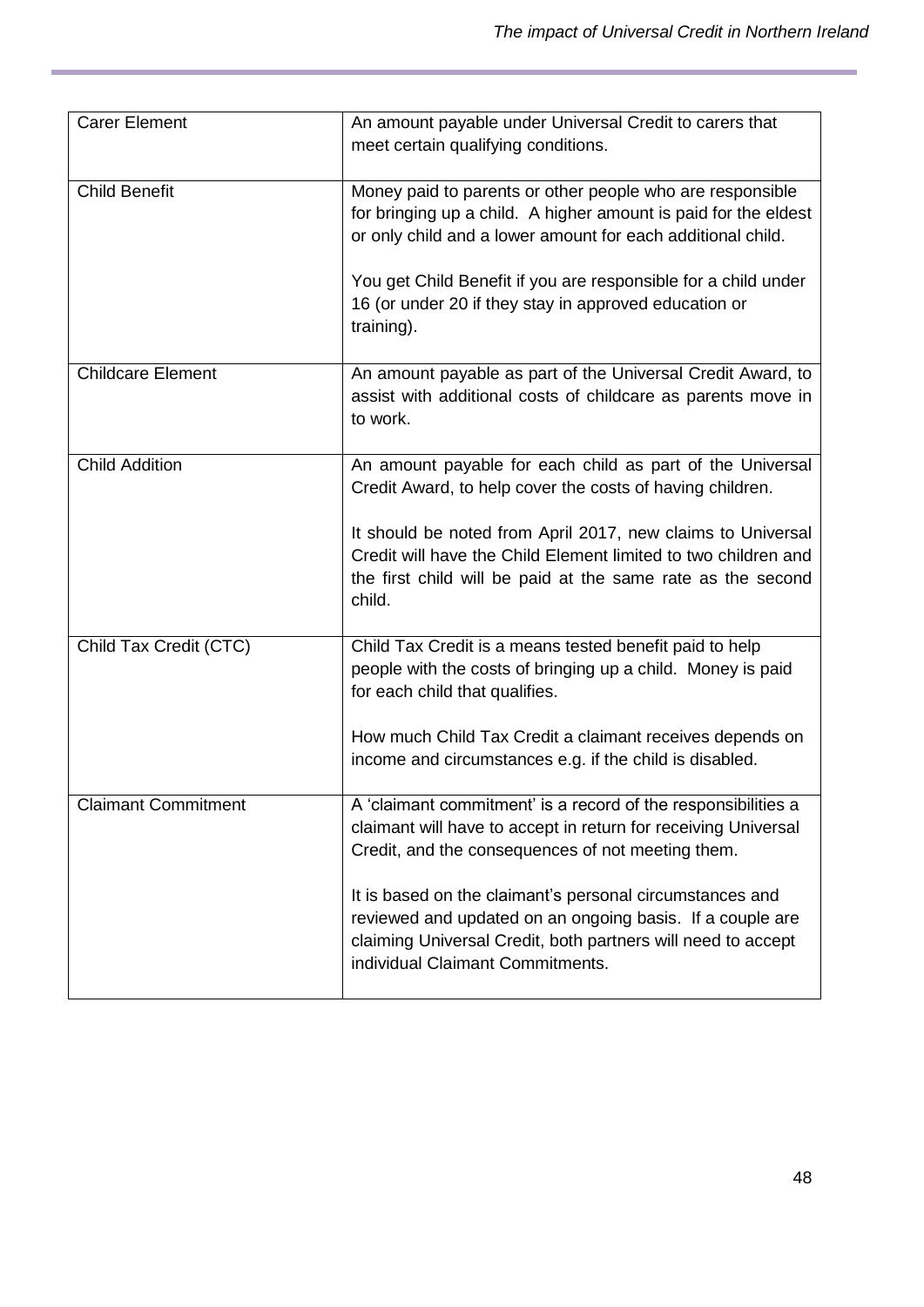| Conditionality                    | Welfare recipients are subject to various forms of conditions<br>when accessing state support. A principle of conditionality<br>holds that access to certain welfare benefits and services<br>should be dependent on an individual first agreeing to meet<br>particular obligations or patterns of behaviour (e.g. engage in<br>a certain amount of job search activities).<br>Depending on an individual's capability and circumstance<br>these obligations may range from being required to actively<br>seek full time work to attending job preparation courses to no<br>conditionality at all.                                                     |
|-----------------------------------|--------------------------------------------------------------------------------------------------------------------------------------------------------------------------------------------------------------------------------------------------------------------------------------------------------------------------------------------------------------------------------------------------------------------------------------------------------------------------------------------------------------------------------------------------------------------------------------------------------------------------------------------------------|
| <b>Disability Additions</b>       | Under Universal Credit there are two disability additions<br>which are payable dependent on the outcome of a Work<br>Capability Assessment. The Limited Capability for Work<br>addition is equivalent to the Employment and Support<br>Allowance Work Related Activity Component while the<br>Limited Capability for Work and Work Related Activity<br>addition is equivalent to the Employment and Support<br>Allowance Support Component, although it is paid at a<br>higher rate.                                                                                                                                                                   |
| Disability Living Allowance (DLA) | DLA is a benefit that helps with the extra costs you may face<br>if you're disabled.<br>DLA is being replaced by Personal Independence Payment.                                                                                                                                                                                                                                                                                                                                                                                                                                                                                                        |
| <b>Disability Premium</b>         | An extra amount paid with Income Support or income-based<br>Jobseeker's Allowance (JSA) if the claimant is eligible, to<br>help towards the cost of disability.<br>A claimant qualifies for this premium if they are either<br>registered blind or are in receipt of:<br>o Disability Living Allowance (DLA)<br>o Personal Independence Payment (PIP)<br>o Armed Forces Independence Payment (AFIP)<br>Working Tax Credit with a disability element<br>$\circ$<br>Attendance Allowance<br><b>Constant Attendance Allowance</b><br>War Pensioners Mobility Supplement<br>O<br>Severe Disablement Allowance<br>$\circ$<br><b>Incapacity Benefit</b><br>O |
| <b>Disabled Child Addition</b>    | Additional entitlement under Universal Credit for each<br>eligible disabled child in a household.                                                                                                                                                                                                                                                                                                                                                                                                                                                                                                                                                      |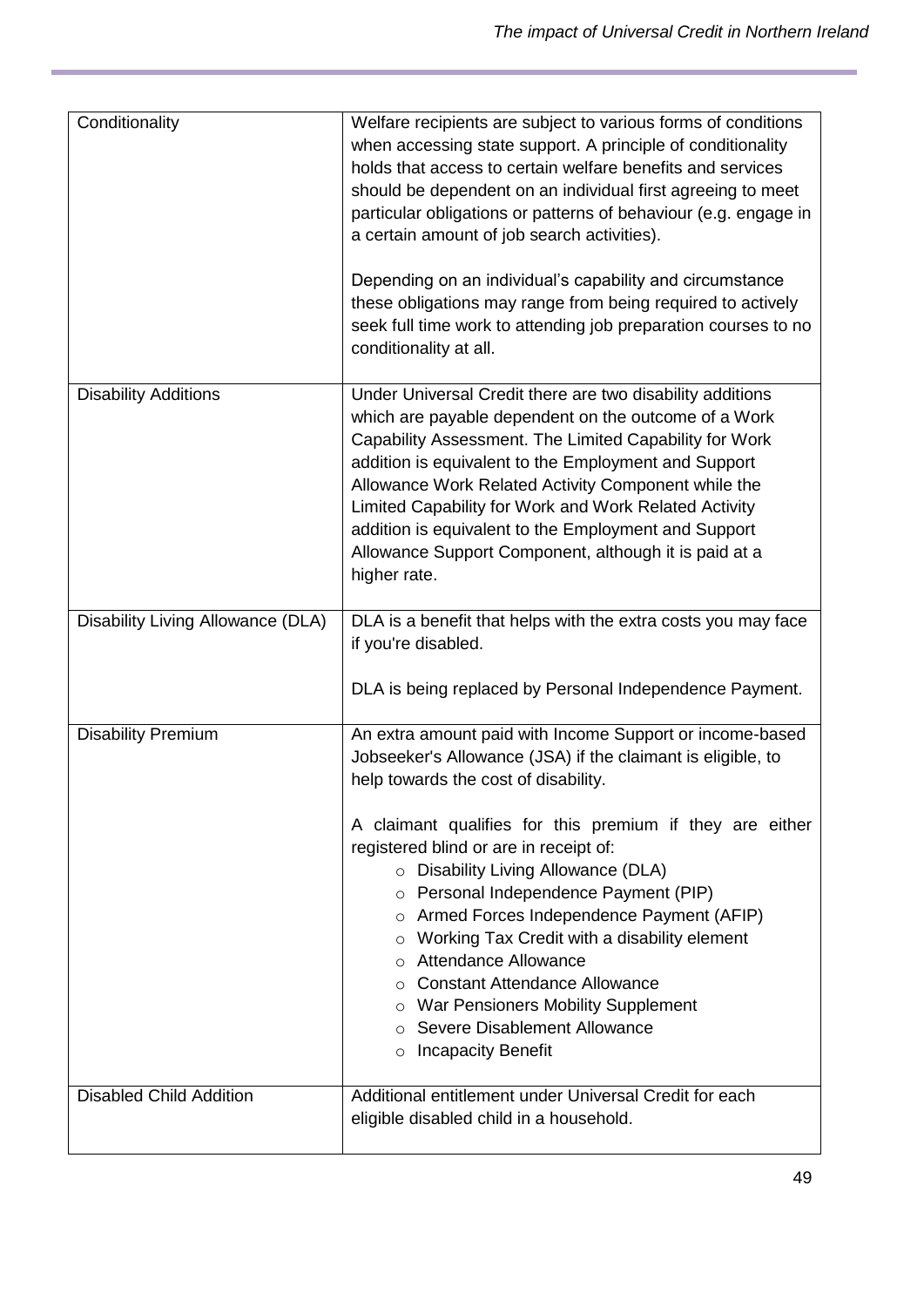| <b>Disabled Child Element</b>                    | Additional entitlement under Child Tax Credits for each<br>eligible disabled child in a household (paid in addition to the<br>Child Element of CTC).                                                                                                                                                                                                                                         |  |
|--------------------------------------------------|----------------------------------------------------------------------------------------------------------------------------------------------------------------------------------------------------------------------------------------------------------------------------------------------------------------------------------------------------------------------------------------------|--|
| <b>Employment and Support</b><br>Allowance (ESA) | Employment and Support Allowance is a means tested or<br>contributory benefit that provides financial help to people<br>who are unable to work because of illness or disability. It can<br>also provide personalised support to those who are able to<br>work.                                                                                                                               |  |
| <b>Enhanced Disability Premium</b>               | An extra amount paid with Income Related Employment and<br>Support Allowance, Income Support or income-based<br>Jobseeker's Allowance if the claimant is eligible, to help<br>towards the cost of disability.                                                                                                                                                                                |  |
|                                                  | A claimant qualifies for this premium if they are:<br>Paid Disability Living Allowance Highest rate Care<br>$\circ$<br>Component or the Personal Independence<br>Payment Enhanced Rate Daily Living Component<br>Paid armed forces independence payment<br>$\circ$<br>In the Employment and Support Allowance<br>$\circ$<br>Support Group.                                                   |  |
| Entitlement                                      | This means a claimant is entitled to the benefit claimed by<br>satisfying the conditions of entitlement to that benefit.                                                                                                                                                                                                                                                                     |  |
|                                                  | Restructuring benefit rules will lead to substantial changes in<br>entitlement. Approximately three quarters of households on<br>Universal Credit will experience different entitlements from<br>what they would have had in Legacy Benefit system.                                                                                                                                          |  |
| <b>Fresh Start Agreement</b>                     | The Fresh Start Agreement was released on 17 <sup>th</sup> November<br>2015 and was the end result of a ten week period of<br>intensive cross party talks. The Fresh Start Agreement<br>provides the political agreement by which the Welfare<br>Reform Measures originally outlined in the Northern Ireland<br>Welfare Reform Bill 2012, including Universal Credit will be<br>implemented. |  |
| Housing Benefit (HB)                             | A social security benefit paid by the NI Housing Executive. It<br>helps people on low income pay their rent and rates.                                                                                                                                                                                                                                                                       |  |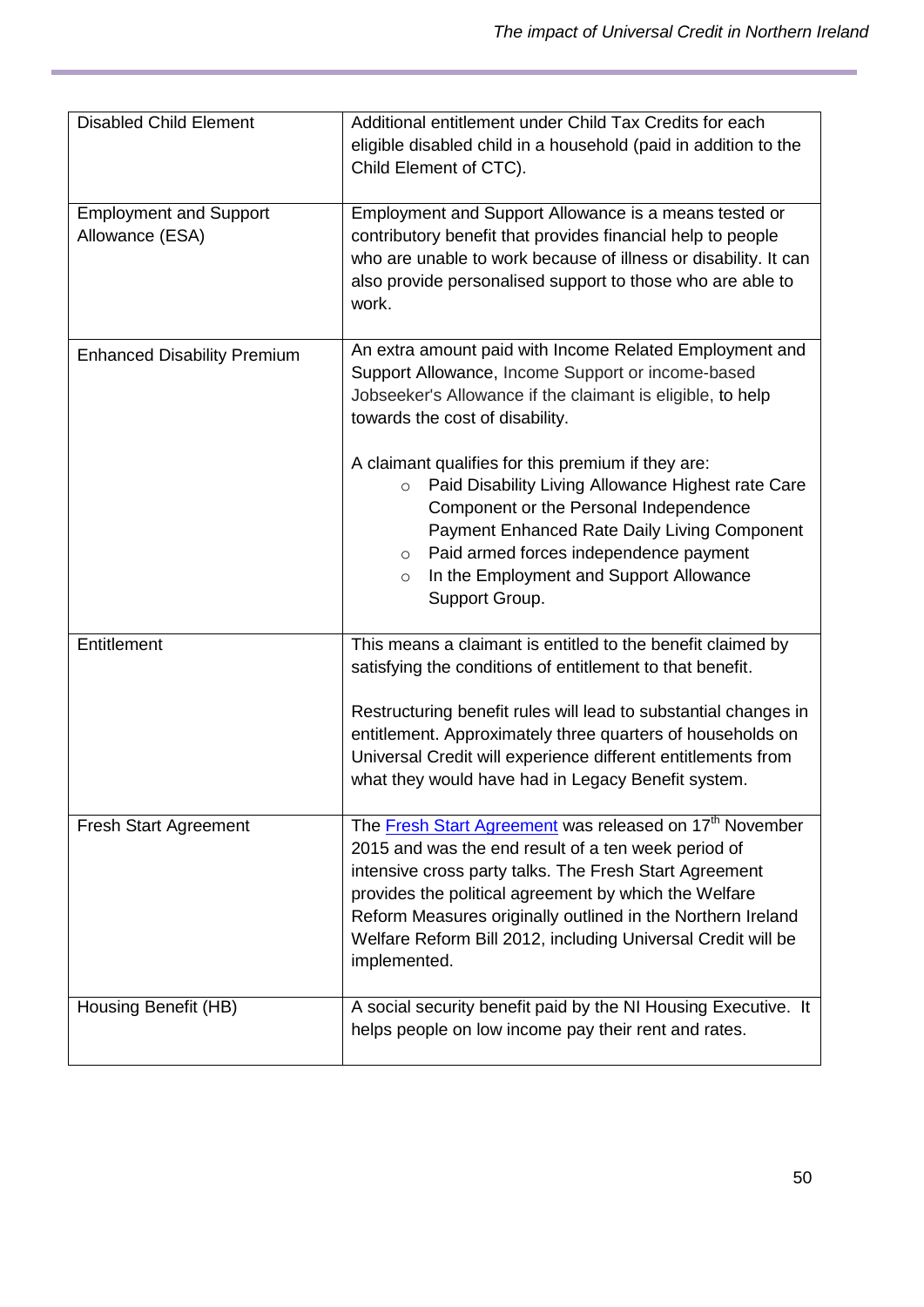| <b>Housing Element</b>                        | An appropriate amount will be added to the Universal Credit<br>award to help with the cost of housing. This amount will be<br>similar to the support currently provided through Housing<br>Benefit.                                                                              |
|-----------------------------------------------|----------------------------------------------------------------------------------------------------------------------------------------------------------------------------------------------------------------------------------------------------------------------------------|
| Income Support (IS)                           | A means tested benefit for people under Pension Credit age<br>and living on a low income who do not get Jobseeker's<br>Allowance or Employment and Support Allowance and are<br>not in full time employment.                                                                     |
|                                               | To qualify for Income Support you must be all of the<br>following: between 16 and Pension Credit qualifying age,<br>pregnant, or a carer, or a lone parent with a child under 7 or,<br>in some cases, unable to work because you are sick or<br>disabled.                        |
|                                               | The actual amount you get depends on your circumstances.                                                                                                                                                                                                                         |
| Jobseeker's Allowance (JSA)                   | A means tested or contributory benefit for people who are<br>unemployed or on a low income, but capable of work. It is<br>intended to cover living expenses while the claimant is<br>looking for work.                                                                           |
| Legacy Benefit                                | The Legacy Benefits are the income related benefits that<br>Universal Credit will replace. They include: Income Based<br>Jobseeker's Allowance, Income Related Employment and<br>Support Allowance, Income Support, Housing Benefit, Child<br>Tax Credit and Working Tax Credit. |
| Limited<br>Work<br>Capability<br>for<br>(LCW) | If the outcome of the Work Capability Assessment is that the<br>person is able to do some work or is able to prepare for work<br>then the household will qualify for the Limited Capability for<br>Work (LCW) element of Universal Credit.                                       |
|                                               | This client group is equivalent to the Work Related Activity<br>Group (WRAG) ESA. The element is set at the same value<br>as the Work Related Activity component of Employment and<br><b>Support Allowance</b>                                                                   |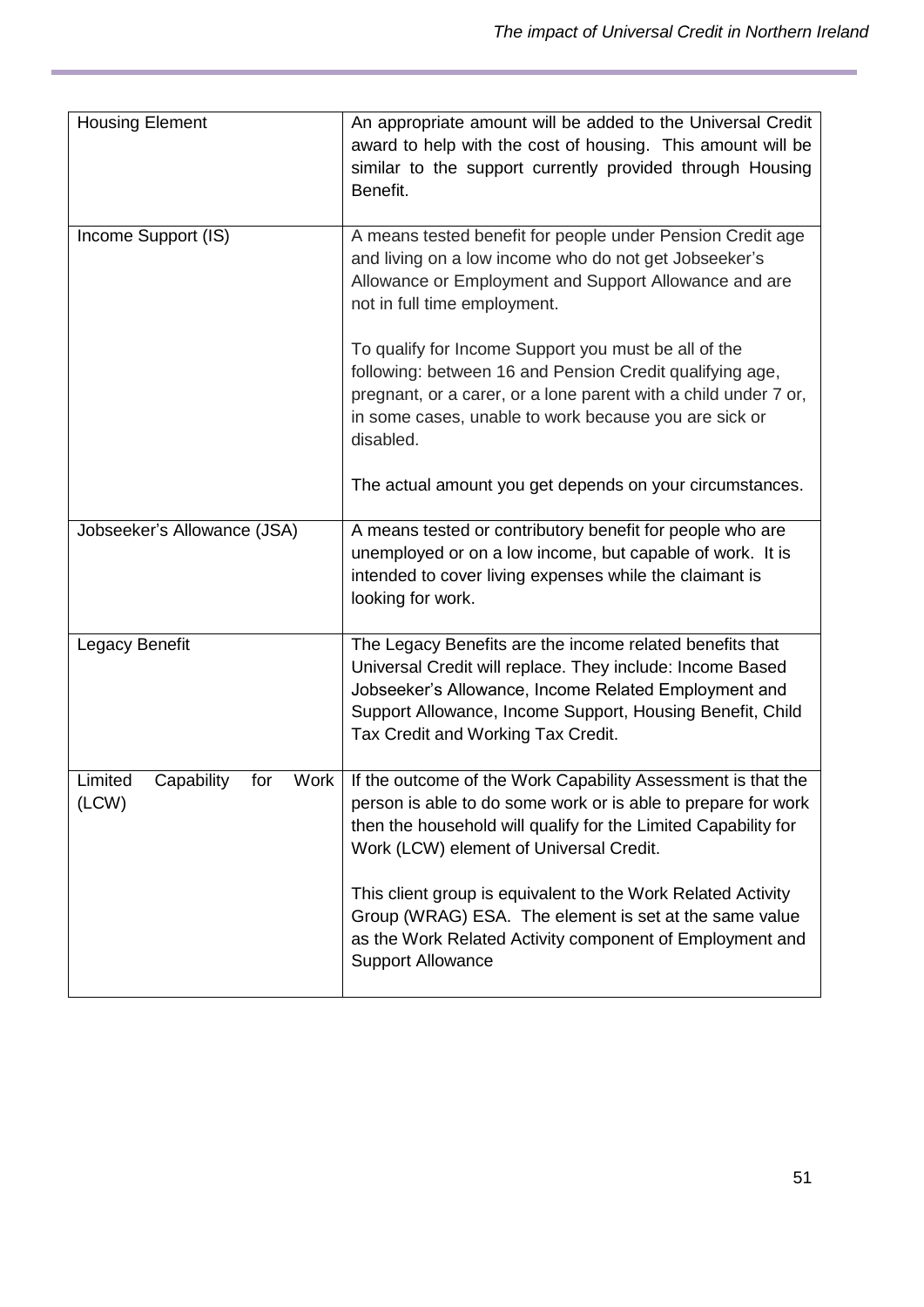| Limited Capability for Work and<br>Work<br>Related Activity<br>Group<br>(LCWRA) | If the outcome of the Work Capability Assessment is that the<br>person has significant limits on the ability to prepare for work<br>then the household will qualify for the Limited Capability for<br>Work and Work Related Activity (LCWRA) element of<br>Universal Credit.<br>The client group that will qualify for this element would be<br>equivalent to the Support Group in ESA however the level of<br>support will be different under Universal Credit.                                                                                                   |
|---------------------------------------------------------------------------------|--------------------------------------------------------------------------------------------------------------------------------------------------------------------------------------------------------------------------------------------------------------------------------------------------------------------------------------------------------------------------------------------------------------------------------------------------------------------------------------------------------------------------------------------------------------------|
| <b>Managed Migration</b>                                                        | The term "Managed Migration" is used to describe the<br>process of moving claimants of existing benefits and Tax<br>Credits on to Universal Credit. This will occur when there<br>has been no change of circumstances that would naturally<br>trigger a new claim to Universal Credit (referred to as Natural<br>Migration) and DWP/DfC initiates the transfer of an entire<br>household from existing benefits or Tax Credits to Universal<br>Credit.                                                                                                             |
| Marginal Deduction Rates (MDR)                                                  | Marginal Deduction Rates (MDRs) measure the incentive for<br>someone to increase their hours of work.<br>As the earnings of a household increase, means-tested<br>benefits and Tax Credits start to be withdrawn. In addition,<br>above a certain level of earnings, any increase in wages will<br>be affected by a subsequent rise in Income Tax and National<br>Insurance contributions.<br>The MDR is the proportion of a small increase in earnings<br>that is lost in lower benefits/Tax Credits and/or higher Income<br>Tax and National Insurance payments. |
| <b>Means Test</b>                                                               | A means test is a way of checking whether a claimant has<br>enough financial resources to support themselves and what<br>amount of social security payment, if any, they may qualify<br>for.                                                                                                                                                                                                                                                                                                                                                                       |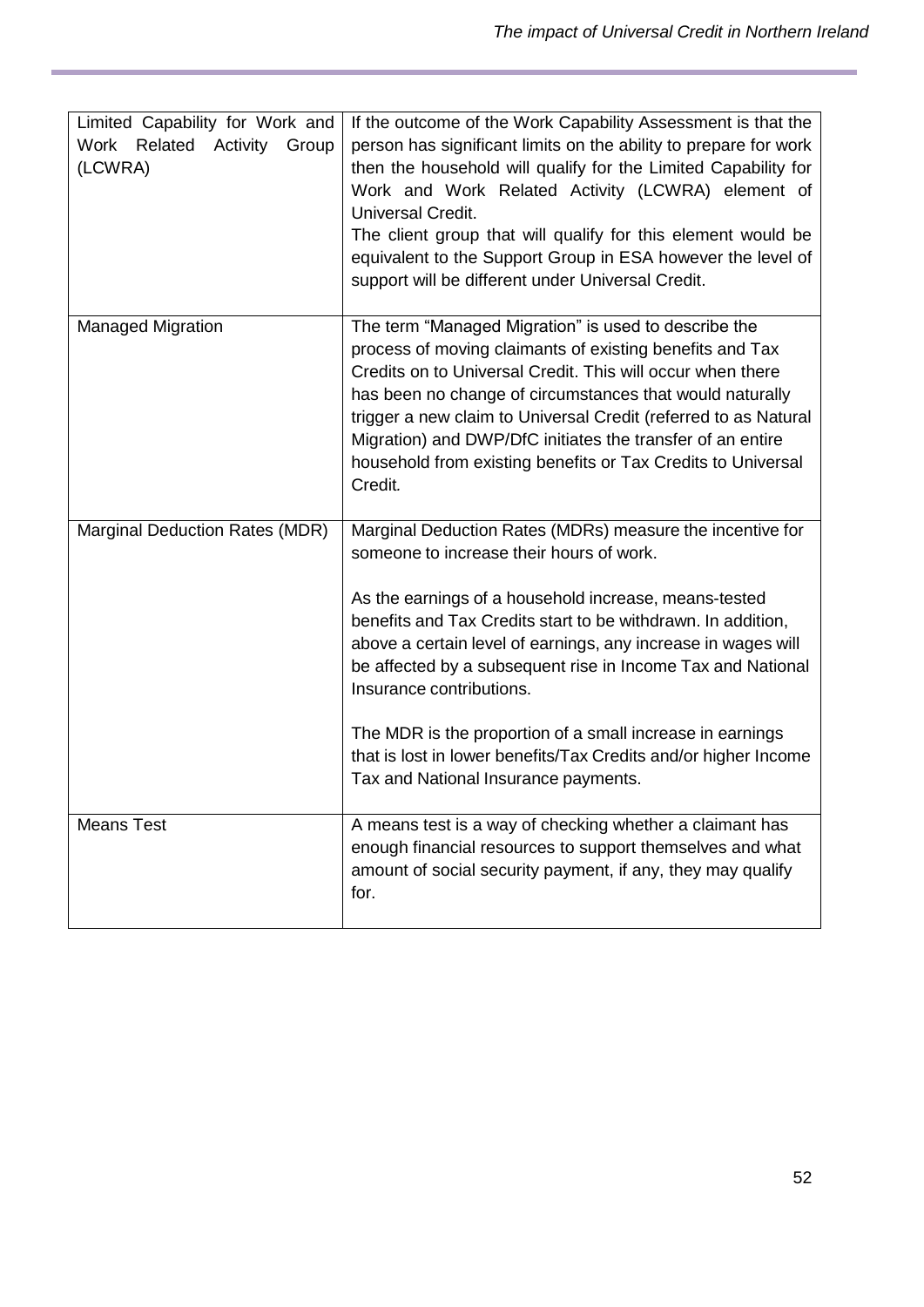| Minimum Income Floor (MIF)  | Universal Credit includes a 'Minimum Income Floor' (MIF) for<br>self-employed cases, with a business that has been running<br>for more than 12 months. The MIF is an assumed level of<br>earnings, based on what an employed person would expect<br>to receive in similar circumstances.<br>If the self-employed earnings are below the calculated MIF,<br>the MIF is used to work out the Universal Credit award<br>instead of actual earnings.<br>The Minimum Income Floor will be set for each gainfully self-<br>employed adult at the equivalent of National Minimum Wage<br>(which includes the National Living Wage from April 2016)<br>for the claimant's age group multiplied by the hours that the<br>claimant could be expected to look for or be available for<br>work in order to receive UC, net of the Income Tax and<br>National Insurance contributions payable on actual earnings<br>at that level. |
|-----------------------------|-----------------------------------------------------------------------------------------------------------------------------------------------------------------------------------------------------------------------------------------------------------------------------------------------------------------------------------------------------------------------------------------------------------------------------------------------------------------------------------------------------------------------------------------------------------------------------------------------------------------------------------------------------------------------------------------------------------------------------------------------------------------------------------------------------------------------------------------------------------------------------------------------------------------------|
| <b>Mitigation Payment</b>   | The majority of those who will be financially impacted by<br>Welfare Reform will receive a time-limited mitigation<br>payment to help them adjust to a reduced entitlement.<br>The report produced by the working group chaired by<br>Professor Eileen Evason detailing the mitigation schemes is<br>available via the following link:<br>https://www.ofmdfmni.gov.uk/sites/default/files/publications/o<br>fmdfm/welfare-reform-mitigations-working-group-report.pdf                                                                                                                                                                                                                                                                                                                                                                                                                                                 |
| <b>Mixed Age Couples</b>    | Mixed age couples are couples with one partner under and<br>one partner over the qualifying age for Pension Credit.                                                                                                                                                                                                                                                                                                                                                                                                                                                                                                                                                                                                                                                                                                                                                                                                   |
| <b>National Living Wage</b> | In July 2015 the Chancellor of the Exchequer announced<br>that the UK Government will introduce a compulsory<br>minimum wage premium for all staff over 25 years of age,<br>and referred to it as the 'national living wage'.                                                                                                                                                                                                                                                                                                                                                                                                                                                                                                                                                                                                                                                                                         |
|                             | If you're working and aged 25 or over and not in the first year<br>of an apprenticeship, you'll be legally entitled to at least<br>£7.20 per hour.                                                                                                                                                                                                                                                                                                                                                                                                                                                                                                                                                                                                                                                                                                                                                                    |
|                             | The government rate was introduced in April 2016, and<br>should reach 60% of median earnings by 2020. This would<br>mean a rise to around £9 per hour by 2020.                                                                                                                                                                                                                                                                                                                                                                                                                                                                                                                                                                                                                                                                                                                                                        |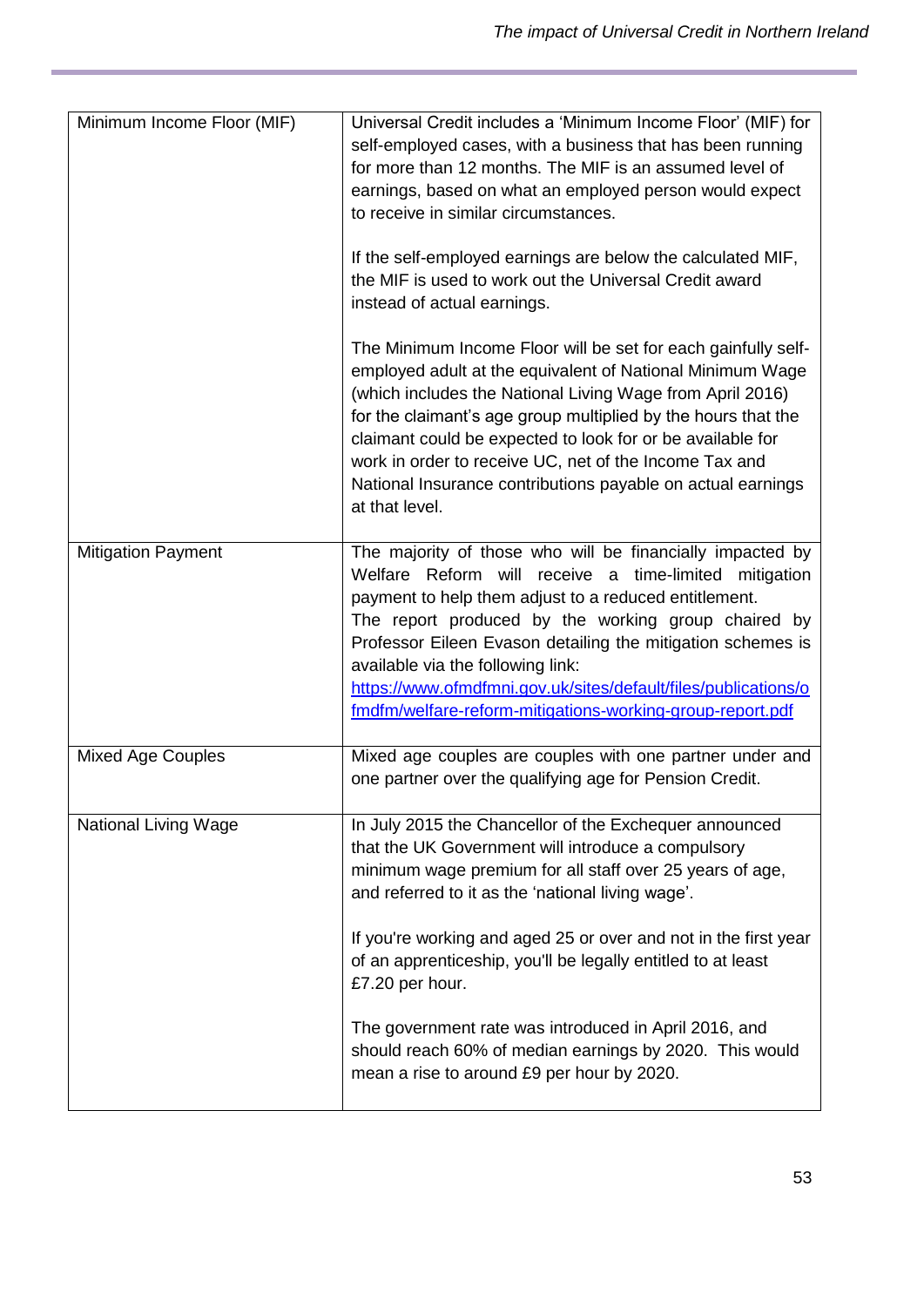| <b>Natural Migration</b>               | The term "Natural Migration" is used to describe cases that<br>are in receipt of Legacy Benefits and then have a change of<br>circumstance that would have led to one of the Legacy<br>Benefits ceasing and a new one commencing (or just a new<br>overlapping claim commencing in the instance of a first child<br>entering the household). |
|----------------------------------------|----------------------------------------------------------------------------------------------------------------------------------------------------------------------------------------------------------------------------------------------------------------------------------------------------------------------------------------------|
| New Award                              | The term "New Award" is used to describe cases that have<br>not been in receipt of any Legacy Benefits immediately prior<br>to making a claim to Universal Credit. The household may<br>be claiming benefits for the first time or may be returning to<br>benefits after a spell where they have not been entitled to<br>state support.      |
| Participation Tax Rates (PTR)          | The Participation Tax Rate (PTR) measures the incentive for<br>someone to enter work.                                                                                                                                                                                                                                                        |
|                                        | At a given level of gross earnings, it tells you how much will<br>be withdrawn in Income Tax, National Insurance<br>contributions and reduced benefit payments. The lower the<br>PTR faced by an individual at a particular level of earnings,<br>the more incentive they have to move into work at those<br>earnings.                       |
| Pension Credit (PC)                    | Pension Credit is an income-related benefit made up of two<br>parts - Guarantee Credit and Savings Credit.                                                                                                                                                                                                                                   |
|                                        | Guarantee Credit tops up your weekly income if it's below a<br>set level.                                                                                                                                                                                                                                                                    |
|                                        | Savings Credit is an extra payment for people who saved<br>some money towards their retirement, e.g. a pension.                                                                                                                                                                                                                              |
| Personal Independence Payment<br>(PIP) | PIP is a benefit for people aged between 16 and 64 who<br>because of a long-term illness or disability may need help<br>with daily activities or getting around.                                                                                                                                                                             |
|                                        | PIP is replacing Disability Living Allowance.                                                                                                                                                                                                                                                                                                |
|                                        | PIP has two parts, a daily living component and a mobility<br>component. They are paid at different rates depending on<br>the level of difficulty you have performing particular activities,<br>such as preparing food and drink, dressing and undressing<br>or moving around.                                                               |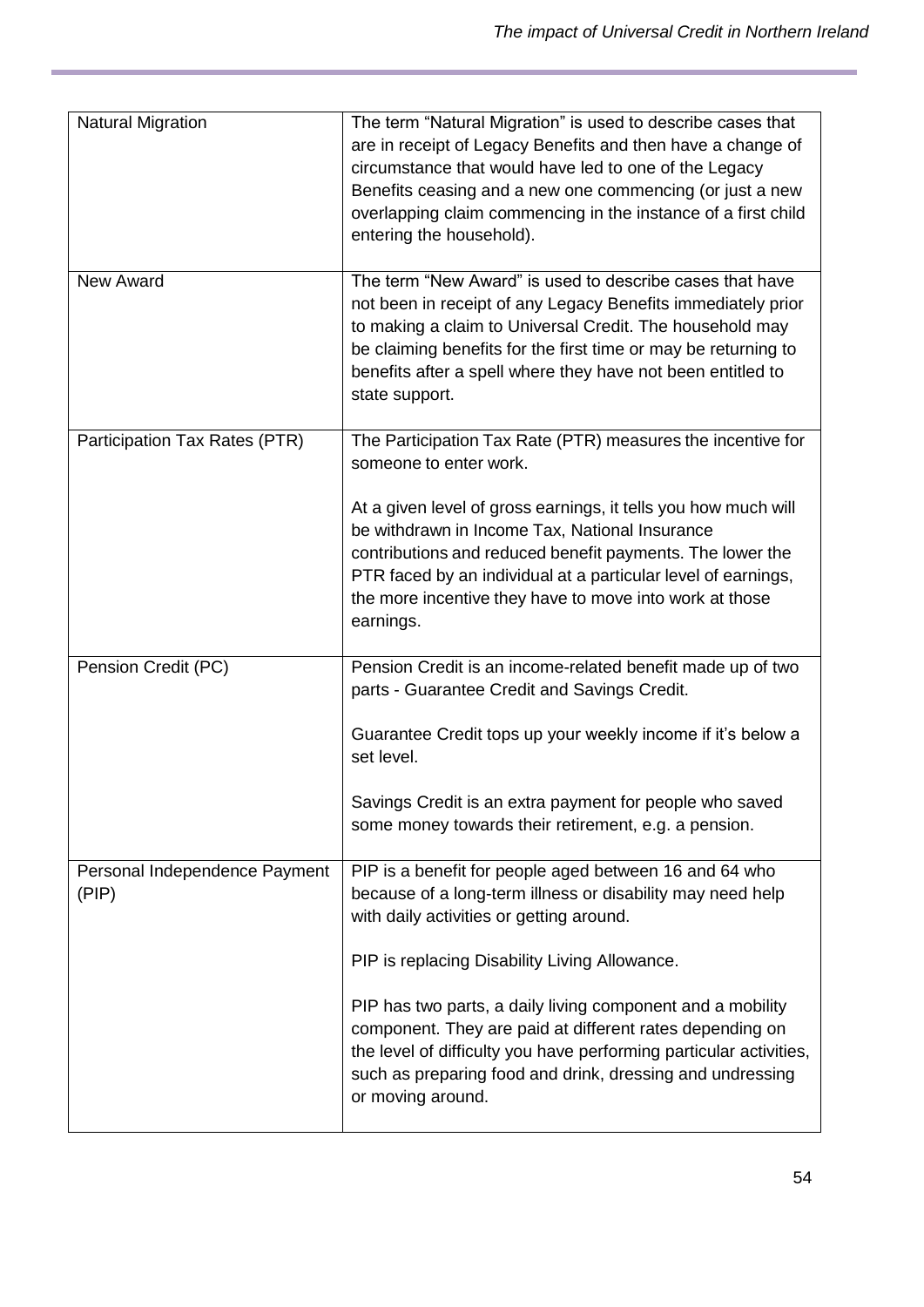| Policy Simulation Model (PSM)    | This model is based on Family Resource Survey data and<br>allows the impact of policy changes to be investigated by<br>changing the rules of the Tax and Benefit system then<br>looking at the impact these rule changes have on individual<br>sample cases within the model.                                                                                                                                                                                                                                  |
|----------------------------------|----------------------------------------------------------------------------------------------------------------------------------------------------------------------------------------------------------------------------------------------------------------------------------------------------------------------------------------------------------------------------------------------------------------------------------------------------------------------------------------------------------------|
| Severe Disability Premium        | An extra amount paid with Income related Employment and<br>Support Allowance, Income Support or income-based<br>Jobseeker's Allowance if the claimant is eligible for help<br>towards the cost of disability.                                                                                                                                                                                                                                                                                                  |
|                                  | The Severe Disability Premium can be paid on top of any<br>Disability Premium, Enhanced Disability Premium or<br>Pensioner Premium.                                                                                                                                                                                                                                                                                                                                                                            |
|                                  | To qualify:<br>You must receive a qualifying benefit including<br>$\circ$<br>Attendance Allowance, Disability Living Allowance<br>(Middle or High Rate Care), Personal<br>Independence Payment Daily Living Component<br>or Armed Forces Independence Payment<br>No one gets Carer's Allowance for looking after<br>$\circ$<br>you<br>You technically count as living alone (With specific<br>$\circ$<br>rules for the second member of the couple<br>meeting specific conditions and non-dependent<br>rules). |
| Severely Disabled Child Addition | Additional entitlement under Universal Credit for each<br>eligible disabled child in a household.                                                                                                                                                                                                                                                                                                                                                                                                              |
| Severely Disabled Child Element  | Additional entitlement under Child Tax Credits for each<br>eligible disabled child in a household (paid in addition to the<br>Child Element and Disabled Child Element of CTC).                                                                                                                                                                                                                                                                                                                                |
| <b>Standard Allowance</b>        | Under Universal Credit the Standard Allowance is paid for<br>each adult member of the Benefit Unit.<br>The level this<br>Standard Allowance is set at is equivalent to the rates<br>payable through out-of-work benefits that Universal Credit<br>will replace, such as Jobseeker's Allowance.                                                                                                                                                                                                                 |
| <b>Steady State</b>              | When the policy has been fully implemented, no further<br>claimants have to transition to the new regime and<br>Transitional Protection has been fully exhausted.                                                                                                                                                                                                                                                                                                                                              |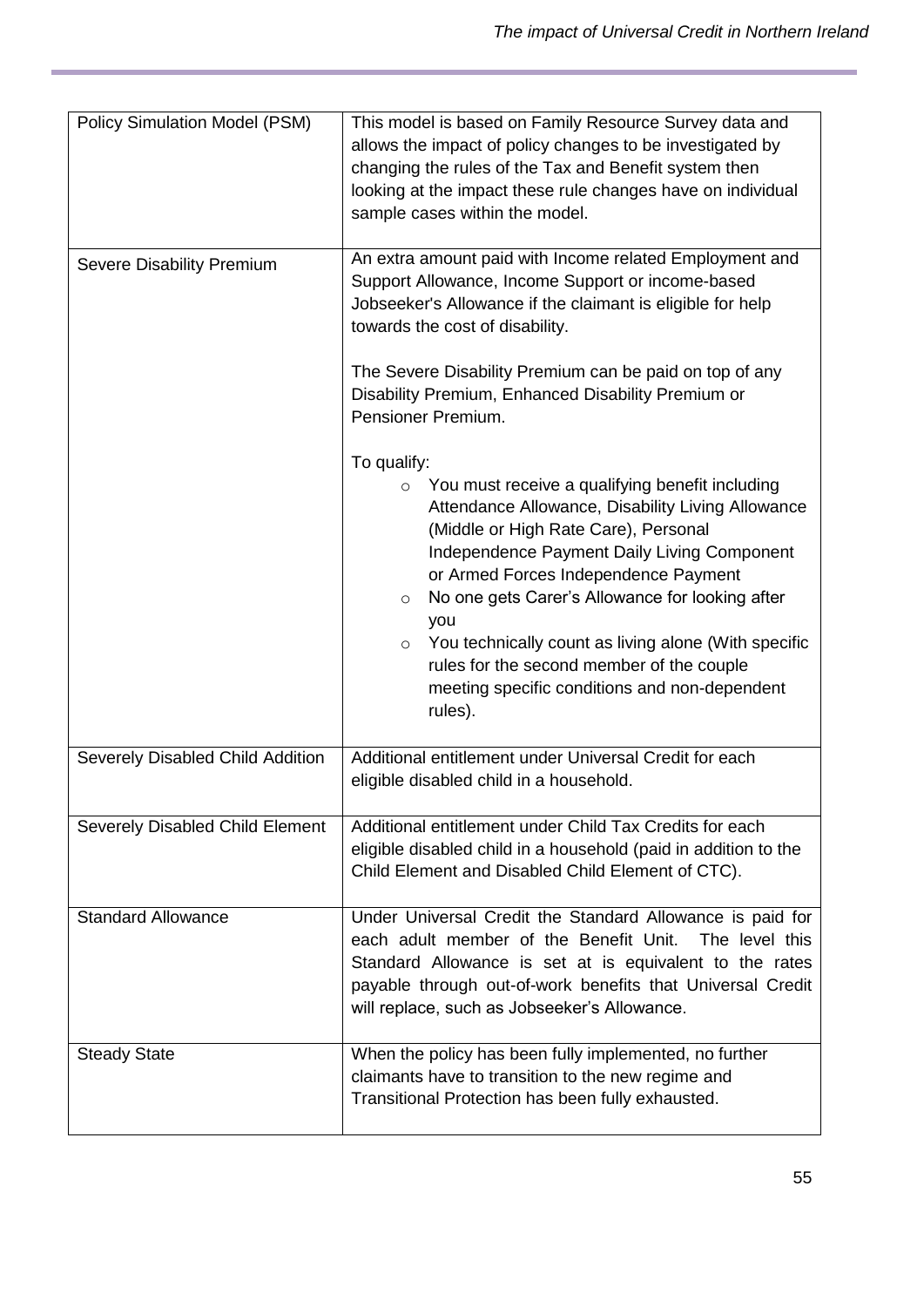| Support for Mortgage Interest<br>(SMI) | If a claimant is on qualifying benefits they may be entitled to<br>Support for Mortgage Interest (SMI). This is paid in addition<br>to certain social security benefits and can help meet some or<br>all of the interest payments on a mortgage.<br>It was announced in Summer Budget 2015 that SMI will be<br>changing from a benefit to an interest-bearing loan, secured<br>against the mortgaged property, from April 2018. |
|----------------------------------------|---------------------------------------------------------------------------------------------------------------------------------------------------------------------------------------------------------------------------------------------------------------------------------------------------------------------------------------------------------------------------------------------------------------------------------|
| <b>Support Group</b>                   | If the ESA Work Capability Assessment shows that your<br>illness or disability limits your ability to work, an additional<br>amount (called a component) is paid on top of the basic rate.<br>If you are placed in the Support Group because your illness                                                                                                                                                                       |
|                                        | or disability has a severe effect on your ability to work, you<br>will not be expected to take part in any work. You can do so<br>on a voluntary basis if you want to.                                                                                                                                                                                                                                                          |
|                                        | You will receive a support component in addition to your<br>basic rate.                                                                                                                                                                                                                                                                                                                                                         |
| Take-up                                | Universal Credit is a simpler system and it is anticipated that<br>it will lead to an increase in take-up of unclaimed benefits;                                                                                                                                                                                                                                                                                                |
| <b>Taper Rate</b>                      | Universal Credit has a single withdrawal rate of 65%, which<br>can be higher or lower than the current withdrawal rate<br>depending on the combination of benefits/Tax Credits<br>received by the household.                                                                                                                                                                                                                    |
|                                        | For each additional £1 earned above the Work Allowance,<br>65p is deducted from the Universal Credit award leaving the<br>benefit unit with an additional 35p income.                                                                                                                                                                                                                                                           |
| <b>Transitional Protection</b>         | There is a commitment to ensure that no one will experience<br>a reduction in the benefit they are receiving as a result of the<br>introduction of Universal Credit, where circumstances remain<br>the same. Transitional Protection therefore only applies to<br>cases that are moved to Universal Credit through a process<br>of "Managed Migration".                                                                         |
|                                        | The value of this Transitional Protection will steadily<br>decrease over time even when there is not a change of<br>circumstances. This is because the Transitional Protection<br>amount will not be uprated year on year.                                                                                                                                                                                                      |